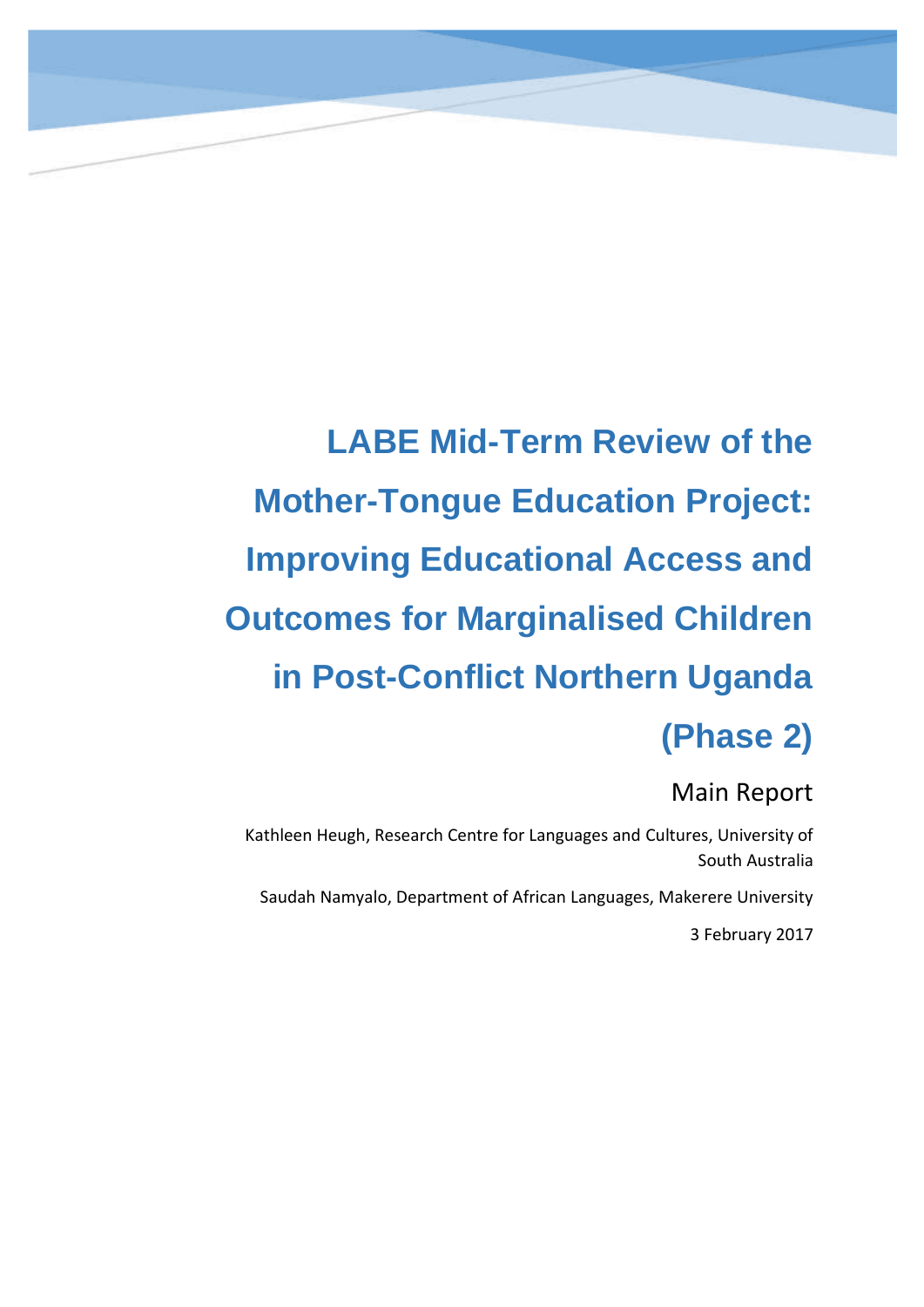# Table of Contents

| 1. |                                                                                                |  |
|----|------------------------------------------------------------------------------------------------|--|
| 2. |                                                                                                |  |
|    |                                                                                                |  |
|    |                                                                                                |  |
|    |                                                                                                |  |
|    |                                                                                                |  |
|    |                                                                                                |  |
| 3. |                                                                                                |  |
| 4. | Summary of the Findings of the Mid-term Review according to the terms of reference (TOR)<br>10 |  |
|    |                                                                                                |  |
|    |                                                                                                |  |
|    |                                                                                                |  |
| 4. | Home Learning Centres (HLCs) and Home Learning Centre Management Committees                    |  |
|    |                                                                                                |  |
|    |                                                                                                |  |
|    |                                                                                                |  |
|    |                                                                                                |  |
| 5. | Implementation of Local Language in the Thematic Curriculum in Primary Schools (with a         |  |
|    |                                                                                                |  |
|    |                                                                                                |  |
| 6. |                                                                                                |  |
| a. |                                                                                                |  |
| b. |                                                                                                |  |
|    |                                                                                                |  |
| c. |                                                                                                |  |
|    |                                                                                                |  |
|    |                                                                                                |  |
|    |                                                                                                |  |
|    |                                                                                                |  |
|    |                                                                                                |  |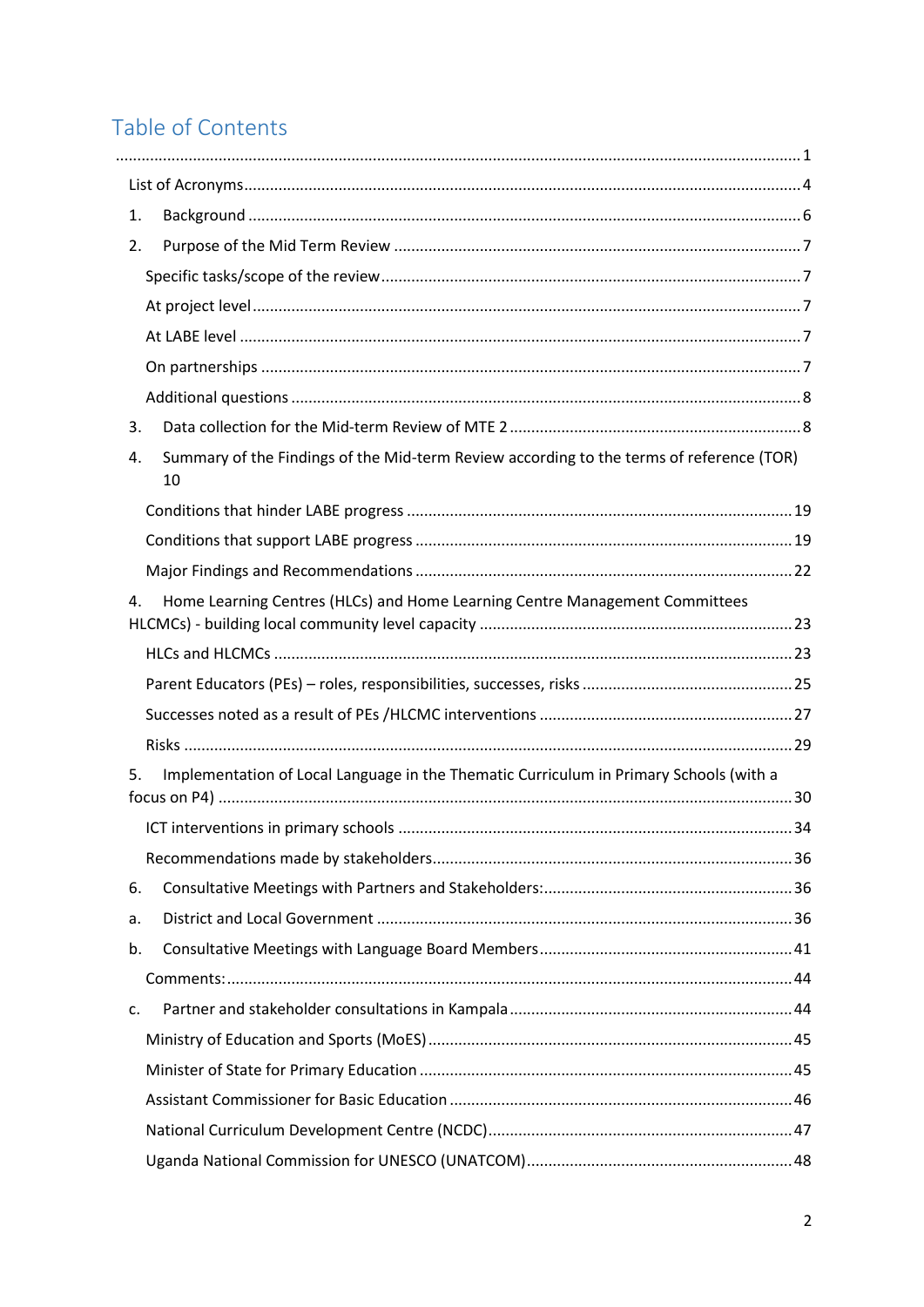| 7. | Analysis of questionnaires administered during the Mid-term Review  53        |  |  |
|----|-------------------------------------------------------------------------------|--|--|
|    |                                                                               |  |  |
|    |                                                                               |  |  |
| 8. |                                                                               |  |  |
| 9. | Emerging issues of national importance with specific implications for LABE 65 |  |  |
|    |                                                                               |  |  |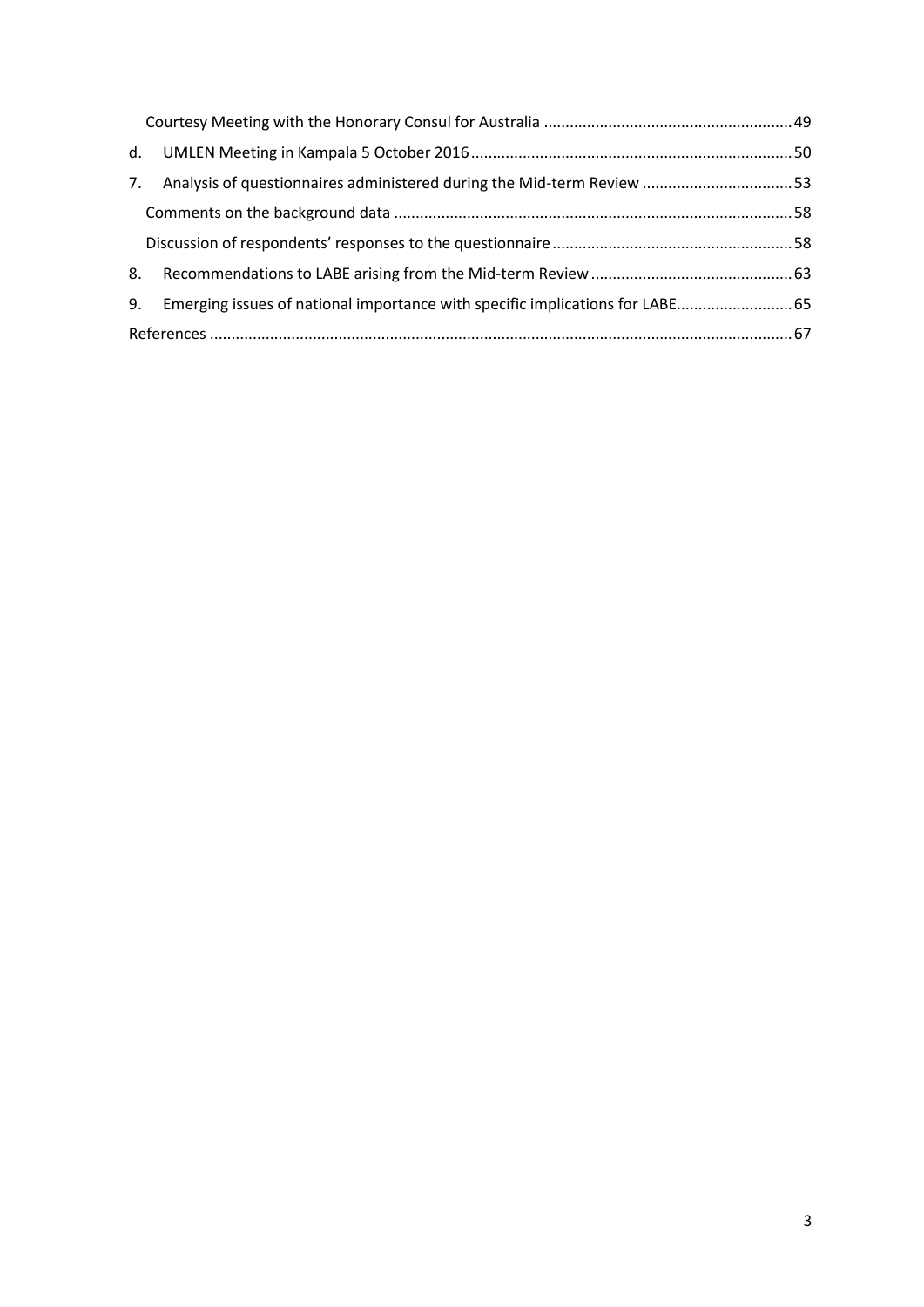### <span id="page-3-0"></span>List of Acronyms

- AET Africa Educational Trust
- CAO Chief Administrative Officer
- CASAS Centre for Advanced Studies of African Society
- CCT Coordinating Centre Tutor (teacher educator)
- CDOs Community Development Officers
- CPD Continuous Professional Development
- DEO District Education Officer
- DHT Deputy Head Teacher
- DIS District Inspector of Schools
- DLG District and Local Government
- EfA Education for All
- GoU Government of Uganda
- HLC Home Learning Centre
- HLCMC Home Learning Centre Management Committee
- HT Head Teacher
- IDPC Internally Displaced People's Camps
- LABE Literacy and Adult Basic Education
- LBs Language Boards
- LL Local Languages
- MLEN Multi-Lingual Education Network (see also UMLEN)
- MoES Ministry of Education and Sports
- MoI Medium of Instruction
- MT Mother Tongue
- MTE Mother-Tongue Education
- MTE 2 Mother-Tongue Education Project: Improving Educational Access and Outcomes for
- Marginalised Children in Post-Conflict Northern Uganda (Phase 2)
- NCDC National Curriculum Development Centre
- PE Parent Educator
- PO Programme Officer
- PTA Parents and Teachers' Association
- PTC Primary Teachers' College
- RTI Research Triangle Institute
- SHRP School Health and Reading Programme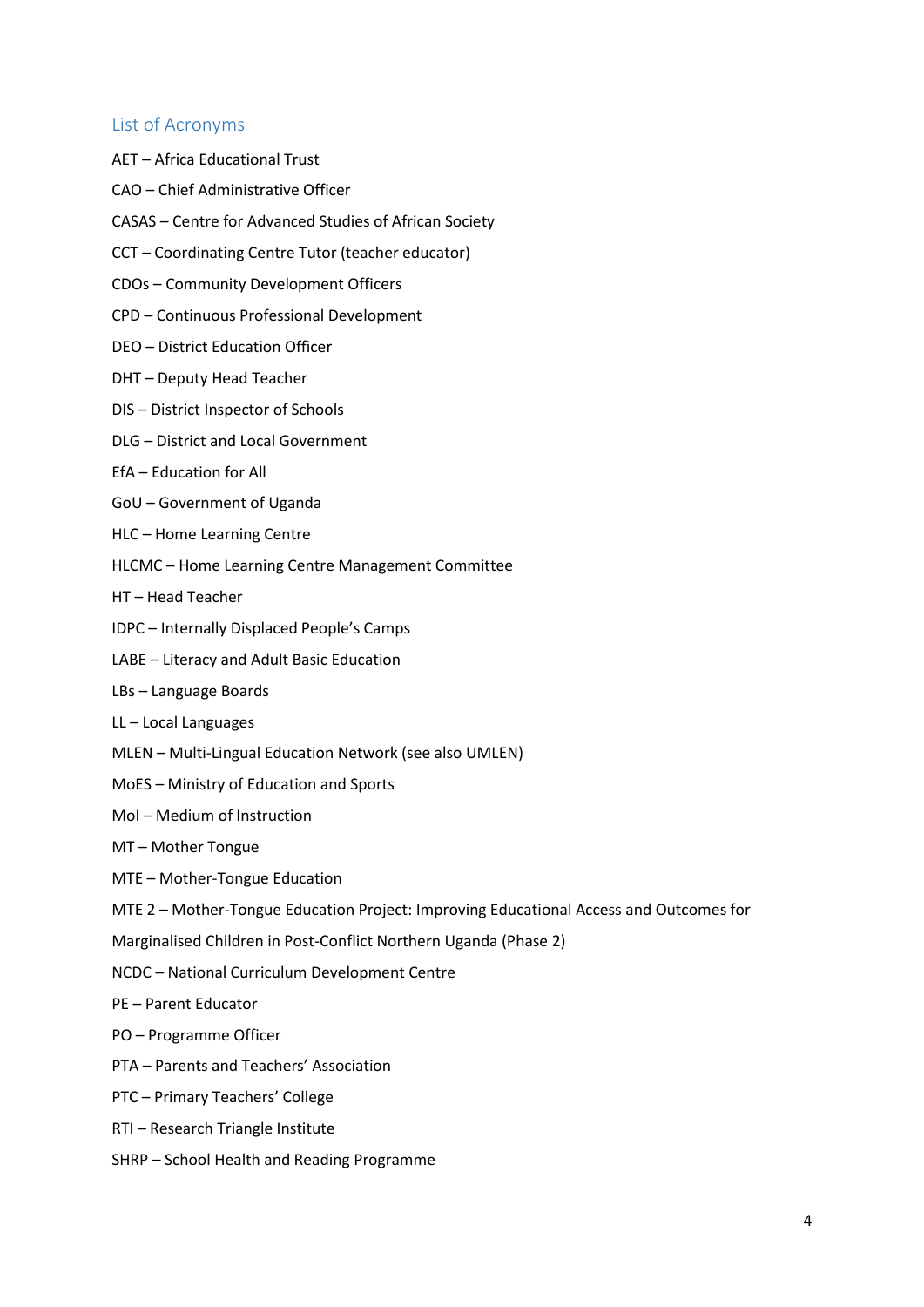- SIL Summer Institute of Linguistics
- SMC School Management Committee/Council
- SWT Senior Woman Teacher
- UMLEN Uganda Multi-Lingual Education Network (see also MLEN)
- UNATCOM Uganda National Commission for UNESCO
- UNESCO United Nations Education, Social and Cultural Organisation
- UPE Universal primary education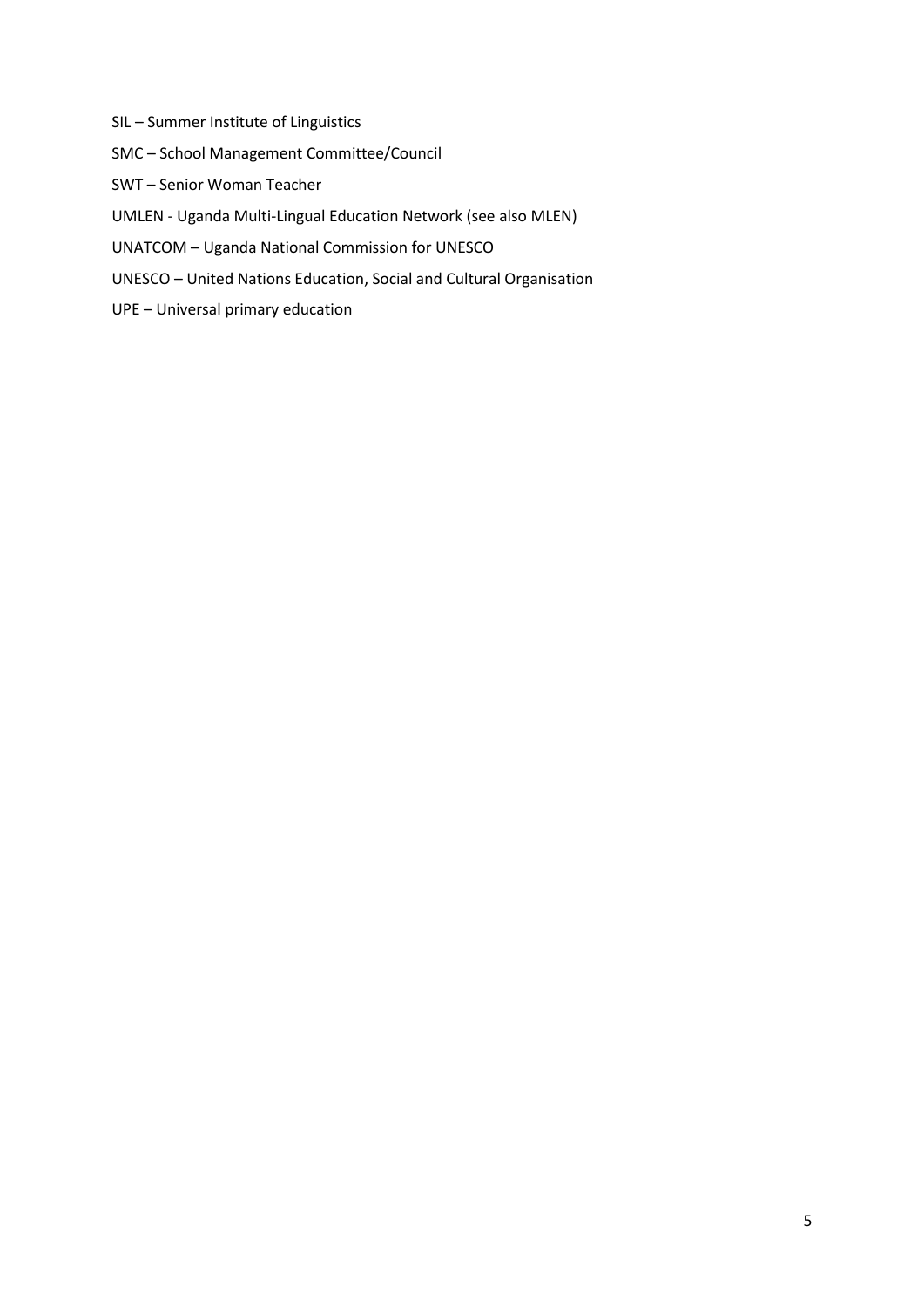#### <span id="page-5-0"></span>1. Background

Literacy and Adult Basic Education (LABE) is a non-government organisation (NGO) operating in Uganda. LABE has extensive experience in adult and basic education, particularly in relation to women and girls' education in remote and difficult settings of Uganda. Between 2009 and 2013 LABE successfully initiated and implemented the Mother-Tongue Education (MTE) Project in six postconflict districts of West Nile and Northern Uganda. The first purpose of the original project was to find ways to build multi-stakeholder capacity that would result in returning pupils to primary schools at the end of a 30-year period of war and conflict. The second purpose was to assist the Ministry of Education and Sports (MoES), the National Curriculum and Development Centre (NCDC) and its District and Local Government partners to implement the new national curriculum with specific reference to the first three years of lower primary schooling, Primary (P) 1, 2 and 3. The new curriculum, commonly known as the 'Thematic Curriculum' (see NCDC 2013) is based on the use of local languages as the mediums of instruction for the first three years of school, followed by a transitional year (P4) in which the medium of instruction is to transition towards English medium education that follows a subject-based rather than thematic-based curriculum.

A recommendation of the *Final Evaluation of the Mother-tongue Education Project* (Heugh and Mulumba 2013) to LABE and its funding partners (Comic Relief, facilitated by Africa Educational Trust, AET), was to encourage LABE to seek an extension of the MTE project for a further four years. This was in order to build on strengths of the project and to increase local capacity in districts. A particular recommendation was to focus on the potential to build on community initiatives in the Home Learning Centres (HLCs). One of these was an emerging community-led establishment of provision for early learning and childcare that begun in some of the existing HLCs.

LABE has been successful in achieving funds to conduct a second phase of the MTE Project, supported by Comic Relief, Grant Number 172887. This grant is again managed by AET on behalf of Comic Relief (UK).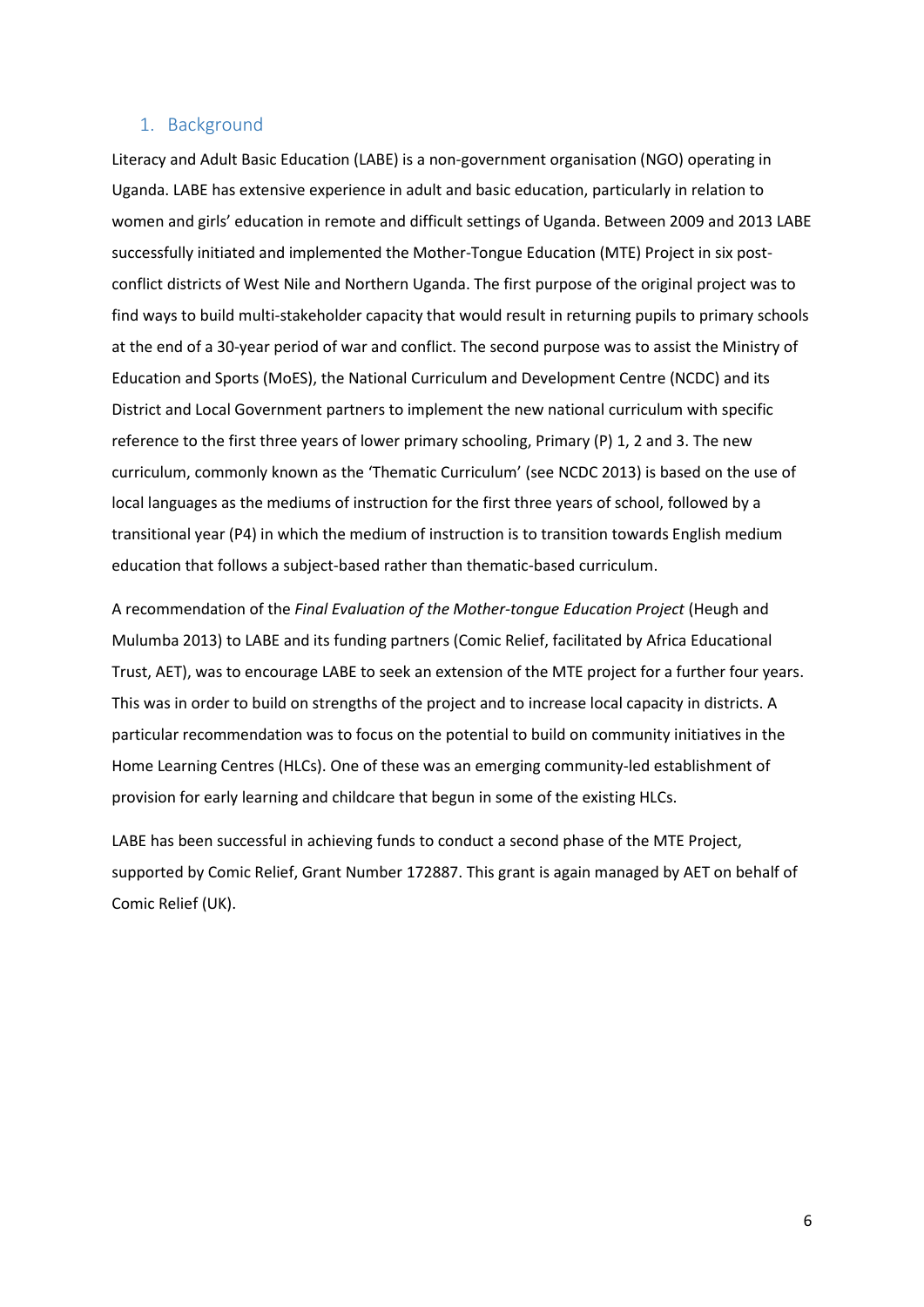# <span id="page-6-0"></span>2. Purpose of the Mid Term Review

The purpose of the Mid-term Review is to assess the extent to which the delivery of the second phase of the MTE Project, 'Improving Educational Access and Outcomes for Marginalised Children in Post-Conflict Northern Uganda (Phase 2)' (hereafter, called the MTE 2), has either already met or is likely to meet the project objectives by September 2018. It is also to identify any areas in which adjustments need to be made during the second half of the project.

## <span id="page-6-1"></span>Specific tasks/scope of the review

The expectations of the review are to address issues at the level of the Project, i.e. MTE 2, at the LABE as an NGO level, and at the level of key partnerships.

## <span id="page-6-2"></span>At project level

The objectives are to:

- 1. Assess the project's progress and whether it is on track to meet its objectives.
- 2. Review significant achievements brought about by the project.
- 3. Assess the attitudes and perceptions of teachers, PEs, District education officials of the MTE Project's focal areas.
- 4. Identify any issues and problems which need to be addressed.
- 5. Gather feedback about the project from people affected by the work and provide an opportunity for them to participate in analysing the work and inform future activities and implementation methods
- 6. Make recommendations for the remaining implementation period including monitoring of the project

#### <span id="page-6-3"></span>At LABE level

- 1. Provide an opportunity for LABE staff to build their capacity in monitoring and review processes.
- 2. Find out whether the project was well structured to meet the objectives and demands of the project.
- 3. Establish whether the project can be structured differently to enhance the impact.
- 4. Assess effectiveness of the monitoring and evaluation system of the project.
- 5. Review actual expenditure against planned expenditure and assess whether spending reflects project priorities.

#### <span id="page-6-4"></span>On partnerships

Assess the project partnerships and their influence on the project specifically: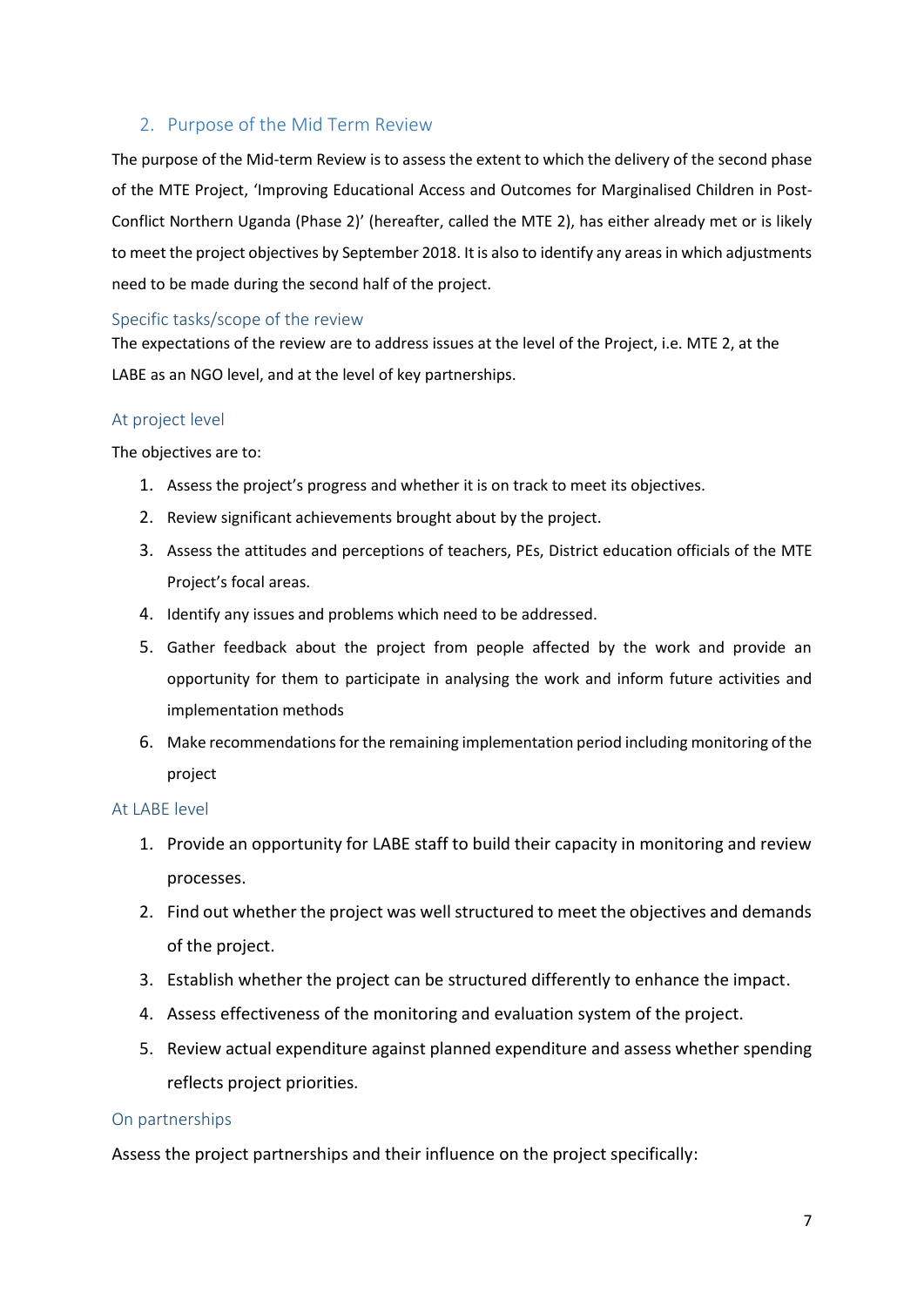- a. The identity of the partners
- b. The quality of the partnerships between the project and the project partners
- c. The challenges faced by the project with regards to partnerships.

## <span id="page-7-0"></span>Additional questions

- 1. How have partnerships helped or hindered project implementation?
- 2. MTE policy are people's attitudes beginning to change with respect to the Government of Uganda's MTE policy? How successfully is the MTE policy being implemented in schools?
- 3. What advocacy, networking and inter-agency coordination has been taking place? What has this achieved so far?
- 4. Is the project reaching adults as well as children with disabilities?
- 5. How effective has the monitoring of the project been to date? Are monitoring activities sufficient to enable measurement of the impact of the project?

# 3. Data collection for the Mid-term Review of MTE 2

<span id="page-7-1"></span>The data collection period for the mid-term review of MTE 2 took place from 21 September to 6 October, in Kampala and in the W Nile and Northern Uganda districts of Arua, Koboko, Yumbe, Adjumani, Gulu and Nwoya. Two evaluators worked together to refine the data collection instruments in liaison with LABE staff on 22 -24 September, and departed for the field on 25 September. Field research was conducted between 26 September and 3 October in the districts, and in Kampala between 3-6 October 2016.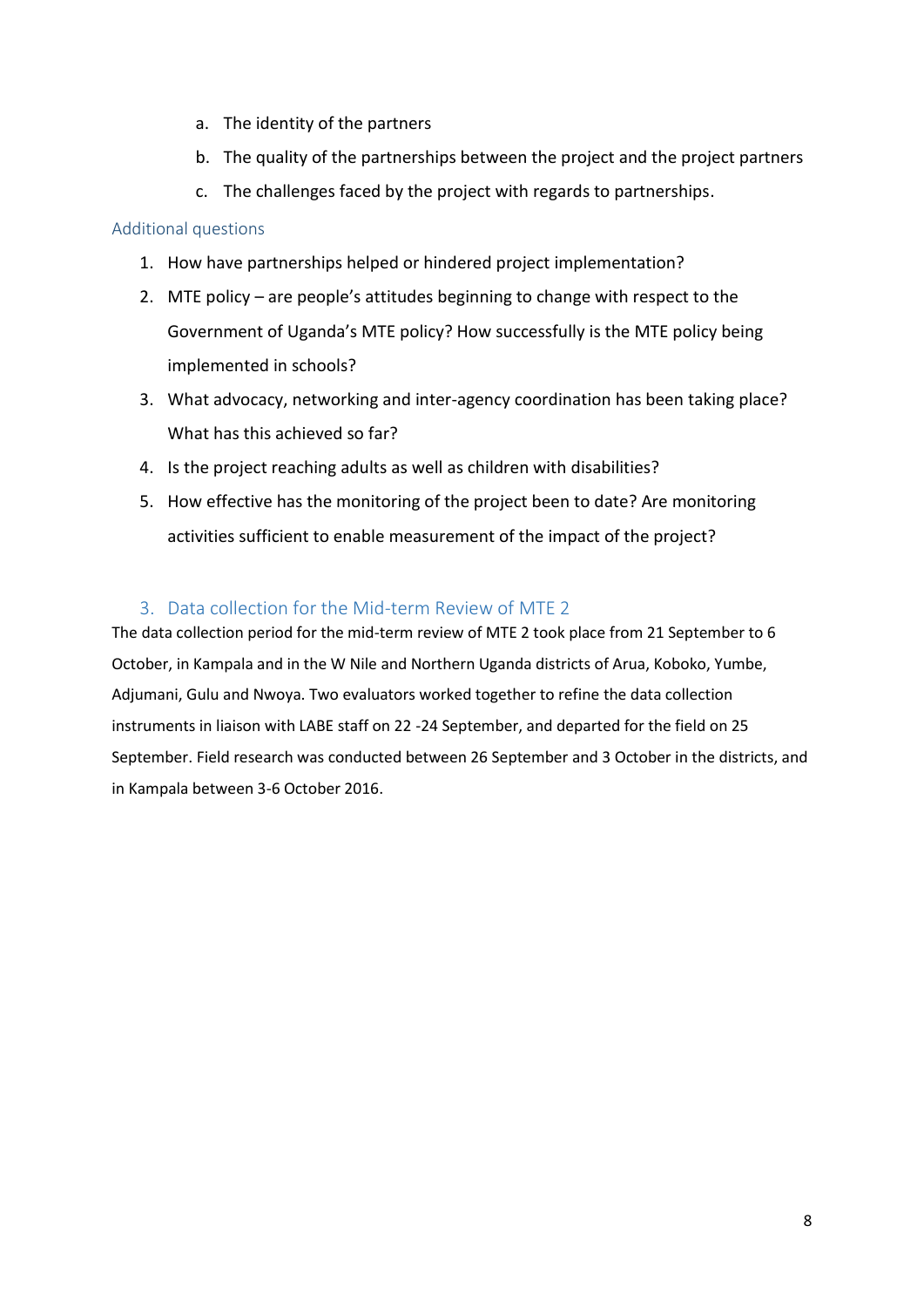# **Table 1: Summary of Data Collected for the MTE 2 Mid-Term Review**

|                                                                           | <b>Summary of Primary Data Collected</b>                             | <b>Number</b> |  |  |
|---------------------------------------------------------------------------|----------------------------------------------------------------------|---------------|--|--|
| Interviews with Senior Officials in MoES, NCDC, UNATCOM<br>5              |                                                                      |               |  |  |
| Interviews with District & Local Government Officials<br>24               |                                                                      |               |  |  |
| 9*<br>Interviews with Language Board Members                              |                                                                      |               |  |  |
| Interviews with Core PTC Staff & Centre Co-ordinating Tutors (CCTs)<br>15 |                                                                      |               |  |  |
| 177<br>Interviews with School Administrators, Teachers                    |                                                                      |               |  |  |
| Interviews/discussions with Parent Educators, HLC members, Parents<br>423 |                                                                      |               |  |  |
|                                                                           | Interviews and consultations with LABE staff and LABE Board members  | 16            |  |  |
|                                                                           | Meetings/consultations with AET staff                                | $\mathbf{1}$  |  |  |
|                                                                           | Meeting UMLEN (excl. evaluator)                                      | 13            |  |  |
|                                                                           | Total Number of Respondents (see also Appendices 3, 4 & 5)           | 682           |  |  |
|                                                                           | <b>School Visits</b>                                                 | 15            |  |  |
|                                                                           | Classroom observations                                               | 33            |  |  |
|                                                                           | <b>ICT Hub visits</b>                                                | 3             |  |  |
|                                                                           | Home Learning Centre (HLC) site visits (included participation of    | 11            |  |  |
|                                                                           | representatives from an additional 20+ HLCs)                         |               |  |  |
|                                                                           | HLC learning observations (literacy, numeracy, child, adult)         | 5             |  |  |
|                                                                           | Questionnaires - district stakeholders and MLEN members              | 87            |  |  |
|                                                                           | <b>Secondary Data Reviewed / Consulted</b>                           |               |  |  |
| i.                                                                        | TOR for the Mid-term Review                                          |               |  |  |
| ii.                                                                       | The Project Log-Frame                                                |               |  |  |
| iii.                                                                      | Literacy and Adult Basic Education Strategic Plan 2016-2020          |               |  |  |
| iv.                                                                       | Final Report: An Evaluation of the Literacy and Basic Education      |               |  |  |
|                                                                           | Mother-tongue Education Project                                      |               |  |  |
| ν.                                                                        | Baseline Survey for MTE LABE Project Phase II, Kyambogo              |               |  |  |
|                                                                           | University, 2014.                                                    |               |  |  |
| vi.                                                                       | International Annual Report Form, Comic Relief 2015 (Year 1          |               |  |  |
|                                                                           | Report)                                                              |               |  |  |
| vii.                                                                      | International Annual Report Form, Comic Relief 2016 (Year 2          |               |  |  |
|                                                                           | Report)                                                              |               |  |  |
| viii.                                                                     | Basic Education Curriculum Framework for Uganda 2013                 |               |  |  |
|                                                                           | (NCDC)                                                               |               |  |  |
| ix.                                                                       | Pedagogy Handbook for Teaching in Local Language (NCDC &             |               |  |  |
|                                                                           | LABE) 2013                                                           |               |  |  |
| х.                                                                        | Bilingual Teacher's Voice, Volume 1, Issue 1, 2015; Volume 1,        |               |  |  |
|                                                                           | Issue 2, 2015; Volume 2, Issue 3, , 2016                             |               |  |  |
|                                                                           | District Reports prepared by the District Project Officers<br>xi.    |               |  |  |
|                                                                           | 4 X AET Reports on Training Workshops with LABE<br>xii.              |               |  |  |
|                                                                           | Additional documentation provided by senior LABE staff including the |               |  |  |
|                                                                           | Executive Director, Head of Programmes, Head of Finance, Monitoring  |               |  |  |
|                                                                           | and Evaluation Officer. See also list of References and Appendices.  |               |  |  |

**\***Note: some language board members are also CCTs or senior staff in CPTCs, so they are counted as representing each function.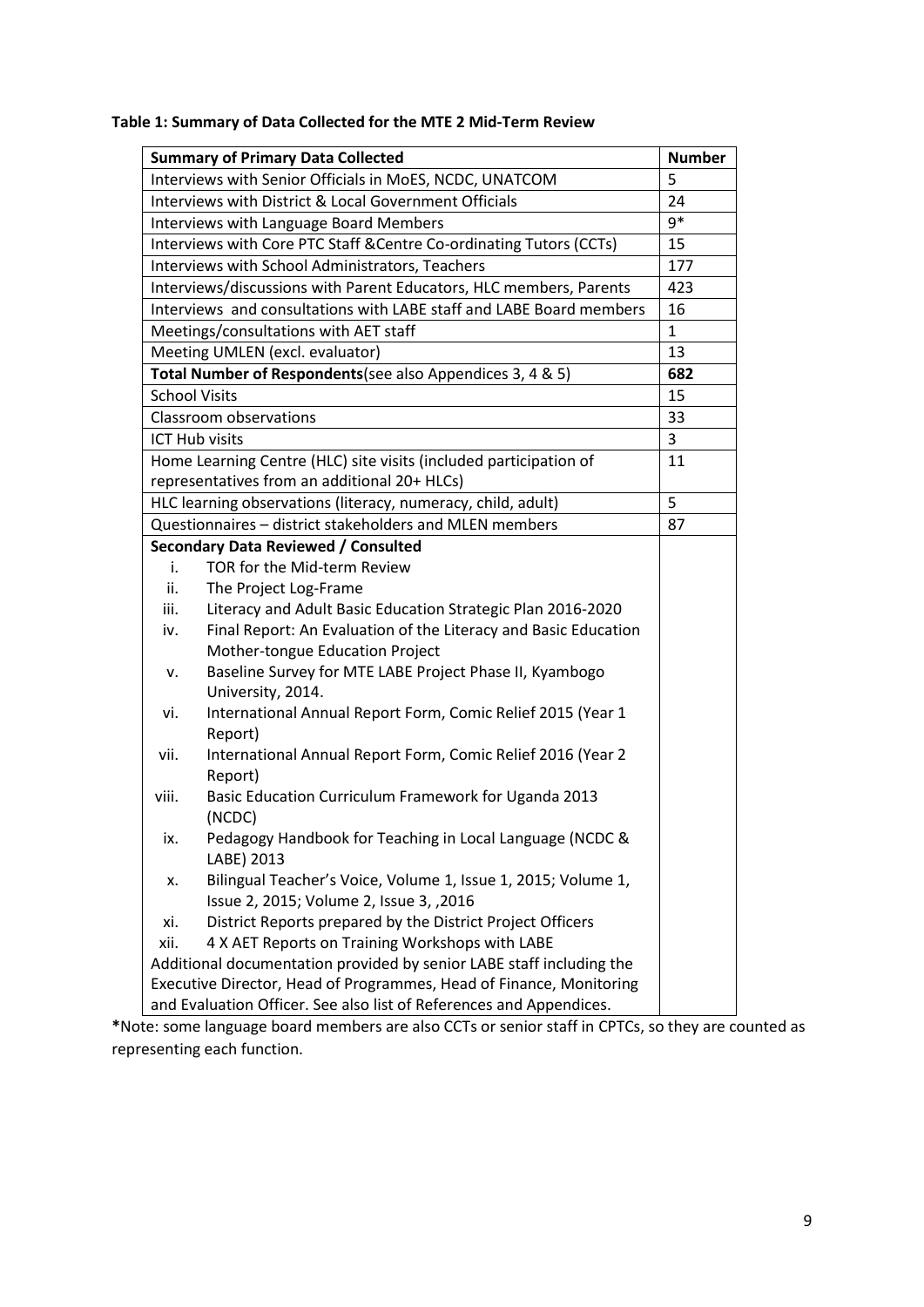# <span id="page-9-0"></span>4. Summary of the Findings of the Mid-term Review according to the terms of reference (TOR)

|    | REVIEW OBJECTIVES AT MTE 2 Project Level                                                 |                                                                                                                                                                                                                                                                                                                                                                                                                                                                                                                                                                                                                                                                                                                                                                                                                                                                                                                                                                                                                                                                                                                                                                                                                                                                                                                                                                                                                                                                                                                                                                                                                                                                                        |  |
|----|------------------------------------------------------------------------------------------|----------------------------------------------------------------------------------------------------------------------------------------------------------------------------------------------------------------------------------------------------------------------------------------------------------------------------------------------------------------------------------------------------------------------------------------------------------------------------------------------------------------------------------------------------------------------------------------------------------------------------------------------------------------------------------------------------------------------------------------------------------------------------------------------------------------------------------------------------------------------------------------------------------------------------------------------------------------------------------------------------------------------------------------------------------------------------------------------------------------------------------------------------------------------------------------------------------------------------------------------------------------------------------------------------------------------------------------------------------------------------------------------------------------------------------------------------------------------------------------------------------------------------------------------------------------------------------------------------------------------------------------------------------------------------------------|--|
| 1. | Assess the project's<br>progress and<br>whether it is on track<br>to meet its objectives | The project is half-way through its life-cycle. Significant<br>progress on activities and outcomes has been made<br>particularly in regards to the establishment and support of<br>Home Learning Centres (HLCs) (approximately three per<br>primary school in which LABE contributes to local language<br>teaching and learning support). The status of the progress in<br>relation to specific outcomes is reflected in the 'International<br>Annual Report Form, Comic Relief 2016 (Year 2 Report)'<br>compiled with the assistance of AET in September 2016.<br>Detailed discussion of progress is included in the main part of<br>the report below. Obviously, the MTE 2 is only half-way<br>through its implementation and some parts of the project<br>implementation are ahead of others. Overall it is anticipated<br>that the implementation of MTE 2 is on track and that LABE<br>will satisfy its commitments to its stakeholders, including its<br>funding partners, Comic Relief and AET.                                                                                                                                                                                                                                                                                                                                                                                                                                                                                                                                                                                                                                                                                 |  |
| 2. | Review significant<br>achievements of the<br>project                                     | The most significant of the achievements of the LABE project<br>during its second term has been the expansion of the number<br>and reach of Home Learning Centres (HLCs) since 2013. At the<br>time of the Mid-term Review in October 2016, 342 HLCs had<br>been established. As should be expected, the establishment of<br>the HLCs occurs in a staged manner, i.e. not all can be<br>established and supported at the same time or same stage of<br>development. Therefore the degree of establishment and<br>functionality varies according to the length of time since<br>inception and respective stage of establishment. As should be<br>anticipated, there are a few cases in which the establishment<br>of HLCs has been unsuccessful. There are likely to be<br>unanticipated challenges that are unique to particular<br>communities and contexts that do not favour success. With<br>the possible exception of some frailties in Yumbe and<br>Adjumani, for the most part, significant progress and<br>participation is in evidence.<br>LABE has exceeded the terms of its contract in regard to its<br>work in establishing and strengthening the HLCs through the<br>implementation of Home Learning Centre Management<br>Committees (HLCMCs). These comprise members of the local<br>or village community who accept various responsibilities that<br>relate to the running and monitoring of the HLCs. The HLCMC<br>members are given training by the LABE Team Leaders for<br>each of the West Nile and Northern Uganda districts and<br>Programme Officers (POs) stationed in each district. This<br>results in building capacity and agency at the community level. |  |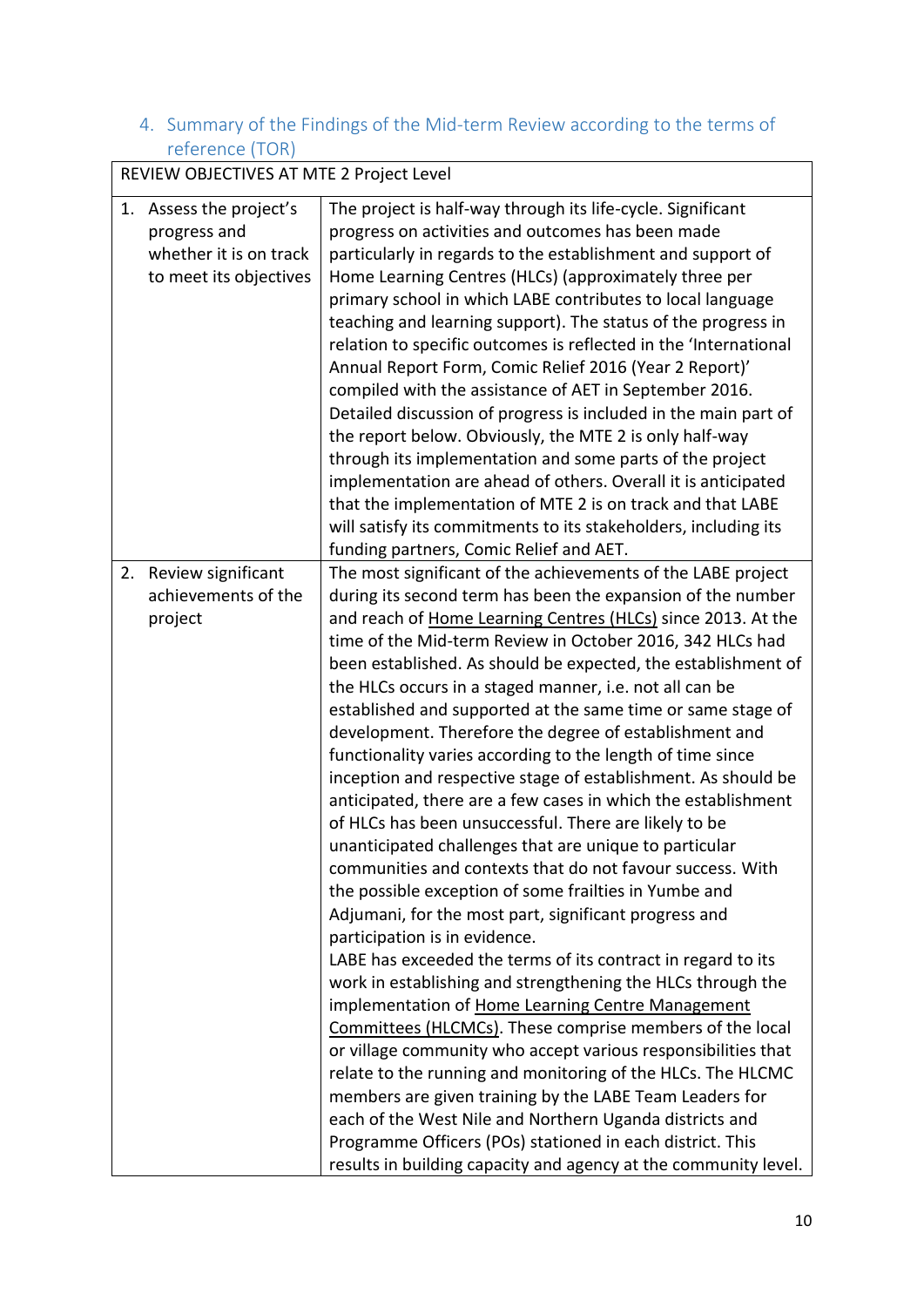There is evidence that the establishment of the HLCMCs has already increased community participation and a sense of pride in the HLCs. It has also resulted in community monitoring of the Parent Educators delivery of quality teaching and learning. Overall, it is evident that the establishment of the HLCMCs has resulted in the development of a strong sense of community ownership of the HLCs. Parent Educators (PEs) attached to each of the HLCs have received or are in the process of receiving training to teach reading, writing and numeracy to ECD children, in-school children during after school hours, out-of-school children, and adults. There may be some unevenness in relation to the quality of training received by PEs. It appears that there has been stronger support in Arua, Koboko, Gulu and Nwoya than there has been in Yumbe and Adjumani. On-going and further support of PEs will be required since these are mostly people who have not received formal teacher education qualifications. HLC multi-age classes facilitate a number of inclusive approaches to education that partially fill a gap in terms of vulnerable (e.g. disabled or orphaned ) children/youth/adults for whom formal education is not possible. Youth, orphaned during the insurgencies are frequently unable to attend primary school owing to poverty. Classes in the HLCs for children and adults provide opportunities for such learners to be included in community learning environments that partly fill a gap in relation to the lack of provision of formal education for vulnerable learners. This is particularly in relation to post-war and ongoing trauma experienced by many members of these communities. A notable achievement is a partnership arrangement between the HLCs and local primary school teachers who assist in the training of PEs for age-appropriate teaching and materials development to suit different cohorts of learners. ICT Hubs in/for schools: two ICT Hubs have been established at schools in each of the 6 districts. These cater for the P1-4 teachers and HTs of the schools in which they are located, but also to a nest of surrounding schools and their P1-4 teachers. The ICT Hubs are very well received and there is evidence of productive use of the resources in the production of bilingual learning materials. There is a demand for increased provision of ICT equipment and training for teachers in P5-7 and in schools where access to the ICT Hubs is difficult. Newsletter – the *Bilingual Teacher's Voice:* The initiation, training of teachers to write for this newsletter, and publication of teachers' voices in the newsletter contribute towards teachers' sense of investment in and ownership of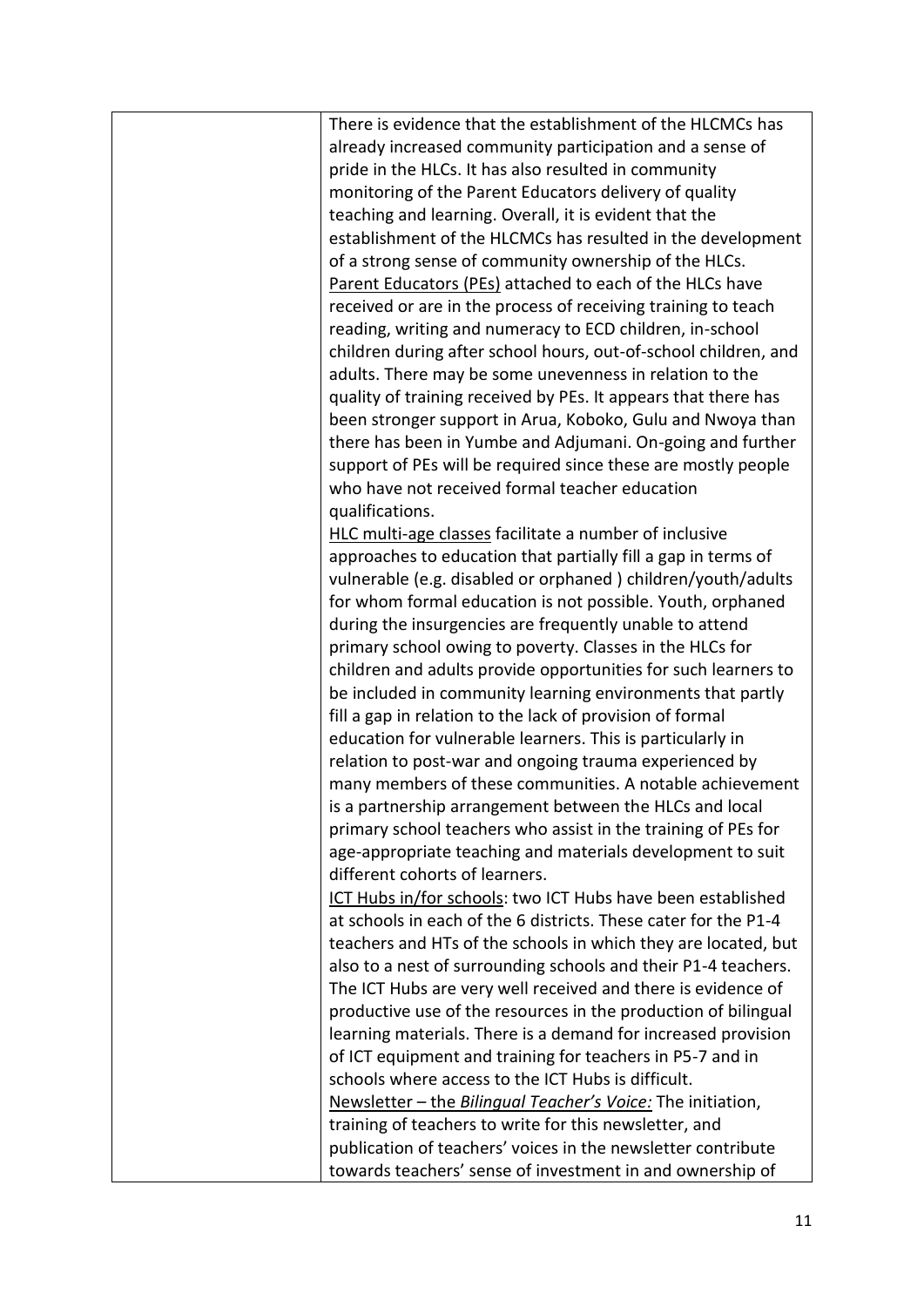|    |                      | educational developments, particularly the use of local         |
|----|----------------------|-----------------------------------------------------------------|
|    |                      | language and the Thematic Curriculum. The potential of this     |
|    |                      | newsletter to support positive perceptions of the value of      |
|    |                      | local languages in primary education could be a matter of       |
|    |                      | focussed attention in the second half of MTE 2.                 |
|    |                      | P4 Transition Class: LABE has begun to work with P4 teachers    |
|    |                      | to assist in the development of pedagogically appropriate       |
|    |                      | processes. However, it is understandable that because most of   |
|    |                      | the focus of attention has been directed towards establishing   |
|    |                      | and supporting the HLCs during the first half of the MTE 2      |
|    |                      | project, this is an area that has not received the degree of    |
|    |                      | attention that is required to prepare teachers to meet the      |
|    |                      | challenge of the transition year. Teachers will also need to    |
|    |                      | have assistance in order to meet the reality of bilingual       |
|    |                      | teaching and learning (i.e. in both local language and English) |
|    |                      | needs in P4 and beyond. It should therefore be one of the       |
|    |                      | areas to receive greater priority in the second half of the     |
|    |                      | project.                                                        |
|    |                      | P1-3 Classes and use of Local Language: Although this part of   |
|    |                      | the first priority of the MTE 2 project, it seems that this has |
|    |                      | not received the necessary degree of focussed attention         |
|    |                      | during the first two years of MTE 2. First there seems to have  |
|    |                      | been a deterioration of expertise in the schools in regard to   |
|    |                      | the implementation of local language teaching in P1-3 since     |
|    |                      | 2013. Partly this is owing to the NCDC policy and practices of  |
|    |                      | teacher transfers which results in teachers who have received   |
|    |                      | the benefit of LABE's earlier training have been transferred    |
|    |                      | elsewhere. Replacement teachers have not had the earlier        |
|    |                      | training. Greater attention needs to be directed towards this   |
|    |                      | priority during the second half of MTE 2.                       |
|    |                      | CCTs and PTCs: LABE continues to collaborate with teacher       |
|    |                      | educators (tutors) and teacher training colleges in a positive  |
|    |                      | and enabling manner. There are specific policy issues relating  |
|    |                      | to the use of English as the medium of teacher education in     |
|    |                      | the PTCs which do not synchronise with the use of local         |
|    |                      | language/s in the Thematic Curriculum. Interviews with CCTs     |
|    |                      | and senior staff from PTCs suggest that owing to retirements,   |
|    |                      | new senior staff do not have the depth of experience in the     |
|    |                      | use of local languages in primary education and are not         |
|    |                      | adequately familiar with NCDC policy and practices (e.g. NCDC   |
|    |                      | 2013). Teacher education takes place in English not in the      |
|    |                      | local languages and thus teachers do not receive pre-service    |
|    |                      | or even formal in-service teacher training in the use of local  |
|    |                      | languages across the curriculum. These are matters for NCDC     |
|    |                      | and MoEs to address and are not the responsibility of LABE.     |
| 3. | Assess the attitudes | The Mid-term Review employed a series of instruments to         |
|    | and perceptions of   | gather information from the various stakeholders that would     |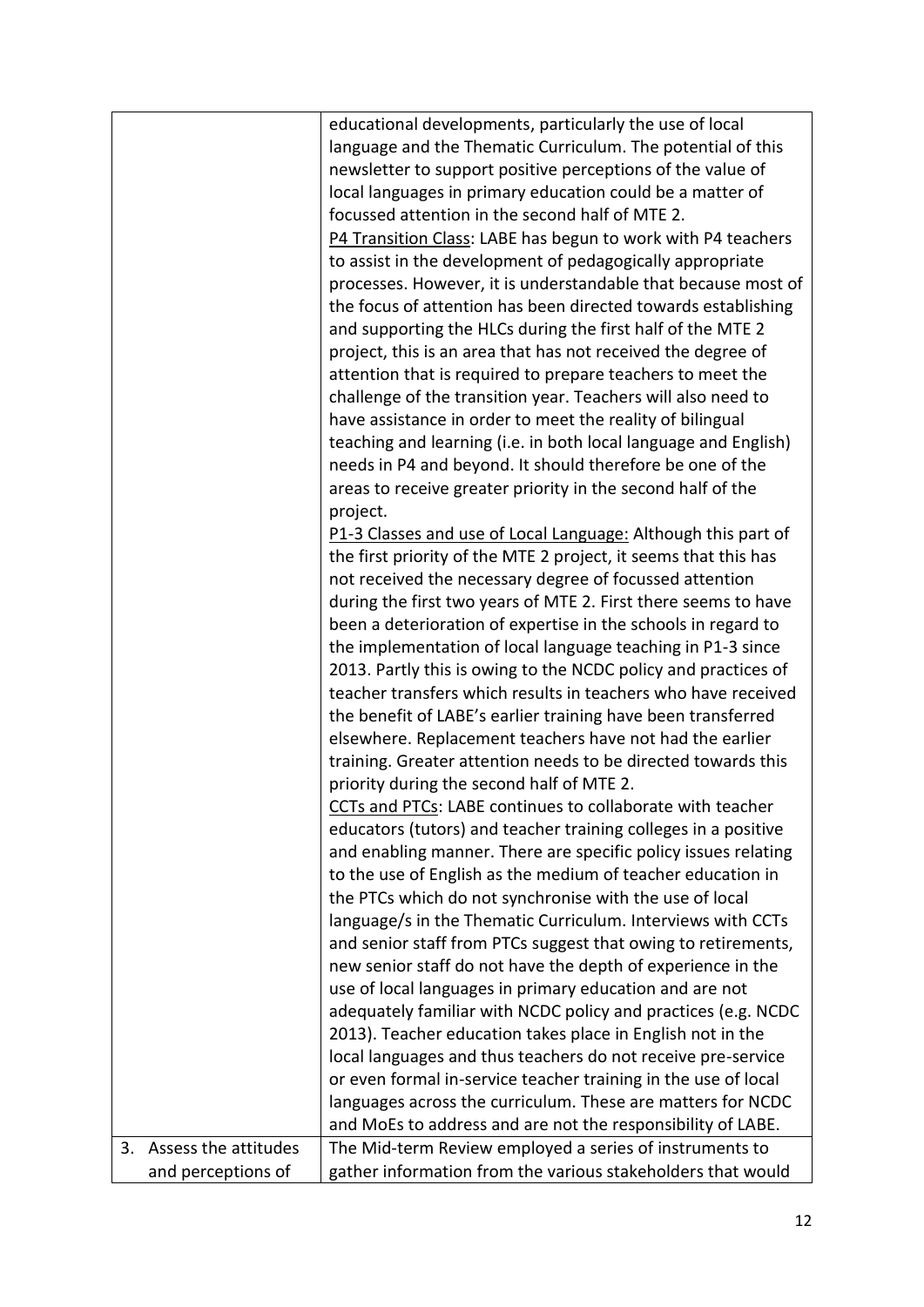| the teachers, PEs,        | provide adequate evidence to address this question. The data       |
|---------------------------|--------------------------------------------------------------------|
| District education        | were collected through:                                            |
| officials their           | A questionnaire administered to samples of stakeholders<br>$\circ$ |
| attitudes and             | in the Districts and in Kampala                                    |
| perceptions about         | Interviews/focus group discussions (FGDs) including<br>$\circ$     |
| the MTE 2 focal areas     | Teachers at schools<br>$\circ$                                     |
|                           | PEs, Parents, HLCMC members<br>$\circ$                             |
|                           | CCTs, CPTC officials, Language Board members<br>$\circ$            |
|                           | Consultative meetings with officials in the<br>O                   |
|                           | <b>Districts</b><br>$\circ$                                        |
|                           | Ministry of Education and Sports<br>$\circ$                        |
|                           | <b>NCDC</b><br>$\circ$                                             |
|                           | <b>UNATCOM</b><br>$\circ$                                          |
|                           | Attendance of a Uganda Multilingual Education Network<br>O         |
|                           | (MLEN) meeting in Kampala.                                         |
|                           | Details of the findings are discussed in the main body of the      |
|                           | Report.                                                            |
|                           | Overall, the vast majority of informants indicated strong          |
|                           | support of LABE interventions and contributions in regard to       |
|                           | MTE 2. The majority of informants accept responsibility for        |
|                           | ensuring sustainability of the interventions and support, but      |
|                           | nevertheless indicate a desire for LABE to continue to             |
|                           | contribute to educational developments in the six districts. At    |
|                           | the national level, NCDC and MoES indicate a strong                |
|                           | recognition of the value of LABE's contributions as 'informing     |
|                           | and making policy' (Director NCDC, 3 October 2016). The            |
|                           | Minister of State for Primary Education specifically recognises    |
|                           | the value of LABE's contributions to ECD provision via the         |
|                           | HLCs, and she regards this as a possible model for Uganda. It      |
|                           | would be difficult to find a higher recognition for LABE's         |
|                           | contributions to national education than this.                     |
| Identify any issues<br>4. | LABE staff are fully aware of what they need to be doing over      |
| and problems which        | the next two years in order to comply with the terms of their      |
| need to be addressed      | contract.                                                          |
|                           | LABE will need to address potential weaknesses of the PO           |
|                           | staff in Yumbe and Adjumani as a first priority. The second        |
|                           | priority is to consolidate and ensure that the targeted number     |
|                           | of HLCs has been established and that the HLCMCs                   |
|                           | increasingly aware of how they can assume ongoing                  |
|                           | responsibility for the management and financial (or in-kind)       |
|                           | resourcing of the PEs and building requirements of the HLC         |
|                           | structures. The third priority it to return attention to the MTE   |
|                           | schools. It needs to be emphasised that it is understandable       |
|                           | that the greater attention of the first two years has been on      |
|                           | the capacity-building and resourcing of HLCs for ECD, in-school    |
|                           | and adult learners. It further needs noting that there are         |
|                           | approximately three HLCs to each school in which LABE              |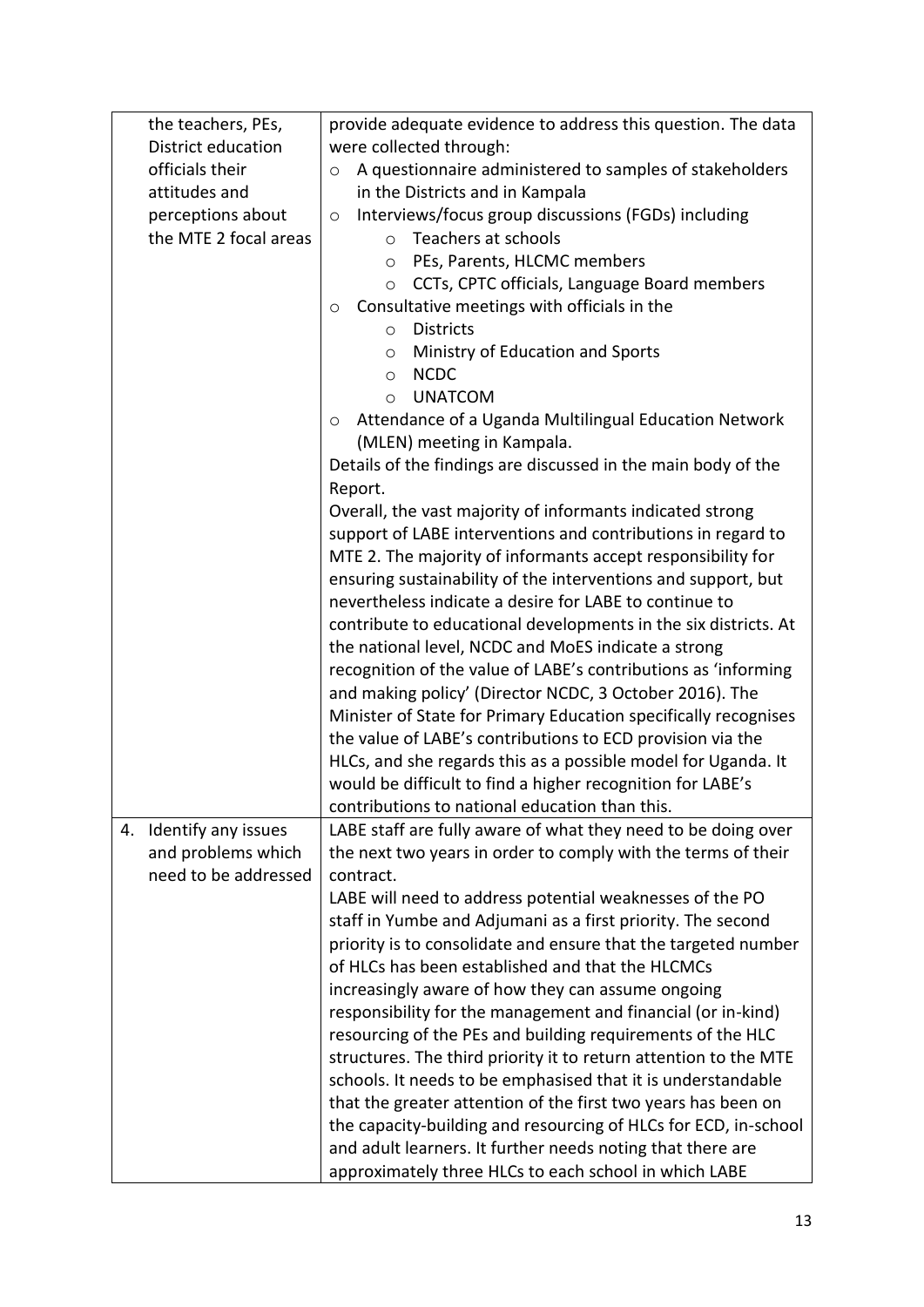|    |                      | contributes to local language development. However, there        |
|----|----------------------|------------------------------------------------------------------|
|    |                      | now needs to be a clear focus on LABE contributions in           |
|    |                      | primary schools.                                                 |
|    |                      | LABE has kept up with its commitment to teacher                  |
|    |                      | development and support for P1-4 teachers and HTs in             |
|    |                      | relation to ICT training as well as some support for teachers to |
|    |                      | manage the transition from local language medium to English      |
|    |                      | medium teaching in the transitional year (P4). However,          |
|    |                      | further support is required in schools.                          |
|    |                      | Owing to transfers and natural attrition of teachers, there are  |
|    |                      | many teachers now in P1-3 who have not previously been           |
|    |                      |                                                                  |
|    |                      | exposed to LABE training in the implementation of the            |
|    |                      | thematic curriculum as occurred in the first phase of the MTE    |
|    |                      | Project. This means that there is a noticeable unevenness of     |
|    |                      | teaching in the local languages in schools. While there are      |
|    |                      | brilliant, passionate and creative teachers who are making use   |
|    |                      | of LABE training, resources and inventing their own              |
|    |                      | approaches to effective teaching, there are also many            |
|    |                      | teachers who lack passion, understanding and apparent            |
|    |                      | willingness to adjust their approaches to static approaches to   |
|    |                      | teaching. The evaluators also found some evidence of             |
|    |                      | unwillingness on the part of some teachers to teach through      |
|    |                      | the local language/s, although this evidence is not borne out    |
|    |                      | in the questionnaire data.                                       |
|    |                      | Focus on teaching practices in P4 needs to be given emphasis     |
|    |                      | in next two years in order to meet the contractual obligations   |
|    |                      | of MTE 2. However, it also appears that there will need to be    |
|    |                      | some form of intervention that involve NCDC, Local and           |
|    |                      | District Government stakeholders, CPTCs and CCTs in relation     |
|    |                      | to P1-3. Specific suggestions regarding this challenge are       |
|    |                      | included in the list of recommendations that are discussed in    |
|    |                      | the main report.                                                 |
| 5. | Gather feedback      | As indicated above, Focus Group Discussions (FGDs) were held     |
|    | about the project    | at the HLCs with HLCMCs, Parents, Parent Educators and at        |
|    | from people affected | schools with Teachers (including Head Teachers, Senior           |
|    | by the work and      | Teaching Staff and Senior Women Teachers).                       |
|    | provide an           | In almost all cases, these stakeholders indicated strongly       |
|    | opportunity for them | positive and appreciative views of LABE contributions to         |
|    | to participate in    | educational developments that result in strengthening            |
|    | analyzing the work   | communities in the post-war and conflict period. Here and        |
|    | and inform future    | there, stakeholders express a desire for increased assistance    |
|    | activities and       | provided via LABE. This takes the form of requests for           |
|    | implementation       | increasing the token stipends paid to PEs, requests for          |
|    | methods              | provision of iron sheets for HLC structures, additional          |
|    |                      |                                                                  |
|    |                      | provision of ICT equipment, and so on. These requests are        |
|    |                      | often opportunistic and unrealistic given that LABE makes it     |
|    |                      | clear that it is not a funding and development agency, and       |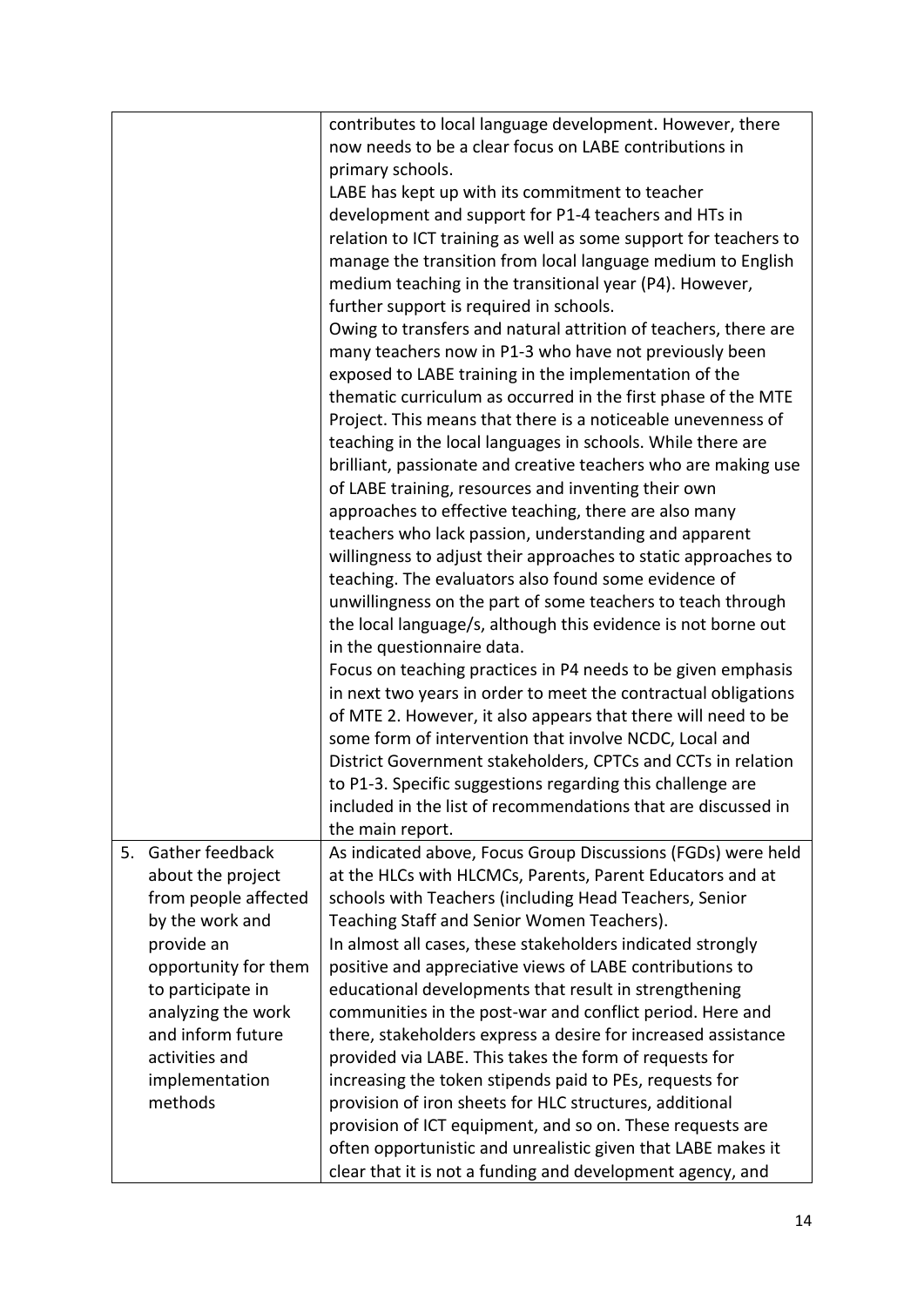|            |                   | that there is a shared responsibility that includes community       |
|------------|-------------------|---------------------------------------------------------------------|
|            |                   | contributions.                                                      |
|            |                   | At a more substantive level there are pedagogical and               |
|            |                   | theoretical issues that have relevance for future educational       |
|            |                   | developments in Uganda as well as at the district level.            |
|            |                   | The first of these has to do with different approaches to           |
|            |                   | current provision of ECD by various private sector agencies as      |
|            |                   | well as LABE. Private sector provision of ECD lies outside of       |
|            |                   | MoES education policy and there is a stark difference between       |
|            |                   | the use of English as a medium of instruction in ECD provided       |
|            |                   | by 'private' schools and MoES policy of local language use to       |
|            |                   | the end of P3 (if not beyond). LABE's approach is to work           |
|            |                   |                                                                     |
|            |                   | according to the implications of MoES policy, i.e. local            |
|            |                   | language medium of instruction for pre-school children.             |
|            |                   | Teachers and parents are confused by the different                  |
|            |                   | approaches and assume the 'private' school provision of ECD         |
|            |                   | in English is the preferred and most advantageous approach          |
|            |                   | for their children. This is an issue that cannot be addressed by    |
|            |                   | LABE alone and it is a matter that requires NCDC (and possibly      |
|            |                   | MoES) attention. Secondly, the integrated approach of the           |
|            |                   | Thematic Curriculum through the local language has different        |
|            |                   | pedagogical approaches from the subject-based approach of           |
|            |                   | the curriculum through English medium from P (4 and) 5-7.           |
|            |                   | This is a further layer of confusion for both teachers and          |
|            |                   | parents in an environment of changing and relocating staff.         |
|            |                   | Again, this is a matter that is largely outside of LABE's hands.    |
|            |                   | The best that LABE can do is to alert national and district level   |
|            |                   | stakeholders to these issues that are faced on the ground.          |
| 6.<br>Make |                   | ECD: LABE holds an advantageous position of having pre-             |
|            | recommendations   | empted the national policy on ECD provision. The Minister of        |
|            | for the remaining | State for Primary Education has already indicated as much in a      |
|            | implementation    | consultative meeting with the Evaluation Team and LABE              |
|            | period including  | Executive staff on 5 October. LABE must seize the opportunity       |
|            | monitoring of the | to strengthen good practice expertise in the HLC development        |
| project    |                   | and particularly in relation to ECD, but also in relation to the    |
|            |                   | HLC provision of: multi-grade classes; opportunities for            |
|            |                   | alternative schooling for vulnerable and out of school youth        |
|            |                   | and adult learners.                                                 |
|            |                   | Primary school interventions: LABE needs to develop a strong        |
|            |                   | and theoretically principled approach to assisting teachers in      |
|            |                   | relation to P4, the transition year. This requires a strong         |
|            |                   | bilingual approach (local language and use of English as            |
|            |                   | bilingual mediums of instruction) and possibly also bilingual       |
|            |                   | forms of assessment of students in P4.                              |
|            |                   | Realistically this is likely to be required beyond P4, in P5-7 as a |
|            |                   | gradual shift from local language medium to English. For the        |
|            |                   |                                                                     |
|            |                   | next two years, however, the focus needs to be on a bilingual       |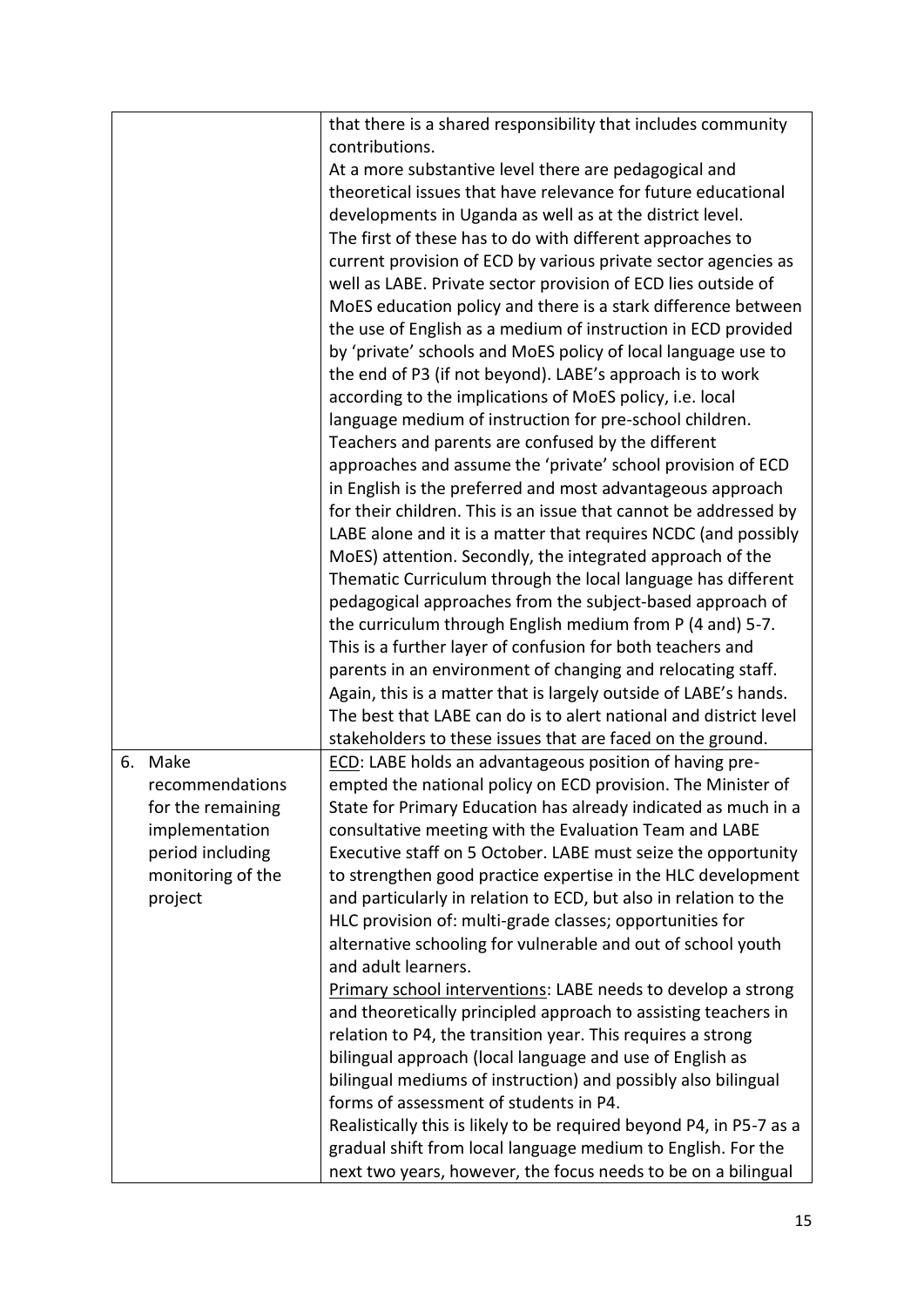|    |                                                                                                                   | approach. This has already been pre-empted by the LABE<br>initiated teacher's newsletter, The Bilingual Teacher's Voice.<br>This newsletter has the potential to disseminate useful<br>pedagogical information to assist teachers in this regard.<br><b>Staffing in Yumbe and Adjumani:</b><br>POs in Yumbe and Adjumani don't appear to be as strong or<br>diligent as in the other four districts. The LABE Executive has<br>already taken action to identify weaknesses and it would be<br>useful to identify a clear strategy that includes transparent<br>accountability statements and requirements that are upheld<br>across the districts.                                                                                                                               |
|----|-------------------------------------------------------------------------------------------------------------------|----------------------------------------------------------------------------------------------------------------------------------------------------------------------------------------------------------------------------------------------------------------------------------------------------------------------------------------------------------------------------------------------------------------------------------------------------------------------------------------------------------------------------------------------------------------------------------------------------------------------------------------------------------------------------------------------------------------------------------------------------------------------------------|
|    | REVIEW OBJECTIVES LABE LEVEL                                                                                      |                                                                                                                                                                                                                                                                                                                                                                                                                                                                                                                                                                                                                                                                                                                                                                                  |
| 1. | Provide an<br>opportunity for LABE<br>staff to build their<br>capacity in<br>monitoring and<br>review processes   | LABE Staff have expertise in monitoring and reviewing of their<br>own work. They were involved in the process of and<br>accompanied the evaluators throughout the Mid-term Review<br>both in the field and in Kampala. The Executive contributed to<br>the shape and nature of the evaluation instruments. Each of<br>the senior or executive staff have contributed to or been<br>involved in different aspects of the Mid-term Review. It is also<br>clear that staff have attended the AET workshops on capacity<br>development, including M & E, and that they demonstrate<br>significant levels of expertise.                                                                                                                                                               |
| 2. | Find out whether the<br>project was well<br>structured to meet<br>the objectives and<br>demands of the<br>project | The planning of the MTE 2 Project has been very well planned<br>however, as is always the case, conditions on the ground<br>change over time. There are also budgetary issues that cannot<br>be predicted ahead of time, including fluctuations in currency<br>exchanges that may impact on the availability of funds to<br>meet planned activities. For example, BREXIT resulted in a<br>drop in the exchange value of the GBP which had a knock-on<br>effect for LABE income mid-2016. This has negatively<br>impacted upon LABE's plans and some activities have had to<br>be trimmed down as a result. LABE Head of Finance is able to<br>provide details.                                                                                                                   |
| 3. | Establish whether<br>the project can be<br>structured differently<br>to enhance the<br>impact                     | The major change that could occur is to place greater<br>emphasis on the HLCs, training and capacity development of<br>PEs, and ECD provision. This is to take up the opportunity that<br>presents itself in relation to the new MoES ECD policy of a<br>national pre-school year in each primary school across<br>Uganda.<br>In addition to the expertise gained in HLC establishment, PE<br>training and materials development, LABE may suggest<br>various possible collaborations with MoES and NCDC, e.g. the<br>development of a training manual for ECD teachers in rural<br>and remote areas of the country. There is significant potential<br>for LABE to contribute to the development of materials that<br>draw attention to the advantages of multi-age classes that |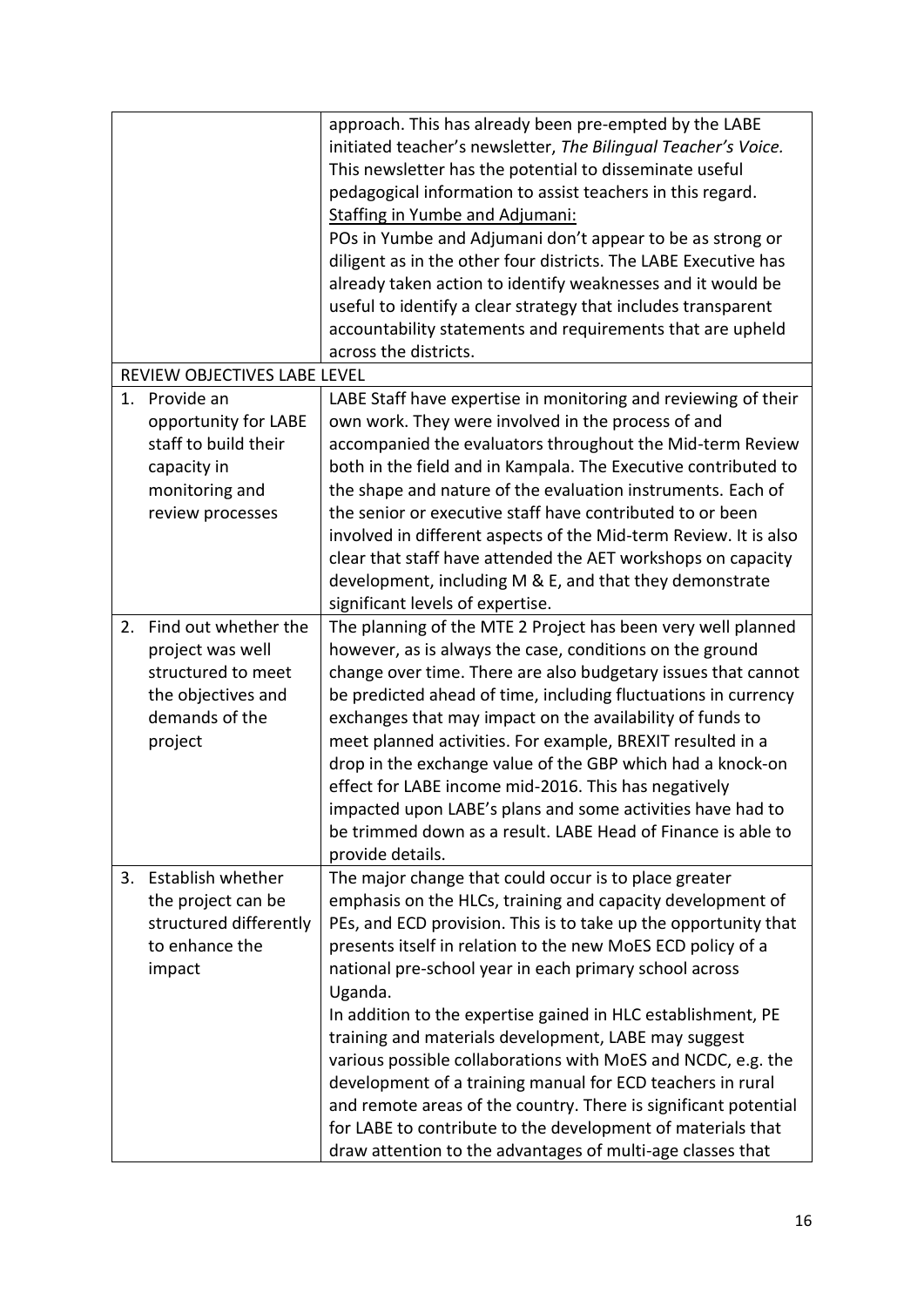|    |                                        | include vulnerable learners who are unable to reach regular                   |
|----|----------------------------------------|-------------------------------------------------------------------------------|
|    |                                        | state provided schools.                                                       |
|    |                                        | However, we do not advise jettisoning involvement in working                  |
|    |                                        | with capacity development of P1-3 teachers and in the                         |
|    |                                        | transition year, P4 so that teachers understand the principles                |
|    |                                        | and practices of successful bilingual teaching. This includes                 |
|    |                                        | continuing with ICT development, and a possible growing or                    |
|    |                                        | expansion of the Bilingual Teacher's Voice. The main concern                  |
|    |                                        | is whether or not LABE currently has sufficient capacity                      |
|    |                                        | (numbers of senior staff) to accomplish both school-based and                 |
|    |                                        | HLC-based development to an optimal degree. One possibility                   |
|    |                                        | would be to give serious consideration to expanding the size                  |
|    |                                        | and expertise of LABE staff in order to take up the                           |
|    |                                        | opportunities in the current environment. This has                            |
|    |                                        | implications also for the funders, Comic Relief and AET.                      |
| 4. | <b>Assess effectiveness</b>            | LABE has historically had effective monitoring and evaluation                 |
|    | of the monitoring                      | systems in place. The financial management systems are                        |
|    | and evaluation                         | orderly and these are an excellent mechanism to track                         |
|    | system of the project                  | whether or not expenditure on activities matches targets and                  |
|    |                                        | timeframes. The Financial Manager of LABE maintains a tight                   |
|    |                                        | grasp of expenditure and has up to date information readily at                |
|    |                                        | hand in this regard. The staff member responsible for                         |
|    |                                        |                                                                               |
|    |                                        | Monitoring and Evaluation in general changed in early 2016                    |
|    |                                        | and the new incumbent seems to have gained a good grasp of                    |
|    |                                        | LABE projects, systems and information management already.                    |
|    |                                        | We can also indicate that the M & E staff has been most                       |
|    |                                        | willing to provide professional assistance to the evaluation                  |
|    |                                        | team and that all staff continue to participate in regular AET                |
|    |                                        | development workshops and training.                                           |
|    | 5. Review actual                       | We are satisfied that this process is in accordance with                      |
|    | expenditure against                    | generally accepted principles and minor deviations per                        |
|    | planned expenditure                    | fluctuating exchange rates and other unexpected occurrences                   |
|    | as assess whether                      | such as BREXIT. Regular financial reporting to the funders via                |
|    | sending reflects                       | AET assure quality control in this area.                                      |
|    | project priorities.                    |                                                                               |
|    |                                        | REVIEW OBJECTIVES on PARTNERSHIPS - Assess the project partnerships and their |
|    | influence on the project specifically: |                                                                               |
| 1. | The identity of the                    | AET, Comic Relief                                                             |
|    | partners                               | <b>NCCD</b>                                                                   |
|    |                                        | MoES                                                                          |
|    |                                        | <b>UNATCOM</b>                                                                |
|    |                                        | District & Local Government (including Sub-counties with                      |
|    |                                        | concerns for health and social services)                                      |
|    |                                        | Language Boards (indirectly during MTE 2)                                     |
|    |                                        | PTCs & CCTs                                                                   |
|    |                                        | <b>Uganda MLEN</b>                                                            |
|    |                                        | Schools                                                                       |
|    |                                        |                                                                               |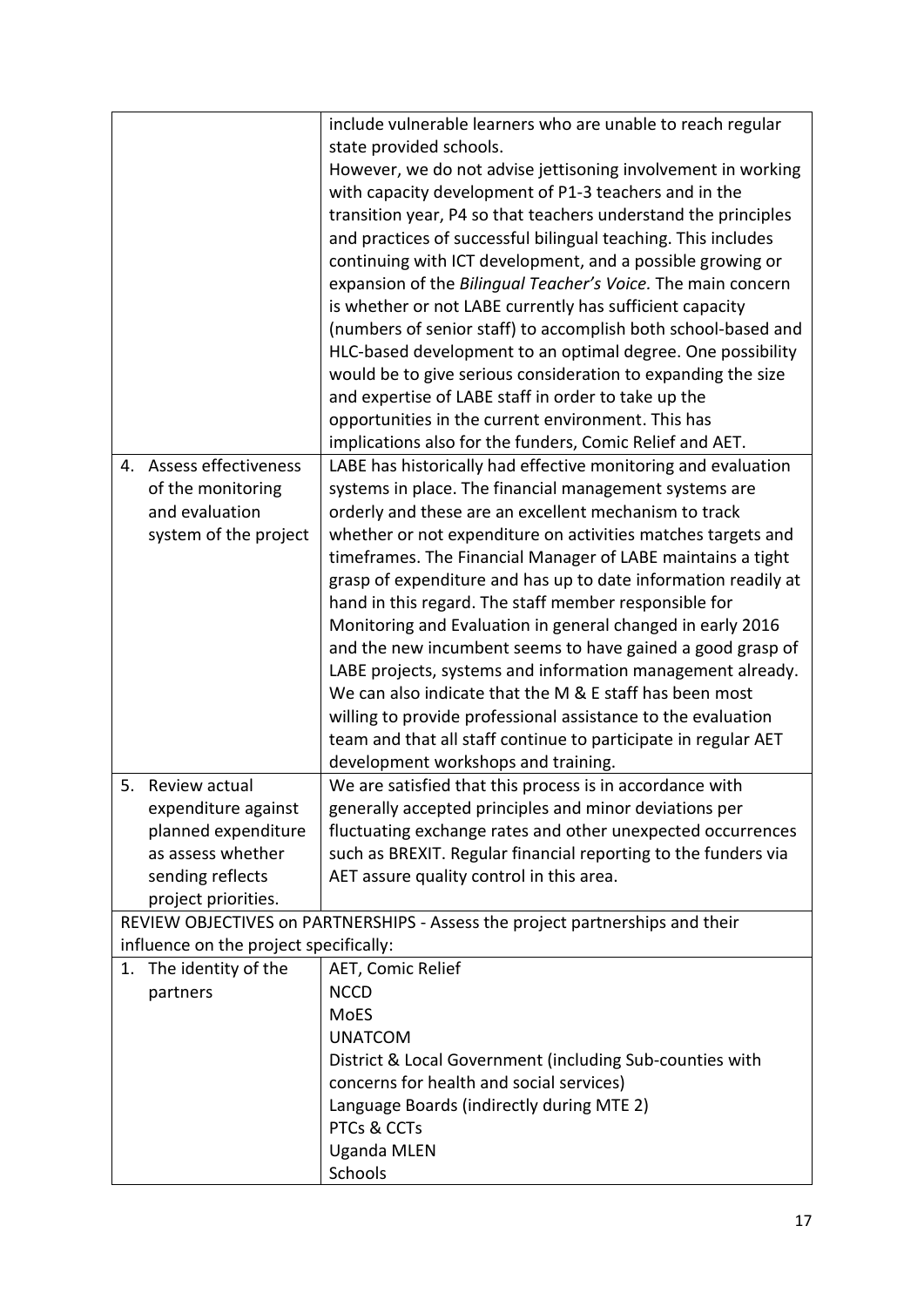|    |                         | Communities (village communities associated with the schools                   |
|----|-------------------------|--------------------------------------------------------------------------------|
|    |                         | and Home Learning Centres)                                                     |
| 2. | The quality of the      | There is a strong, positive, mutually respectful and productive                |
|    | partnerships            | partnership between AET and LABE. AET provides professional                    |
|    | between the project     | development (training) opportunities for staff, and manages                    |
|    | and the project         | the liaison between Comic Relief and LABE for overall                          |
|    | partners                | monitoring, evaluation and financial reporting purposes.                       |
|    |                         | National, District level and local community level partnerships                |
|    |                         | all report significant satisfaction with and appreciation of the               |
|    |                         | interventions and support provided by LABE. There is no                        |
|    |                         | indication of dissatisfaction in relation to LABE's contributions              |
|    |                         | or in relation to the LABE approach to collaborative work. A                   |
|    |                         | particular characteristic of LABE's approach in building                       |
|    |                         | partnerships is one of reciprocity, facilitating empowerment,                  |
|    |                         | and ensuring that communities are able to express voice and                    |
|    |                         | exercise agency.<br>With the focus on developing HLCs and the HLCMCs, LABE has |
|    |                         | formed a new or strengthened partnership with the sub-                         |
|    |                         | county structures. Training of HLCMCs has included a                           |
|    |                         | dovetailing of training facilitated by health workers in hygiene,              |
|    |                         | sanitation and nutrition.                                                      |
|    |                         | There is considerable evidence that LABE is regarded very                      |
|    |                         | highly at every level of government and that its reputation is                 |
|    |                         | gaining substantive ground, particularly in relation to the                    |
|    |                         | advances it has made in rural educational development.                         |
|    | 3. The challenges faced | LABE is able to work with relative speed to take up                            |
|    | by the project with     | government policy initiatives, whereas the wheels of                           |
|    | regards to              | government turn very slowly. There is a time-lag and a                         |
|    | partnerships            | resource-lag between national education policy and                             |
|    |                         | implementation and its roll-out in the rural and remote areas                  |
|    |                         | of the country. In particular, NCDC is responsible for the                     |
|    |                         | resourcing of learning materials and has not yet been able to                  |
|    |                         | provide adequate learning resources for pupils (readers and                    |
|    |                         | textbooks). NCDC is also responsible for the rolling out of the                |
|    |                         | Pedagogy Handbook co-authored with LABE, but so far only                       |
|    |                         | limited numbers have been printed. Although each school we                     |
|    |                         | visited has been provided with at least one copy of this                       |
|    |                         | handbook, it was either in a state of disrepair or unavailable                 |
|    |                         | for us to view.                                                                |
|    |                         | Many CCTs that have already been trained by LABE are in the                    |
|    |                         | process of retiring. There appear to be a disproportionate                     |
|    |                         | number of men vs women CCTs, and new appointees are not                        |
|    |                         | yet prepared/trained for Thematic Curriculum & local                           |
|    |                         | language as medium of instruction (MOI). This is a concern in                  |
|    |                         | terms of capacity development and for the roll-out of policy as                |
|    |                         | well as for LABE's preparations to hand over implementation                    |
|    |                         | to other stakeholders.                                                         |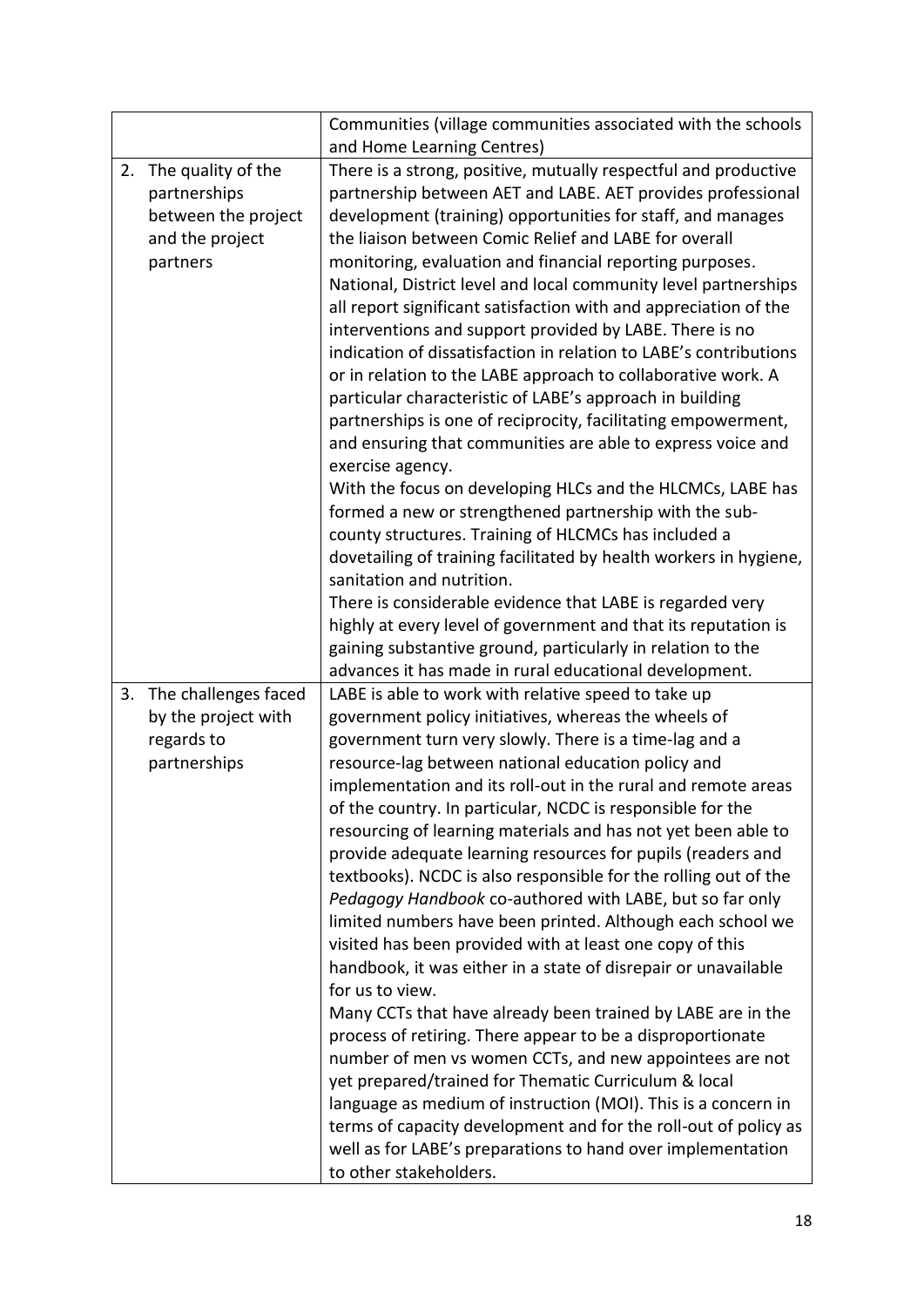<span id="page-18-0"></span>

|  | ADDITIONAL REVIEW QUESTIONS |                                                                                                                           |  |
|--|-----------------------------|---------------------------------------------------------------------------------------------------------------------------|--|
|  | 1. How have                 | Conditions that hinder LABE progress                                                                                      |  |
|  | partnerships helped         | MoES, NCCD: National government stakeholders have their                                                                   |  |
|  | or hindered project         | own internal resourcing, including budgetary, challenges                                                                  |  |
|  | implementation?             | which delay implementation or make it difficult to synchronise                                                            |  |
|  |                             | implementation processes where LABE has greater flexibility                                                               |  |
|  |                             | to move ahead of government initiatives or provisioning.                                                                  |  |
|  |                             | PTCs are responsible for pre-service teaching and there are<br>pedagogical and theoretical mismatches between PTC teacher |  |
|  |                             | education curriculum, including the use of English as medium                                                              |  |
|  |                             | of teacher education and the use of local languages in the                                                                |  |
|  |                             | Thematic Curriculum. It is not possible to prepare teachers to                                                            |  |
|  |                             | teach in the local language via English. This is a serious matter                                                         |  |
|  |                             | for PTCs and NCDC to resolve.                                                                                             |  |
|  |                             | Language Boards & relationship with NCDC: The current                                                                     |  |
|  |                             | approaches to orthographic development under consideration                                                                |  |
|  |                             | or employed by the language boards appear to be influenced                                                                |  |
|  |                             | by linguists associated with the Summer Institutes of Linguists                                                           |  |
|  |                             | (SIL). These systems do not coincide with the approaches                                                                  |  |
|  |                             | favoured by linguists attached to universities such as<br>Makerere, and they do not coincide with a long trajectory of    |  |
|  |                             | discussions of the harmonisation of the orthographies of                                                                  |  |
|  |                             | languages in Africa that date back to the 1928 Rejaf                                                                      |  |
|  |                             | Conference in Sudan. SIL favours the separation of closely                                                                |  |
|  |                             | associated varieties of languages and orthographic systems                                                                |  |
|  |                             | that increases the number of vowels and / or adds tonal marks                                                             |  |
|  |                             | to letters. This increases teaching difficulties and will reduce                                                          |  |
|  |                             | the likelihood of publishing sufficient reading materials in local                                                        |  |
|  |                             | languages. This also creates difficulties in relation to historical                                                       |  |
|  |                             | documents already published using earlier orthographic                                                                    |  |
|  |                             | systems, including bibles and other literature. The mismatch                                                              |  |
|  |                             | between two different orthographic systems is a risk to the                                                               |  |
|  |                             | effective implementation of the local language in primary<br>education and also to the long-term development of the       |  |
|  |                             | indigenous languages in Uganda.                                                                                           |  |
|  |                             | Conditions that support LABE progress                                                                                     |  |
|  |                             | Almost all stakeholders indicate a strongly positive view of                                                              |  |
|  |                             | LABE's involvement in educational development in schools                                                                  |  |
|  |                             | and in rural communities. The only slightly negative responses                                                            |  |
|  |                             | are related to opportunistic or unrealistic expectations that                                                             |  |
|  |                             | LABE is not able to meet and should not be expected to meet.                                                              |  |
|  |                             | These are expectations that are either the responsibility of                                                              |  |
|  |                             | communities themselves or government agencies.                                                                            |  |

<span id="page-18-1"></span>2. MTE policy – are people's attitudes beginning to change with respect to the District and local government officials report that parents are still not keen on MTE as part of the Thematic Curriculum. However, these officials refer to parents from all of the schools under their authority, whereas LABE works in only 20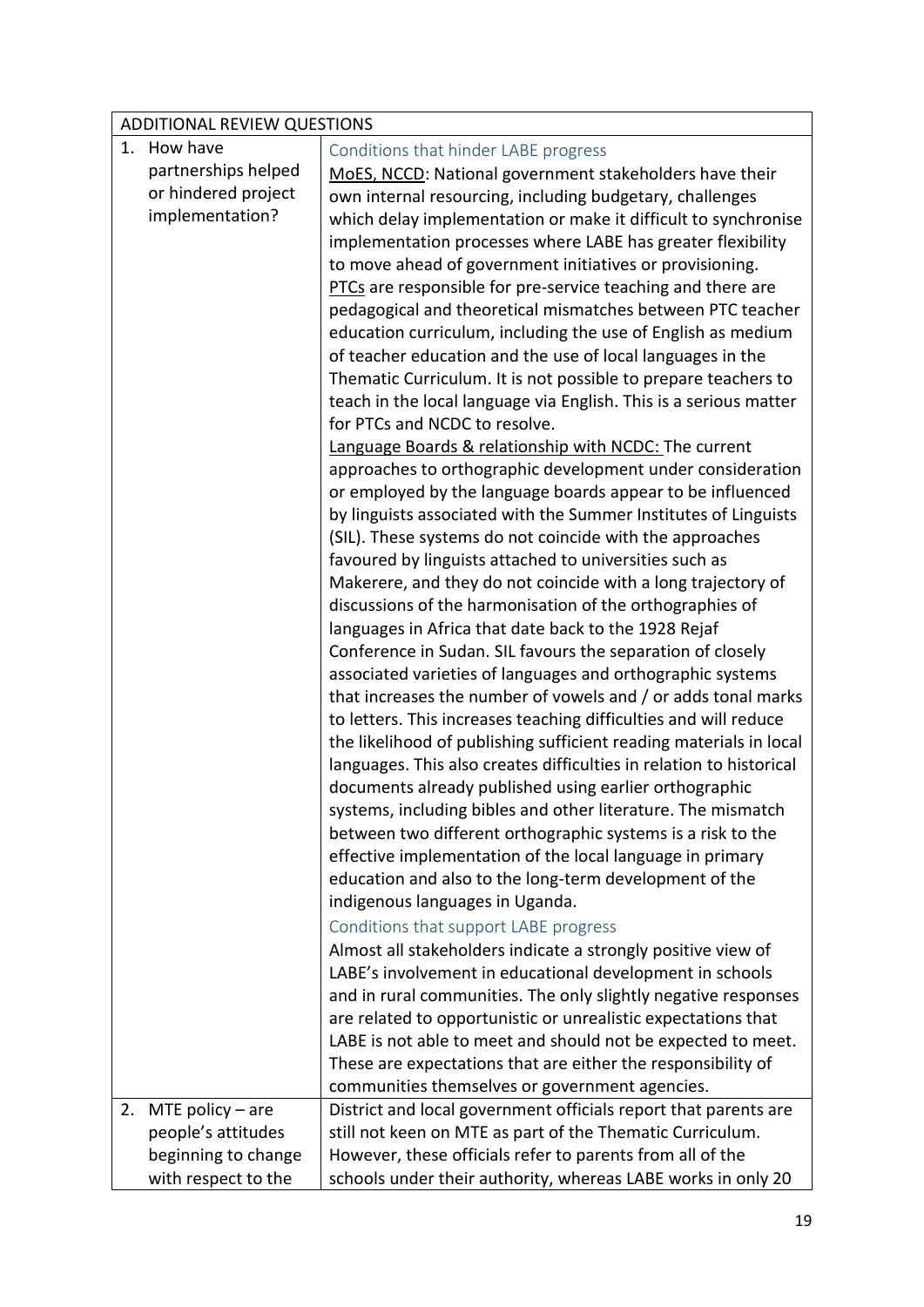|    | Government of<br><b>Uganda's MTE</b><br>policy? How<br>successfully is the<br>MTE policy being<br>implemented in<br>schools? | schools per district. However no data were found to indicate<br>that parents of pupils in the MTE Project schools hold similarly<br>negative views (see also discussion of the Questionnaire data).<br>Parents consulted in the HLCs, however, indicate positive<br>views of the use of local language both in the HLCs and in the<br>primary schools.<br>CCTs, DEOs, DISs all indicate support for local language in<br>schools (in both interview discussions and in the<br>Questionnaire dat).<br>HTs, DHTs, SWTs and teachers in schools responded positively<br>to the use of local language in primary schools and admit that<br>the de facto practices include code-switching between local<br>languages and English all the way to P7 (i.e. they make use of<br>bilingual practices even if these are not officially sanctioned<br>from P5 onwards).<br>Classroom-based observations of pupils in P1-4 and<br>occasionally also P6, revealed some excellent pedagogical<br>practices and use of appropriate, even exceptional creativity,<br>among some teachers.<br>However, at least half if not more of the teachers observed<br>are not doing well. This may be because teachers trained by<br>LABE have been transferred. It may be because some teachers<br>do not appear to exhibit enthusiasm for their profession.<br>Some teachers should probably have chosen another<br>profession.<br>LABE reports that most of the emphasis has been on getting<br>the HLCs up and running (three per project school) and<br>establishing a Management Committee at each HLC. The<br>establishment and support of the HLCMC has taken up the<br>bulk of LABE's attention, leaving less time and attention for<br>the schools. Nevertheless, LABE has established ICT Hubs (two<br>per district), trained teachers from surrounding schools (P1-4<br>and the HTs) with basic ICT skills. Teachers have also been<br>trained to write for the newly established newsletter, The<br>Bilingual Teachers Voice. We understand that LABE will focus<br>more on teacher development in the schools over the next<br>two years. These shifts in focus are likely to decrease ongoing<br>antipathy towards MTE. Having said this however, it has been<br>noticeable that since the Mid-term Review, NCDC officials<br>appear to have been making public statements reiterating<br>their commitment to local language in early primary and this |
|----|------------------------------------------------------------------------------------------------------------------------------|---------------------------------------------------------------------------------------------------------------------------------------------------------------------------------------------------------------------------------------------------------------------------------------------------------------------------------------------------------------------------------------------------------------------------------------------------------------------------------------------------------------------------------------------------------------------------------------------------------------------------------------------------------------------------------------------------------------------------------------------------------------------------------------------------------------------------------------------------------------------------------------------------------------------------------------------------------------------------------------------------------------------------------------------------------------------------------------------------------------------------------------------------------------------------------------------------------------------------------------------------------------------------------------------------------------------------------------------------------------------------------------------------------------------------------------------------------------------------------------------------------------------------------------------------------------------------------------------------------------------------------------------------------------------------------------------------------------------------------------------------------------------------------------------------------------------------------------------------------------------------------------------------------------------------------------------------------------------------------------------------------------------------------------------------------------------------------------------------------------------------------------------------------------------------------------------------------------------------------------------------------------------------------------------------------------------------------------------------------------------------------------------------------------------------------------------|
| 3. | What advocacy,                                                                                                               | should have a positive effect over time.<br>The International Mother Language Day celebrations were not                                                                                                                                                                                                                                                                                                                                                                                                                                                                                                                                                                                                                                                                                                                                                                                                                                                                                                                                                                                                                                                                                                                                                                                                                                                                                                                                                                                                                                                                                                                                                                                                                                                                                                                                                                                                                                                                                                                                                                                                                                                                                                                                                                                                                                                                                                                                     |
|    | networking and<br>inter-agency<br>coordination has<br>been going on? What                                                    | held in 2016 owing to the national elections held on 22<br>February, although there is a report of the day being<br>celebrated in April.                                                                                                                                                                                                                                                                                                                                                                                                                                                                                                                                                                                                                                                                                                                                                                                                                                                                                                                                                                                                                                                                                                                                                                                                                                                                                                                                                                                                                                                                                                                                                                                                                                                                                                                                                                                                                                                                                                                                                                                                                                                                                                                                                                                                                                                                                                    |
|    |                                                                                                                              |                                                                                                                                                                                                                                                                                                                                                                                                                                                                                                                                                                                                                                                                                                                                                                                                                                                                                                                                                                                                                                                                                                                                                                                                                                                                                                                                                                                                                                                                                                                                                                                                                                                                                                                                                                                                                                                                                                                                                                                                                                                                                                                                                                                                                                                                                                                                                                                                                                             |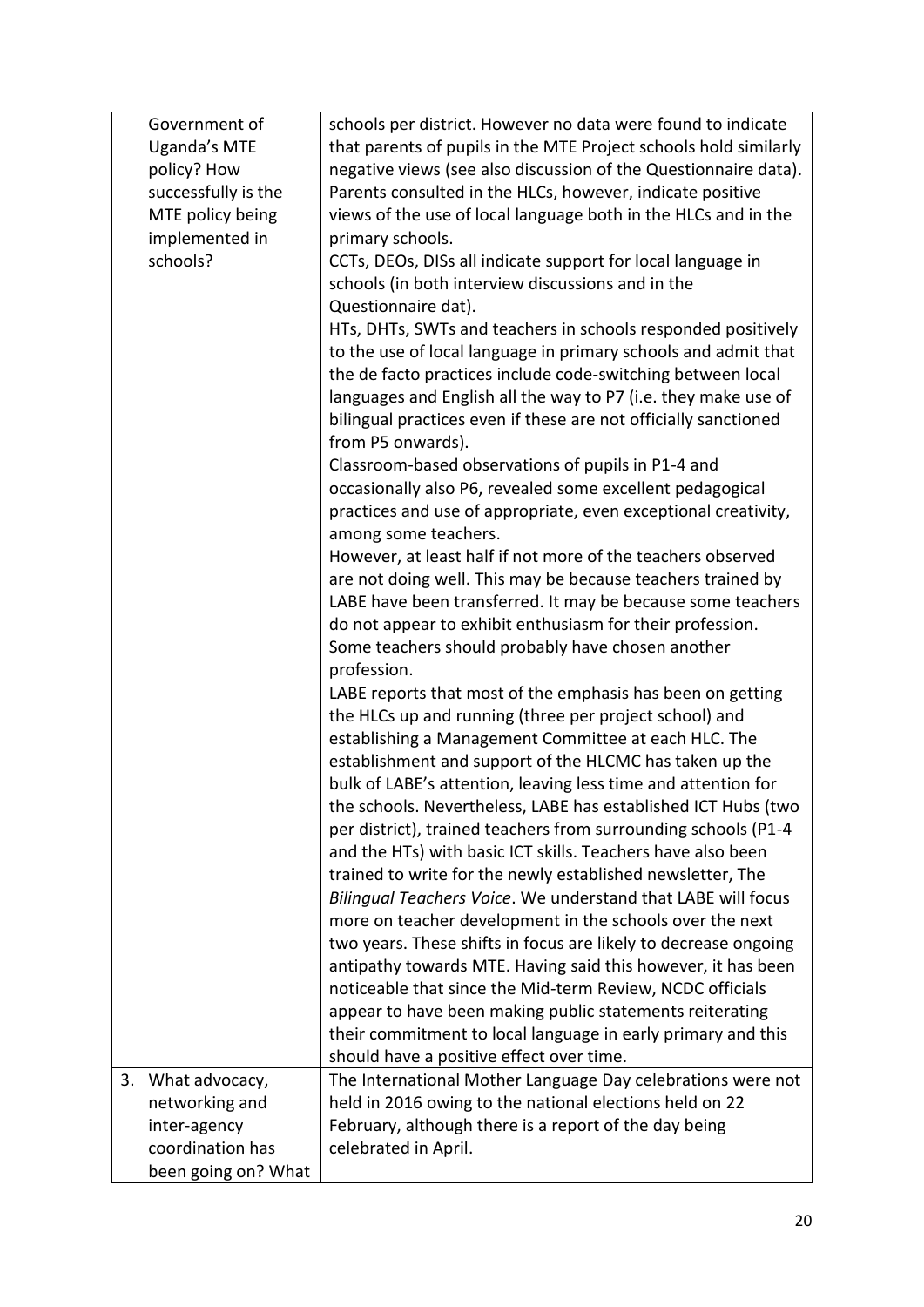|    | has this achieved so           | However, LABE has been working at community capacity               |
|----|--------------------------------|--------------------------------------------------------------------|
|    | far?                           | building and the organisation of these events has not been         |
|    |                                | possible given the degree of attention invested in the HLCs.       |
|    |                                | Establishment of the HLCs is in itself a significant process of    |
|    |                                | advocacy and local networking.                                     |
|    |                                | The Bilingual Teachers Voice has the potential to become an        |
|    |                                | important advocacy forum for teachers and educational              |
|    |                                | stakeholders.                                                      |
|    |                                | LABE plays a leading role in the Uganda Multilingual Education     |
|    |                                | Network (UMLEN) and collaborates with several other                |
|    |                                | organisations, including NCDC, SIL, and RTI, that are part of      |
|    |                                | this network. UMLEN is an important forum for exchanging           |
|    |                                | views and engaging in collaborative dialogue with other NGOs       |
|    |                                | and providers working in early primary education.                  |
|    |                                | Active involvement in this kind of networking, especially with     |
|    |                                | NCDC and MoES has led to the Pedagogy Handbook jointly             |
|    |                                | authored and published with NCDC in 2014 and in regular            |
|    |                                | meetings with NCDC and MoES officials who have travelled to        |
|    |                                | W Nile and Northern Uganda to see LABE's work in situ.             |
|    |                                | Arising from the latest developments LABE can expect a close       |
|    |                                | working relationship with MoES in regards to ECD provision,        |
|    |                                | especially in rural and remote communities.                        |
|    | 4. Is the project              | Yes – in terms of inclusive and multi-age classes in the HLCs,     |
|    | reaching adults or             | although the extent to which this occurs has not been              |
|    | children with<br>disabilities? | calculated by the evaluators.                                      |
| 5. | How effective has              | We believe LABE maintains a professional level of its own          |
|    | the monitoring of the          | monitoring and evaluation, in relation to activities of the        |
|    | project been to date?          | project, and in relation to its financial expenditure and          |
|    | Are monitoring                 | reporting. We also believe that there is significant evidence of   |
|    | activities sufficient to       | AET's regular support and attentiveness to the detail of LABE's    |
|    | enable measurement             | projects, objectives and activities, as well as its needs in terms |
|    | of the impact of the           | of staff development. This means that both internal and            |
|    | project?                       | external monitoring are ongoing.                                   |
|    |                                | Measurement of impact is more difficult to assess or quantify.     |
|    |                                | LABE is able to maintain records of community and                  |
|    |                                | stakeholder participation in educational development               |
|    |                                | processes in both school and HLC interventions, and also in        |
|    |                                | relation to support of CCTs, language boards, and local and        |
|    |                                | district education office holders. LABE is also able to maintain   |
|    |                                | records of school attendance through school attendance             |
|    |                                | record-keeping systems. However, 'learning' impact is not          |
|    |                                | easy to quantify. The statistical data however are an indication   |
|    |                                | of activities and participation.                                   |
|    |                                | What we are able to report is that the stakeholders consulted,     |
|    |                                | see Table 1 and Appendices 2, 3, 4 & 6, provide positive           |
|    |                                | reports on the impact of LABE's work. We suggest that the          |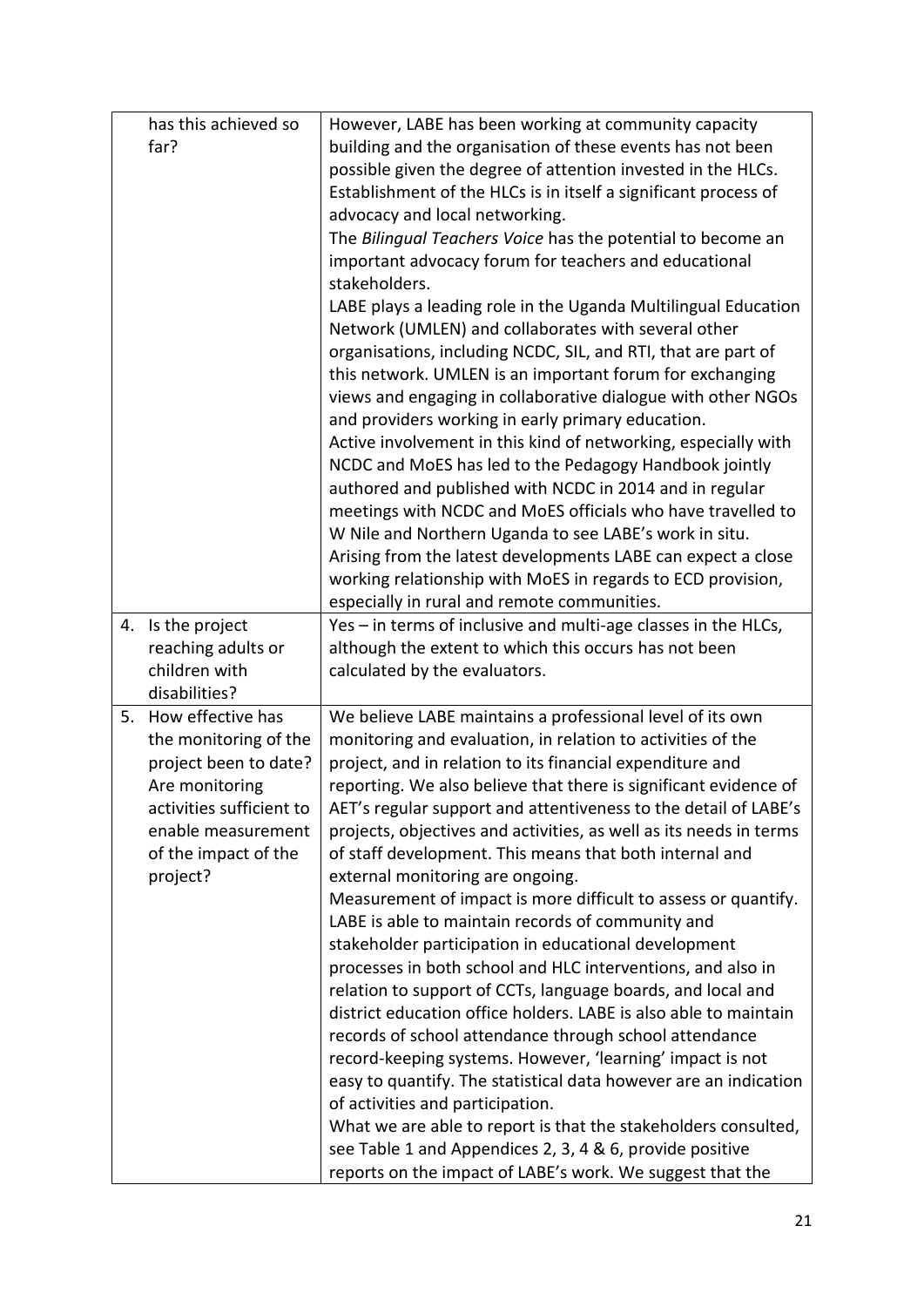| obvious respect with which LABE is held among the                 |
|-------------------------------------------------------------------|
| I stakeholders at national, district and local level suggest that |
| LABE's impact is considerable.                                    |

## <span id="page-21-0"></span>Major Findings and Recommendations

We found no stakeholder who suggested that LABE should discontinue working in the area of preprimary, primary, out-of-school youth and adult education. Instead, we found almost universal endorsement of LABE's work and desire for the organisation to continue to support local, district and national initiatives in building education capacity, particularly in relation to the use of local language in education. We further found that LABE has anticipated new policy in relation to a national ECD policy and that its ECD work in the HLCs offer a strategic advantage to LABE in further strengthening its relationship at the national level with both NCDC and MoES. Finally, LABE also has the strategic advantage of being able to develop and lead stronger implementation of local language and bilingual education in primary education in Uganda. We therefore strongly recommend that LABE extend and strengthen its leadership expertise in ECD provision, use of local language in learning and bilingual education from P4 onwards in primary schooling.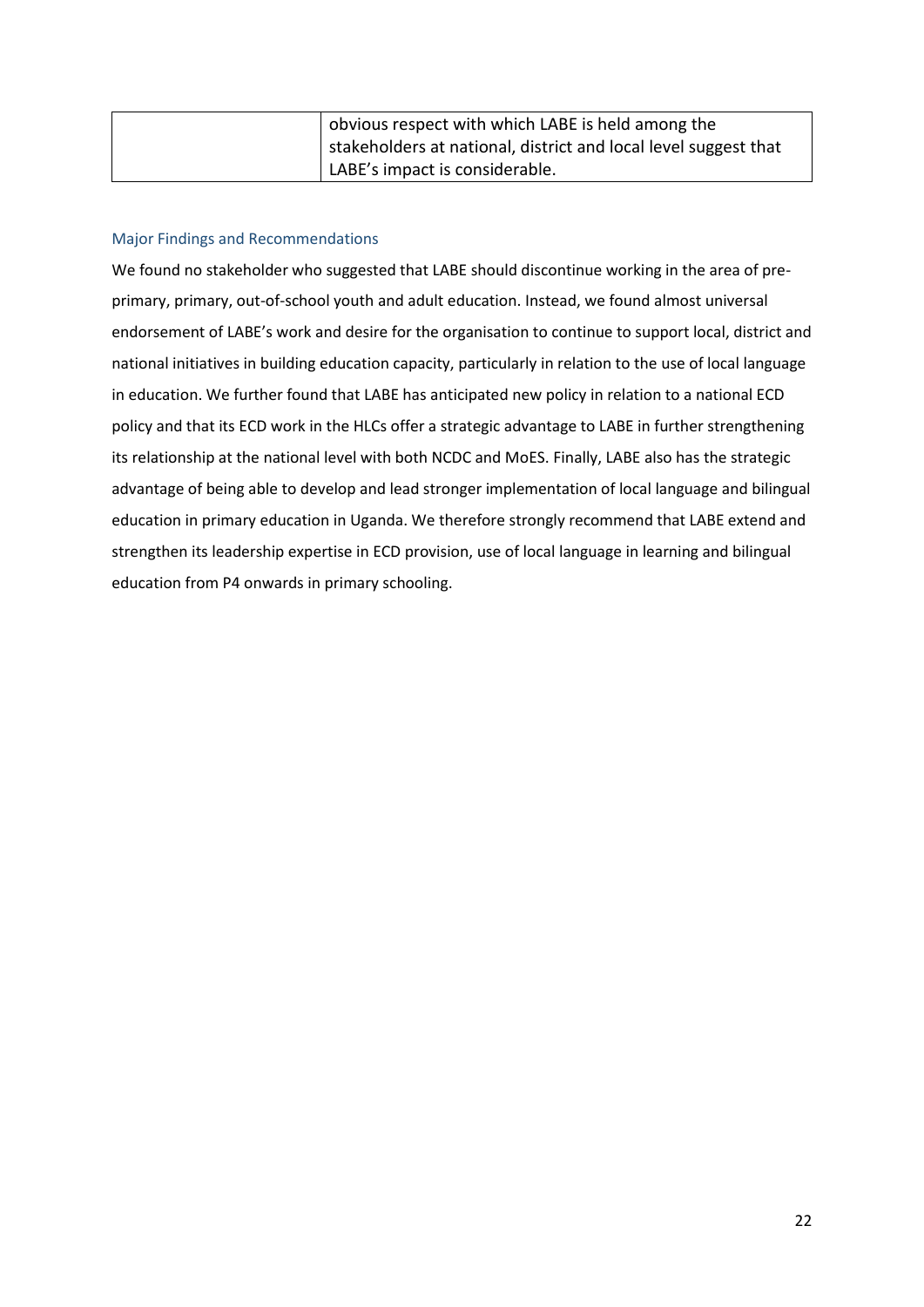<span id="page-22-0"></span>4. Home Learning Centres (HLCs) and Home Learning Centre Management Committees HLCMCs) - building local community level capacity

#### <span id="page-22-1"></span>HLCs and HLCMCs

In this section we focus on the data collected in the field in relation to Home Learning Centres (HLCs). A primary commitment of MTE 2 has been the establishment of and building of capacity in Home Learning Centres (HLCs) (approximately three per school associated with MTE 2, i.e. 3 HLCs X 20 schools per district X 6 districts = 60 per district = 360 HLCS in total). This is on track (272 established at the time of the Mid-term Review). LABE's original plans for the establishment of each HLC as recorded in the contractual obligations with Comic Relief did not include the establishment of a Management Committee (MC) for each HLC. However, owing to work in the field, LABE came to the realisation that capacity development that would secure community ownership and sustainability of each HLC would be enhanced by a Home Learning Centre Management Committee (HLCMC) in each case. This is a notable addition to and strengthening of the original plans for MTE 2. It has required additional investment in terms of training of community members to take on a range of roles and responsibilities in relation to the management of each HLC. It demonstrates also that the LABE team demonstrates flexibility on the ground and exceptionally committed work ethics.

We found that HLCMC members in the majority of cases we came across have undergone systematic training in leadership and management skills by LABE staff. Because of this training, they are aware of their roles and responsibilities and they acknowledge that this has enhanced their own opportunities and those of their communities.

LABE has strengthened the prospects of each HLC through partnerships with other stakeholders in the districts. For example, in Koboko, HLCMC chairpersons are encouraged to work closely with the District Local Government (DLG) to ensure that they take the HLCs to another level of independence. Plans are underway to have these HLCs registered as pre-schools at the district level. However, a clear framework of co-operation between each DLG and HLC and one that clearly spells out the process of how a HLC can become registered as a pre-school is still in development or not yet in place. We do not see this as a deficiency, rather as a work in progress.

In some HLCs permanent or (semi-permanent) structures (classrooms / huts specifically dedicated to housing teaching and learning materials as well as classes during rainy weather) have been built with help of other stakeholders like parents, community leaders including Sub-county and Local Council leaders. In Koboko these stakeholders have provided some HLCs with iron sheets and cement to construct these buildings. This has particularly occurred in Ayilenga, Purinita, Ajeteku and Nyeite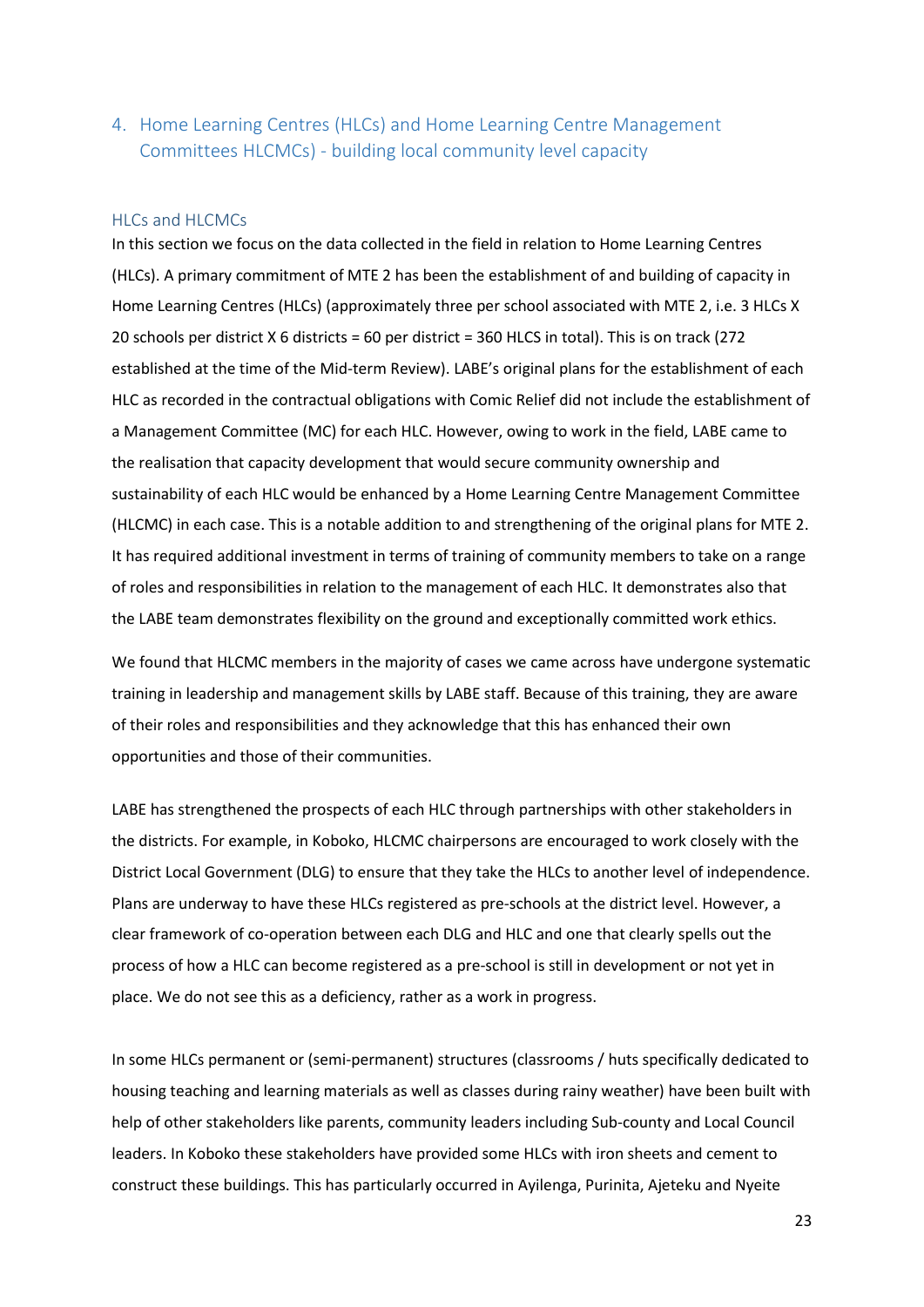HLCs. We are not sure whether or not this level of co-operation is evident in other districts. However, we can say that in Nwoya, for example, LABE has encouraged co-operation between Subcounty health workers and the HLCMCs. Here, health workers visit the HLCs and train HLCMC members to understand the principles of providing and teaching children and parents with basic training in hygiene (washing hands), clean drinking water, and sanitation (constructing easily accessible urinals and toilets) suitable for rural conditions while ensuring the safety of children and vulnerable people.

LABE has also encouraged partnerships with other NGOs for the improvement of HLCs. For example, in some HLCs in Koboko, Aga Khan has equipped HLCs with story books for children. This has helped to encourage the culture of reading among pre-schoolers, pupils and other learners in the communities.

In many cases, HLCMC members have been trained and equipped with fundraising and lobbying skills. This skill is fundamental if HLCs are to be sustained beyond LABE's MTE 2 life span.

As part of their capacity building initiative, HLCMC members visit each other on a regular basis with a purpose of sharing and learning from each other. Some HLCs which were hitherto weak have learnt lessons and good practices from their colleagues. HLCMC members report that they now feel more confident to carry on with or without LABE.

As a strategy for sustainability, some HLCMC have recruited retired teachers to serve as voluntary PEs and advisors on their HLCMCs. This move has helped them to learn more about education management and leadership skills. They serve as peer instructors providing extra guidance where necessary, as well as training PEs especially on how to draw schemes of work and lesson plans and how to use appropriate pedagogical approaches.

The POs sometimes hold seminars and workshops when new members are recruited to the HLCMCs. This serves to equip new members with management and leadership skills as well as reminding the old committee members of their roles and responsibilities. However, in some cases they have not been trained owing to lack of funds and time.

Some HLCs under the leadership of HLCMCs in Koboko have come up with a constitution / memorandum of understanding (MoU) to guide them on how to manage the centres. These MoUs spell out the functions of the HLCs, the dos and don'ts, and the roles and responsibilities of HLCMC office bearers. This is a strategy to minimise conflict that may arise in future.

24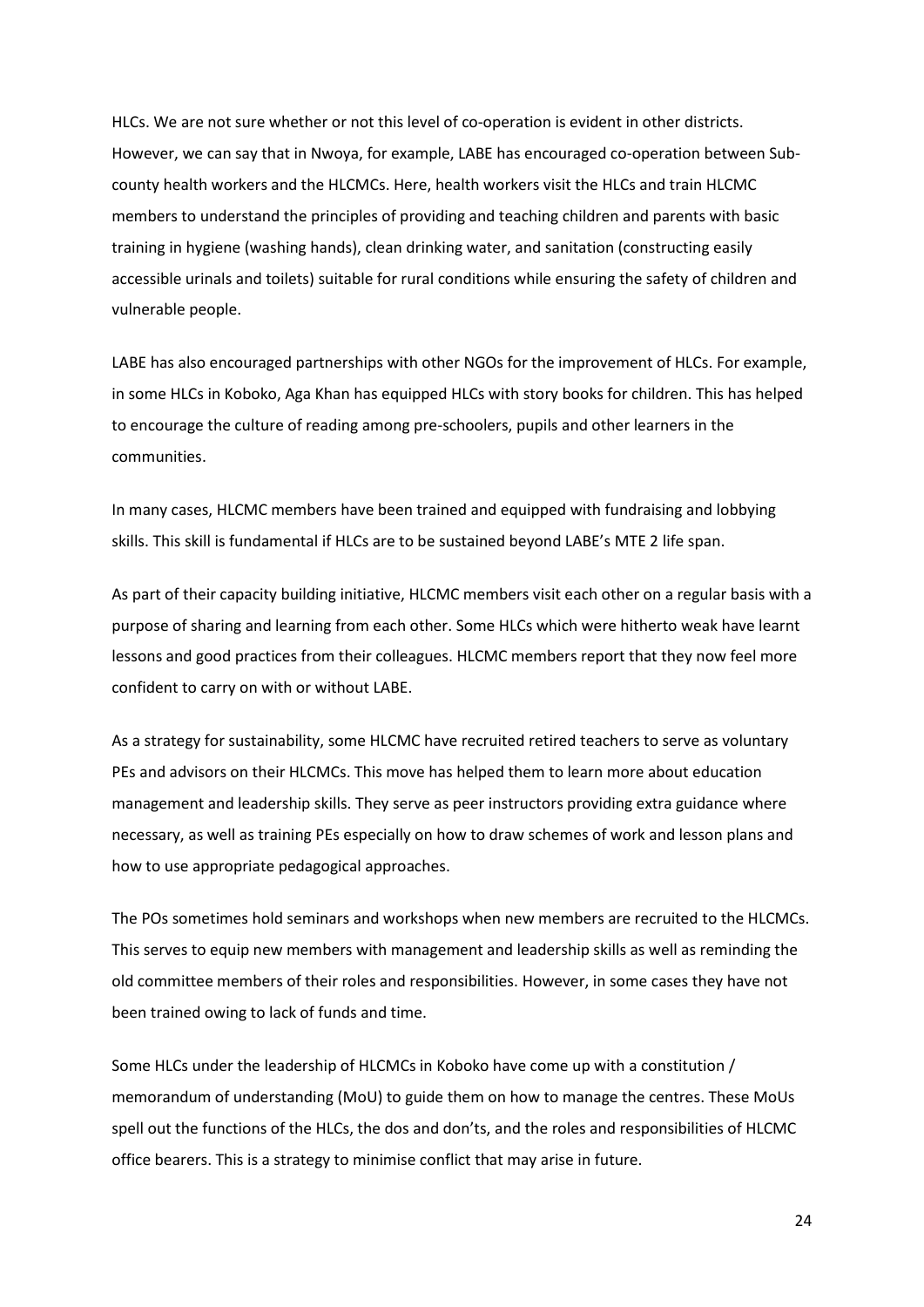HLCMC members have made a deliberate effort to serve on Parents Teachers Associations (PTAs). This to ensure that they are up to date with what is happening in the schools. They make use of this opportunity to learn more of good practices in an education institution which they borrow and implement in their HLCs.

On a rotational basis HLCMC members are encouraged, for example in Koboko, to go to and attend classes at school. When they come back they hold meetings to discuss what they learnt and how they can help the PEs to improve their teaching of children.

Some HLCMCs have encouraged their PEs to undertake distance education training with hope that they will be recognised as professionals. This has come as a result of some criticism from private ECD schools and even some primary schools that PEs do not have recognised qualifications. This is a matter that may require further attention in the future (particularly if MoES and NCDC work more closely with LABE in relation to ECD provision).

At this stage we should like to signal that we found well-organised and systematic adherence to the terms of the MTE 2 contract in regard to the establishment of the HLCs in four of the six districts. We have reservations about the level of commitment and attention to detail that we found in Yumbe and Adjumani. Although HLCMCs admit that they have received some training, we are concerned that the POs in these districts are not fulfilling their obligations to ensure that the HLCs are progressing towards sustainability. We are concerned that some of the HLCs that were established in these districts are no longer functioning. We are also not sure whether or not the POs and their activities in these districts are as regularly or closely supervised and monitored as they are the other four districts. This is a matter that requires the attention of the LABE executive as the good name of the organisation is compromised if service delivery is not at optimal levels across all districts.

#### <span id="page-24-0"></span>Parent Educators (PEs) – roles, responsibilities, successes, risks

#### *Roles and responsibilities*

During the first phase of the MTE Project (2009-2013) LABE established a process of collaborating with each village community to identify members of the community with an interest in teaching children and adults to take up a community position of being a Parent Educator (PE). The PE would act as the community liaison person/s between the village and school and also take on non-formal teaching activities in the HLCs developed at that time.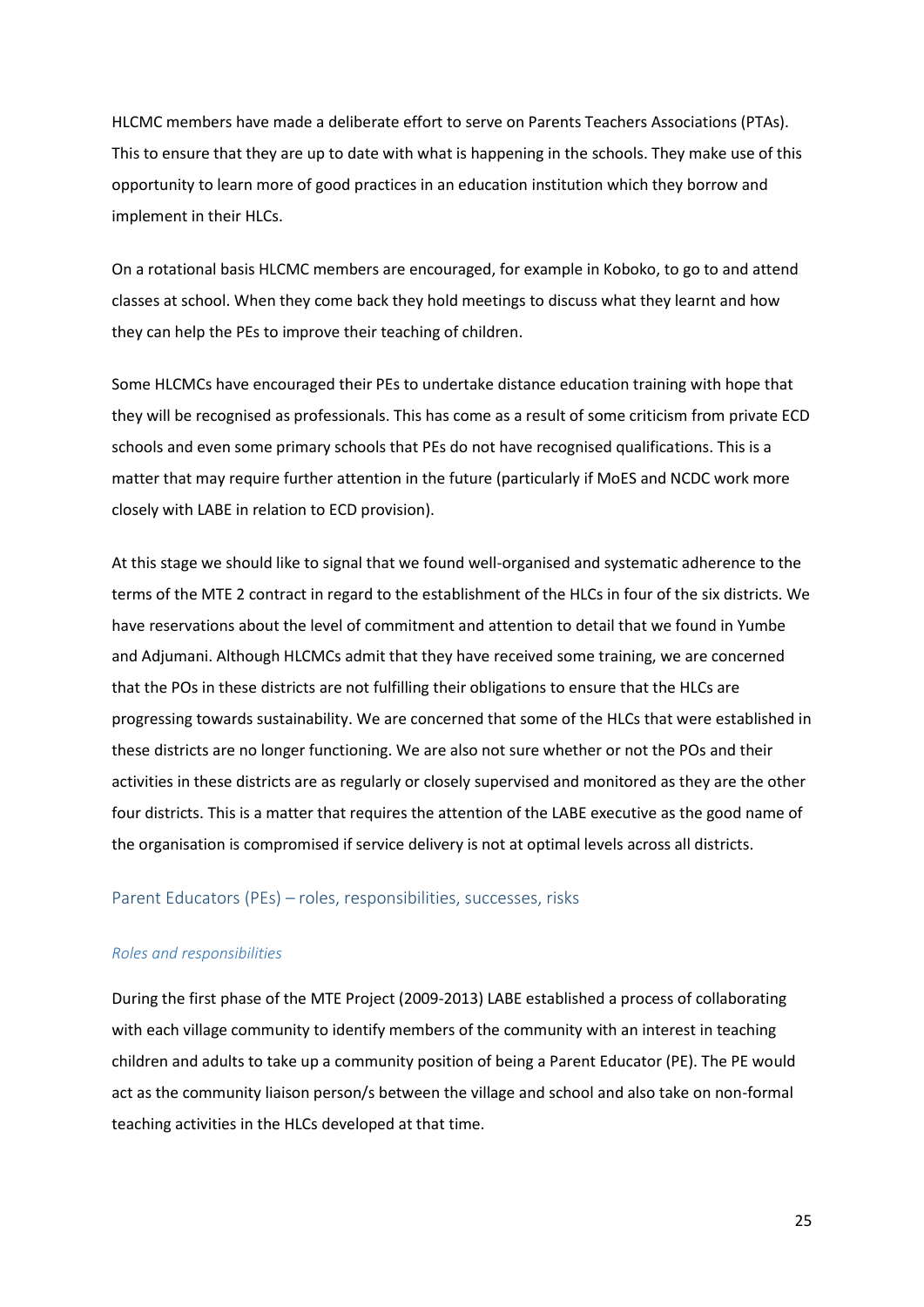Currently, the role of the PEs is to teach basic literacy (reading, writing and numeracy) to preschoolers, children attending primary school after school hours, out-of-school youth and adults. The teaching is conducted in the local languages namely, Lugbarati, Kakwa, Madi, Aringati and Acholi (Lwo). Classes are conducted on average of two to three days per week for pre-schoolers. Nonformal classes/tutoring, locally known as coaching, is offered to primary pupils who wish to improve on their MTE based literacy. Young people who are not able to attend formal schooling (for various reasons including early marriage, disability, poverty and other vulnerabilities) are also able to participate in these classes which are held after school hours and during holidays. The PEs also offer basic literacy (reading, writing and numeracy) classes to adult learners. Adult learners are mainly women who never had the opportunity to go to school (for reasons including the 30 years of insurgencies, war and conflict). Their age ranges from 20-60. Male enrolment is lower than that of women in almost all learning centres that we visited.

The PEs work closely with the HLCMC to mobilise communities for meetings, to provide play materials among other things. Of particular note is the playground equipment built from local trees (swings, see-saws, and climbing equipment). The PEs also sensitise community members about the importance of HLCs within their community and the importance that accrues from using local languages in the early years of the child's learning. They also support the HLCMC's work towards community ownership of the HLCs.

As part of their teaching responsibility, they prepare learning aids using locally available materials e.g. charts, dolls, pots, balls and ropes. They involve parents and children in this activity. In addition, they prepare lessons plans, keep records of attendance, store and take stock of the HLC's property on a regular basis.

Many of the PEs house the HLCs in their compounds. Thus, they provide shelter to pupils especially during rainy sessions. They serve as intermediaries between the HLCs and the school within their communities, i.e. share their success stories as well as challenges with the schools. Some reported seeking assistance on how to make lesson plans from primary teachers.

PEs hold meetings to sensitise parents about good parenting practices including obligations they have for their children's welfare (e.g. providing their children with scholastic materials, giving them food to take to school, buying school uniforms and encouraging their children, especially girls, to remain in school.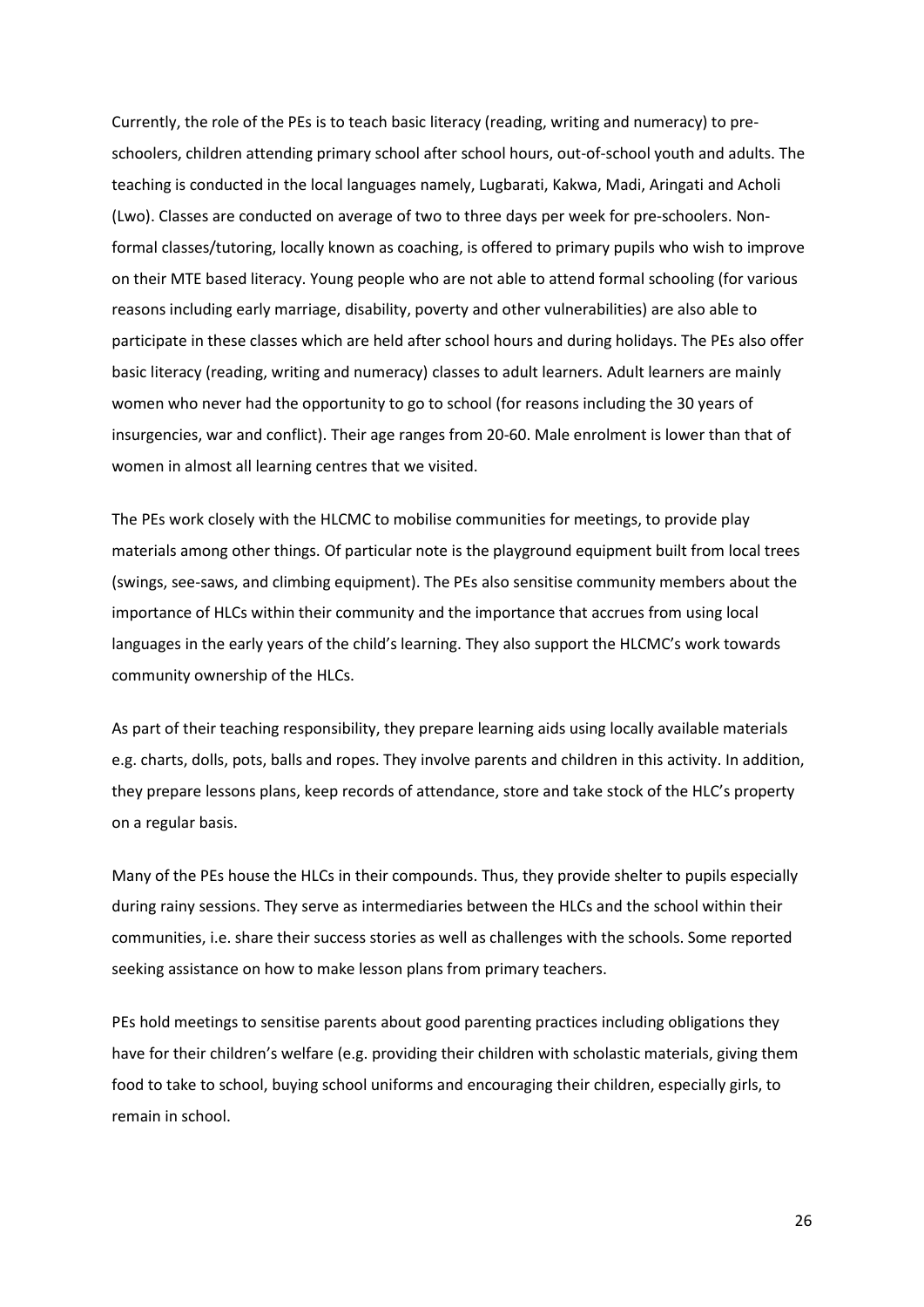There is evidence that in several HLCs, PEs have mobililsed stakeholders, including parents, local government and politicians to provide resources for the construction of permanent structures for classes (e.g.in Ayilenga, Purinita, Ajeteku and Nyeite HLCs in Koboko district as mentioned earlier). Children also now have uniforms and shoes, and porridge is provided for children when they attend HLC classes in many instances.

PEs provide security to pre-schoolers while at the HLC. After school they assist those who have to cross roads to do so in order to avoid accidents. Part of the teaching process includes giving children survival skills (e.g. how to defend themselves) as well as teaching them societal/cultural knowledge like sharing, caring for one another, and greeting and helping elders.

PEs are encouraged to engage in sourcing teaching materials, especially books, from nearby schools and other NGOs operating in the region. In many cases, LABE has worked towards encouraging partnerships between local school teachers and the PEs in order to support capacity development of PEs and appropriate materials development for the HLCs. PEs follow up the progress of children who graduate from their HLCs. In doing so they monitor their experiences especially performance and retention at primary school. These experiences help them to improve their teaching in HLCs.

They invite or collaborate with Village Health Teachers (VHTs) from the sub-counties to talk to parents on health-related issues like HIV, family planning, hygiene and nutrition. They work closely with religious institutions. For example, they invite Sheiks, Pastors and Catholic priests to speak to the parent learners and children at the HLCs on topics such as the importance of adult education and keeping the girl child in school.

Finally, they hold learning competitions between children and parent learners and they invite pupils from nearby primary schools to serve as peer teachers. These pupils teach children (pre-schoolers) nursery rhymes, tell stories and at times help them to read alphabets.

#### <span id="page-26-0"></span>Successes noted as a result of PEs /HLCMC interventions

We draw on a series of consultative meetings with DLG officers, HLCMC members, PEs and separate meetings with parents at the HLCs in order to make the following observations. Parents appear to have gained positive attitudes towards the use of local language/s in education. They can now understand what their children are learning and where possible they can provide assistance. Their own attendance of literacy and numeracy classes empowers parents to engage with their children's learning and to follow their progress. Parents express particular pride in this development. DLG officers indicate that they observe improved parental views of local languages in school and that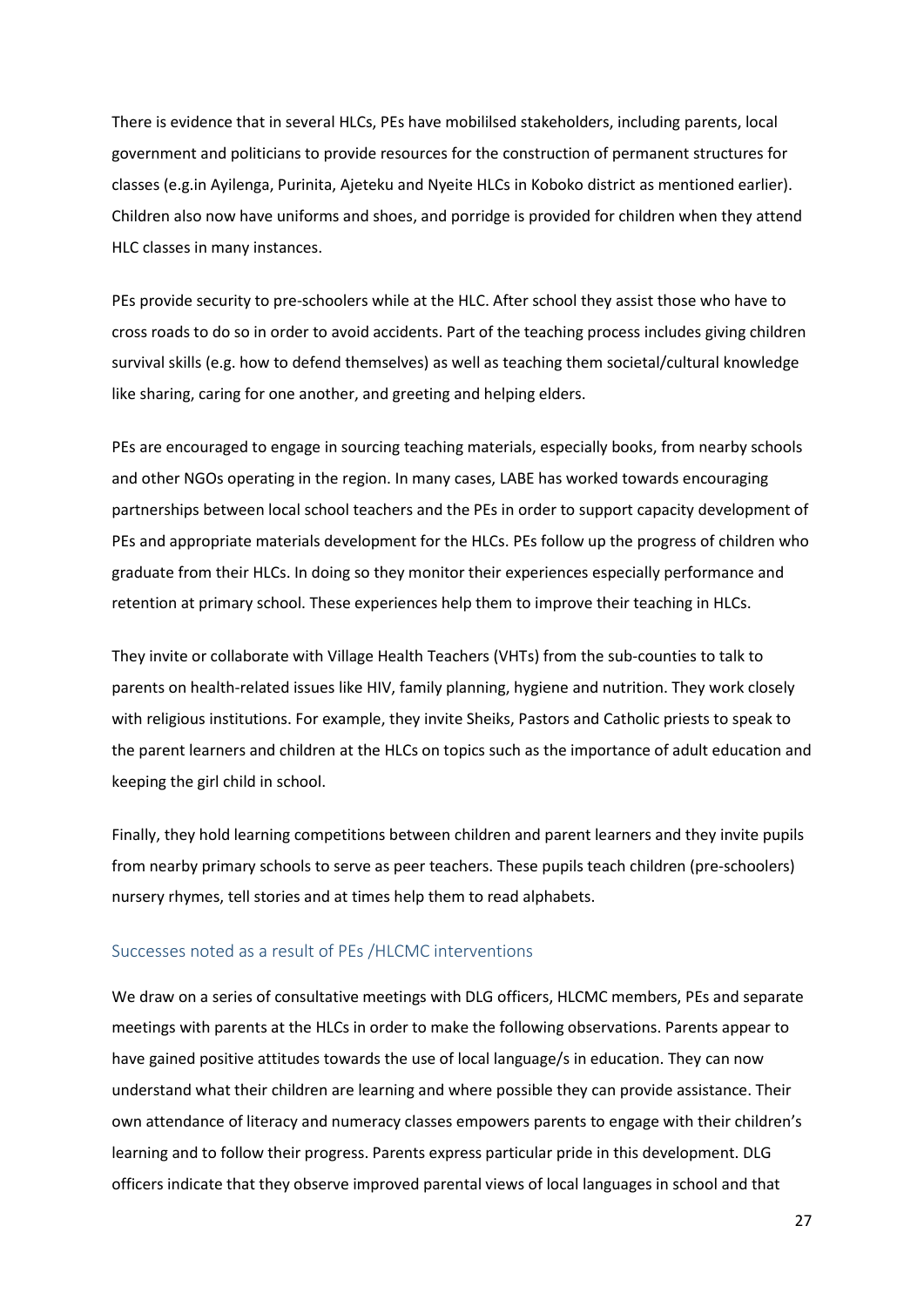they feel that the LABE interventions, including local language use for educational programmes for children and adults has resulted in strengthening parental support of their children's education and retention in schools.

PEs and HLCMC members report that several different stakeholders support the HLCS, including the Sub-counties, Local Councils and DLGs, as well as parents. DLG officers in several districts, including Koboko, Arua, Nwoya and Gulu report that children from the ECD classes at the HLCs are performing better in the early primary school years than those who have not received HLC teaching and support. These stakeholders note that children from ECD classes in the HLCs are more confident and socialise freely in communities especially during social gatherings. For example, they willingly sing in Sunday school choirs during church services, they are invited to perform during district functions; they participate in community radio talk shows (children's radio programs). In addition, children (including pre-schoolers) stage drama shows with their parents.

In some districts the HLCs are partnering with other NGOs (e.g. RTI and Aga Khan) that provide instructional materials. On the one hand this may be useful on the other hand it may also serve to be a risk where there are different approaches and agendas. For example, other NGOs sometimes offer PEs stipends that are ten times as much as those that can be afforded by LABE and then LABE suffers a loss of the PEs to other organisations. There are also different teaching methodologies and different uses of orthographies favoured by RTI, as discussed elsewhere in the Report. This has the potential to create confusion.

Some PEs, for example in Ngola and Kupajo (Koboko) have been elected as political leaders (councillors) at sub-county level. Others have been appointed as youth representatives to subcounty local councils. This is attributed to their roles in the community and the invaluable support they have given to both parent learners and pre-schoolers.

In some HLCs parents are now paying a small fee to PEs. In many cases parents contribute towards the PE's livelihood by providing 'in-kind' contributions such as taking it in turns to provide meals or food for the PE, or working in the PE's field/s while the PE is engaged in teaching children and other learners. This is important in terms of the HLCs developing sustainable educational practices, taking responsibility for and ownership of these. However there is also a (small) but possible risk that parents may start insisting on educational approaches that differ from LABE's programmes.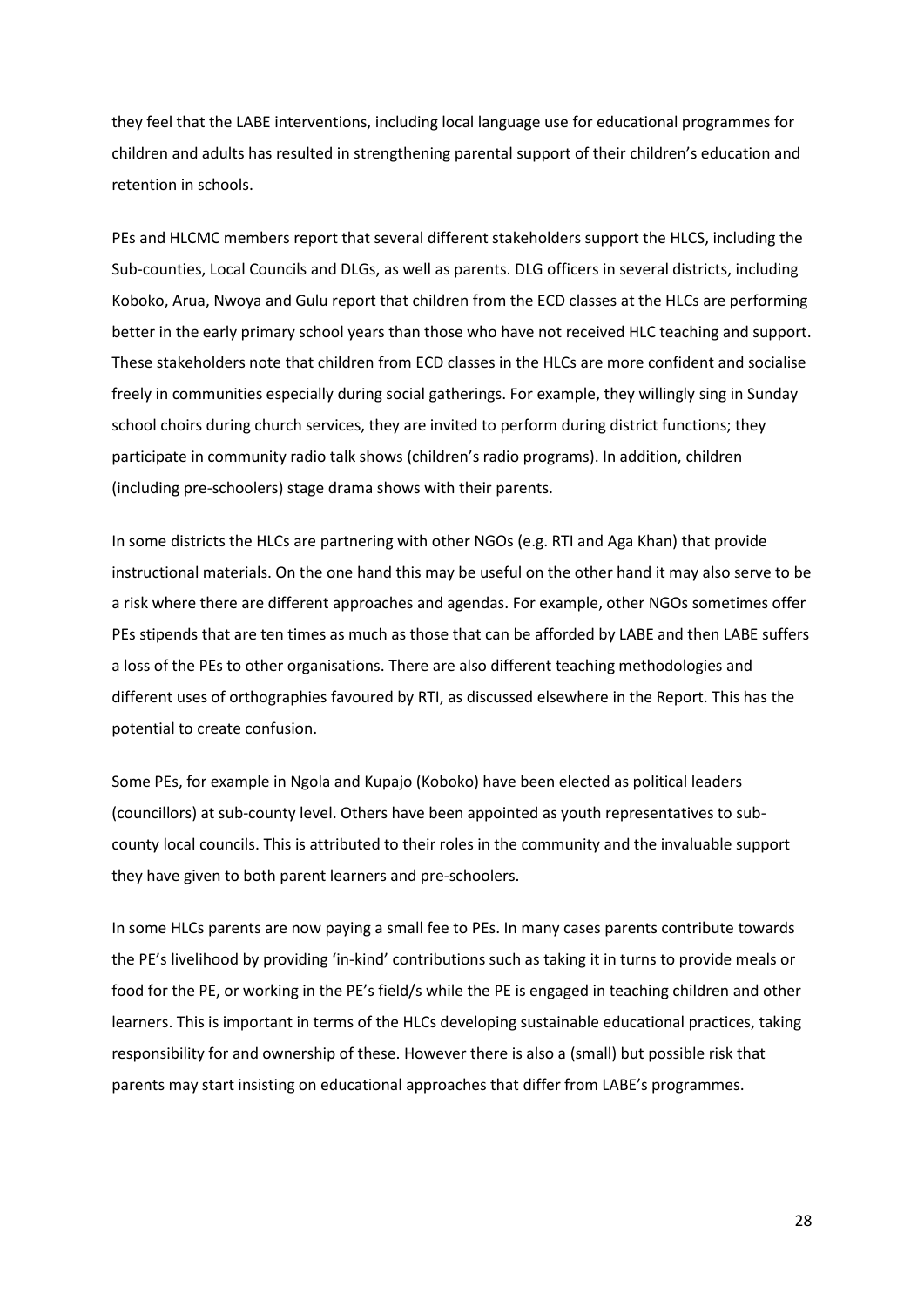#### <span id="page-28-0"></span>Risks

There is evidence that in some HLCs there has been pressure to start introducing children, even preschoolers to English (e.g. in Yumbe). This could undermine the focus on local language and may delay reading and writing with comprehension.

Some PEs are not yet trained or are only in the beginning stages of their training. LABE is aware of this and these PEs are scheduled to attend training programmes in the second half of MTE 2.

Each HLC may need to have more than one PE because of increased enrolment of pre-schoolers and adult learners. (This is especially the case in Koboko.) In some HLCs, however, PEs are often afflicted by ill-health or are absent from duty for a variety of reasons. These include social pressures, poverty in the area and lack of commitment. (This appears to be especially the case in Yumbe and Adjumani.)

In several instances we found that trained PEs are abandoning HLCs for better paid up jobs. For example, some go to Aga Khan ECDs and others to nursery/kindergarten schools in the area. Others have shifted to conducting petty trade in the refugee camps that have become occupied over the last two years by refugees from South Sudan. This is especially the case in Yumbe and Adjumani. There was one case where it was reported that a PE left a HLC and started his own nursery school.

Members of some HLCs claim that they have no instructional materials. They claim that LABE promised to give them these materials but that these have not been received. Most negative claims made by disgruntled community members were not substantiated except possibly in Yumbe and Adjumani.

#### *Risks identified specifically for Yumbe and Adjumani*

In Yumbe district, 60 HLCs were established. However 20 have closed and only 40 are currently working. Out of the 40, only about 15 are working /functioning well. In Adjumani, the PO did not provide statistics, however, he reported that almost half of these are not functioning properly. The shortcomings are explained as follows.

- o Weak HLCMCs.
- $\circ$  Community failure to own the HLCs. They view the HLC as a LABE rather than a community enterprise.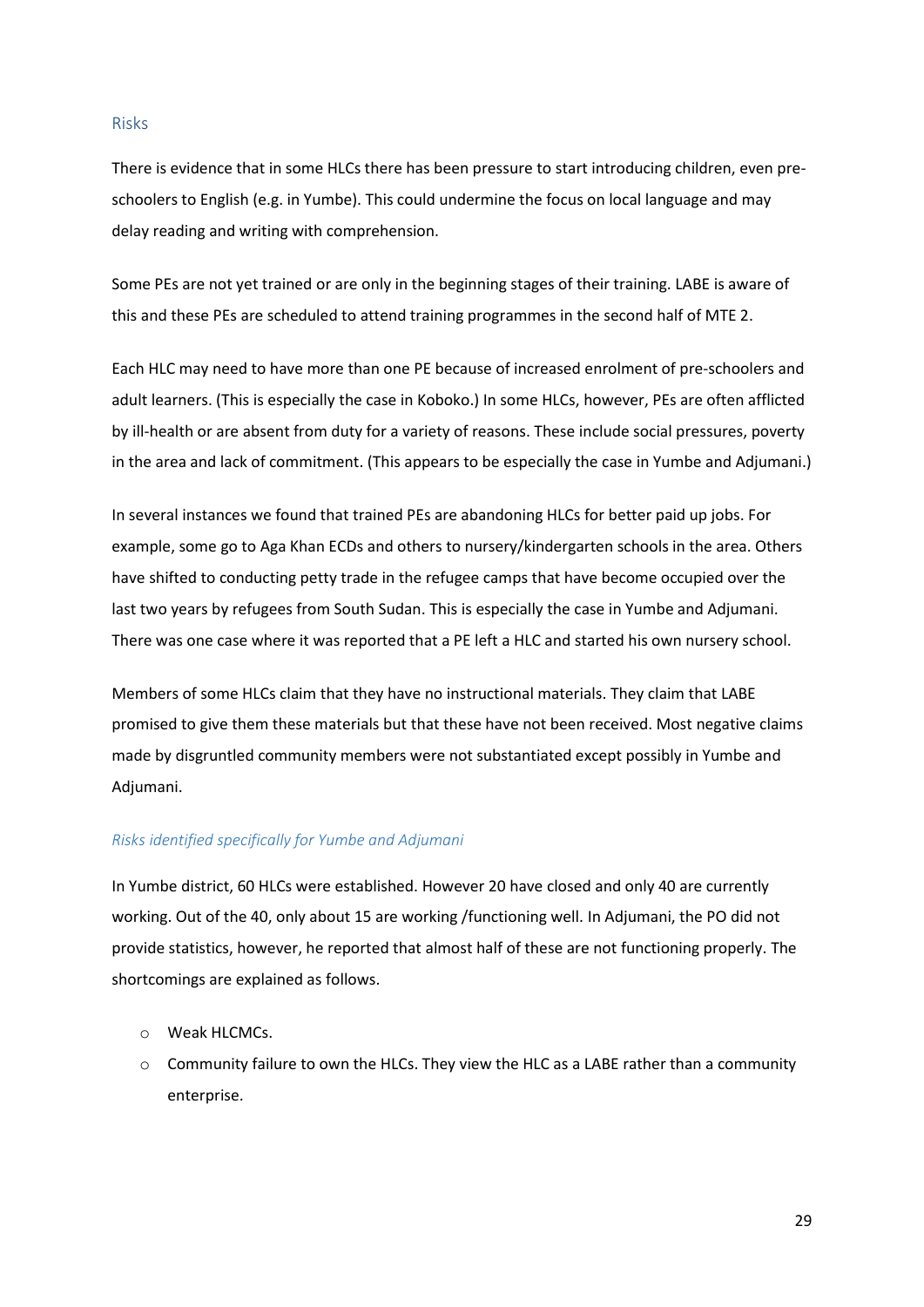- o There is an unrealistic expectation of receiving funds from LABE. When the HLCMC members realised that LABE would not be able to meet expectations, they withdrew their support for a HLC.
- o HLCMCs claim that LABE did not meet expectations of providing iron-sheets for roofing or solar energy.
- o PEs withdrew and went to work in refugee camps.
- o Parents failed/refused to provide local materials to construct play materials for preschoolers and primary school children.
- $\circ$  A high influx of refugees in Yumbe and Adjumani has increased the cost of living. Parents and children are working for survival.
- $\circ$  High competition with nursery schools that promise to teach children in English so that they can compete with urban children.
- o Most PEs in Yumbe and Adjumani have not been (adequately) trained by LABE staff.
- o Enrolment of parent learners is still very low. Parents think that this something for children not adults.
- $\circ$  There is still some resistance to the use of local languages. (The evaluation team had some concerns about the level of support for MTE in schools offered by the DLGs in these districts.)
- o Local support and involvement is still very low.
- o The community is hesitant to contribute voluntary work.
- $\circ$  High levels of poverty in the area mean that people are struggling to survive and therefore education does not appear to be a priority at the moment.

# <span id="page-29-0"></span>5. Implementation of Local Language in the Thematic Curriculum in Primary Schools (with a focus on P4)

In this section we draw on classroom observations in primary schools. We also draw on focus group interviews with senior school management, teachers, CCTs, senior staff of PTCs, and DLG officials. We further draw on interviews with LABE POs and Team Leaders.

During MTE 2, LABE's focus of attention thus far has been largely in relation to building capacity of teachers in P4. This is the 'transition' year between local language medium and English medium from P5 onwards. P4 is essentially a year in which teachers need to understand how to make best use of both the local language and English. As indicated above, because LABE has been committed to the establishment of up to three HLCs per primary school in which the MTE 2 Project is involved, the first two years of the project has seen greater attention devoted to the HLCs. Nevertheless, we obtained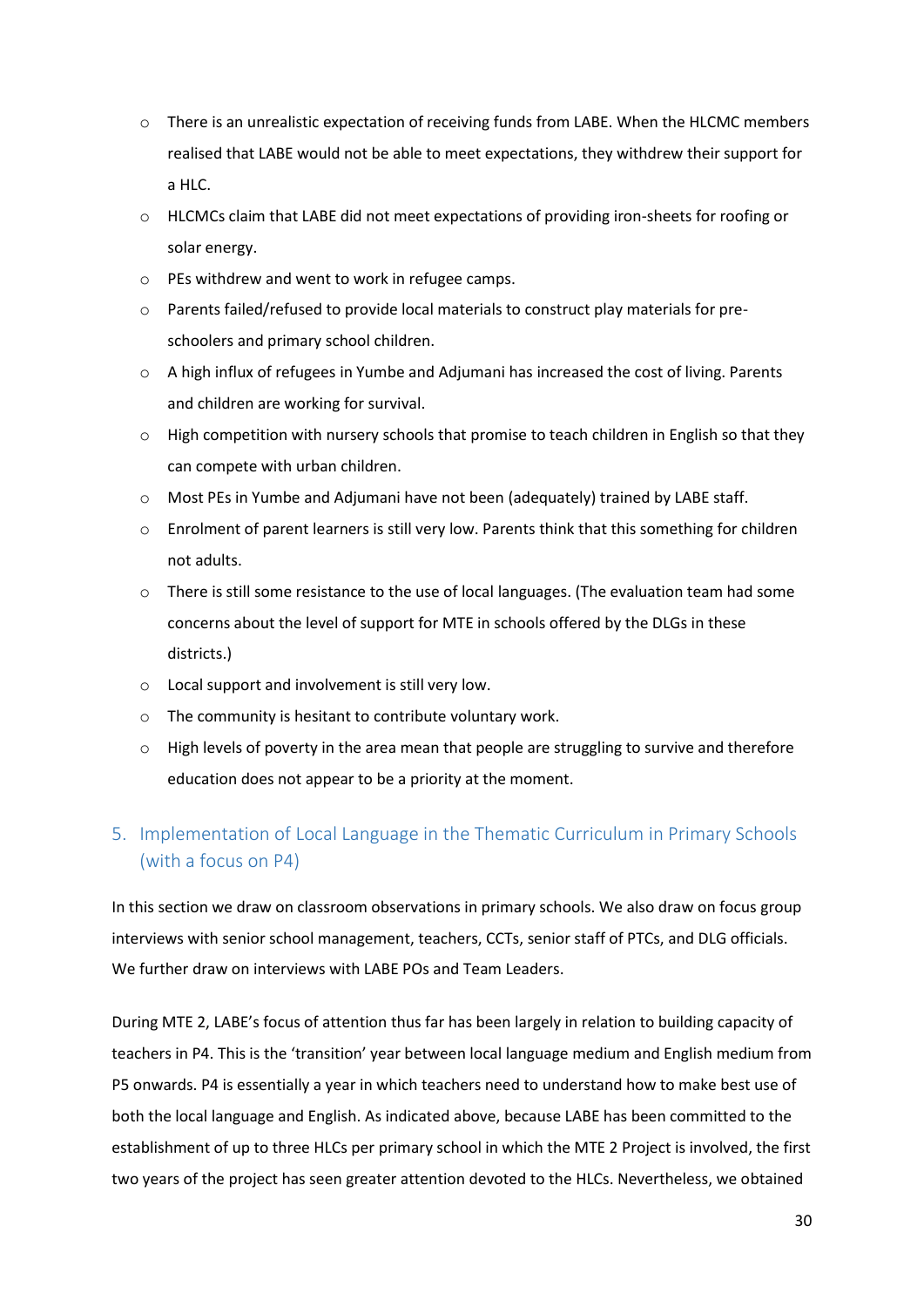evidence from the POs in Arua, Koboko, Gulu and Nwoya of systematic delivery of the activities and interventions scheduled for primary schools. This includes training P4 teachers and it includes the establishment of two ICT hubs per district. The ICT hubs include computers for use of P1-4 teachers and the Head Teachers. Teachers are expected to use their computer skills to develop teaching materials in the local language. We had expected to find an on-going and continued focus on teachers in P1-3 since these are the teachers who are expected to teach almost entirely in the local language. The POs informed us that owing to the scale of intervention in the HLCs and the need to establish ICT Hubs and to support P4 teachers, there has thus far been less attention paid to the P1-3 teachers.

#### *Opportunities, successes and strengths*

In many of the lower classes (P1-3) observed the use of local languages under the thematic curriculum is promising. Teachers are using local languages to teach across the curriculum. There are some excellent and highly talented teachers whose work we witnessed in particularly in Koboko, Gulu and Nwoya. Teachers we visited during the Mid-term Review were keen to show us their lesson plans drawn up in local languages. However, we realise that teachers had been given prior warning of our visit and thus demonstration lessons and prepared materials were clearly prepared for our visits. This is only to be expected.

Materials in local languages have been developed by teachers who have been trained in ICT. The *Pedagogy Handbook* prepared by LABE in collaboration with NCDC was in evidence and being used in many of the schools we visited. However we noted that insufficient numbers of these have been printed and provided by NCDC to the schools. Most of the LABE project trained teachers have appreciated the resources developed/provided by LABE. They are handy, easy to understand and in line with NCDC set curriculum and syllabus.

Various stakeholders report that teachers' attitudes towards the use of local languages have improved. They see the advantages associated with the use of local languages in lower primary years. For example, teachers have higher hopes in students who started learning in local languages than those who were exposed to English in lower primary. This information is corroborated in the Questionnaire data discussed below.

The stakeholders report that LABE has conducted the contractually specified training in the transition year (P4) for teachers in how teachers should use both local language and English medium in this year.

31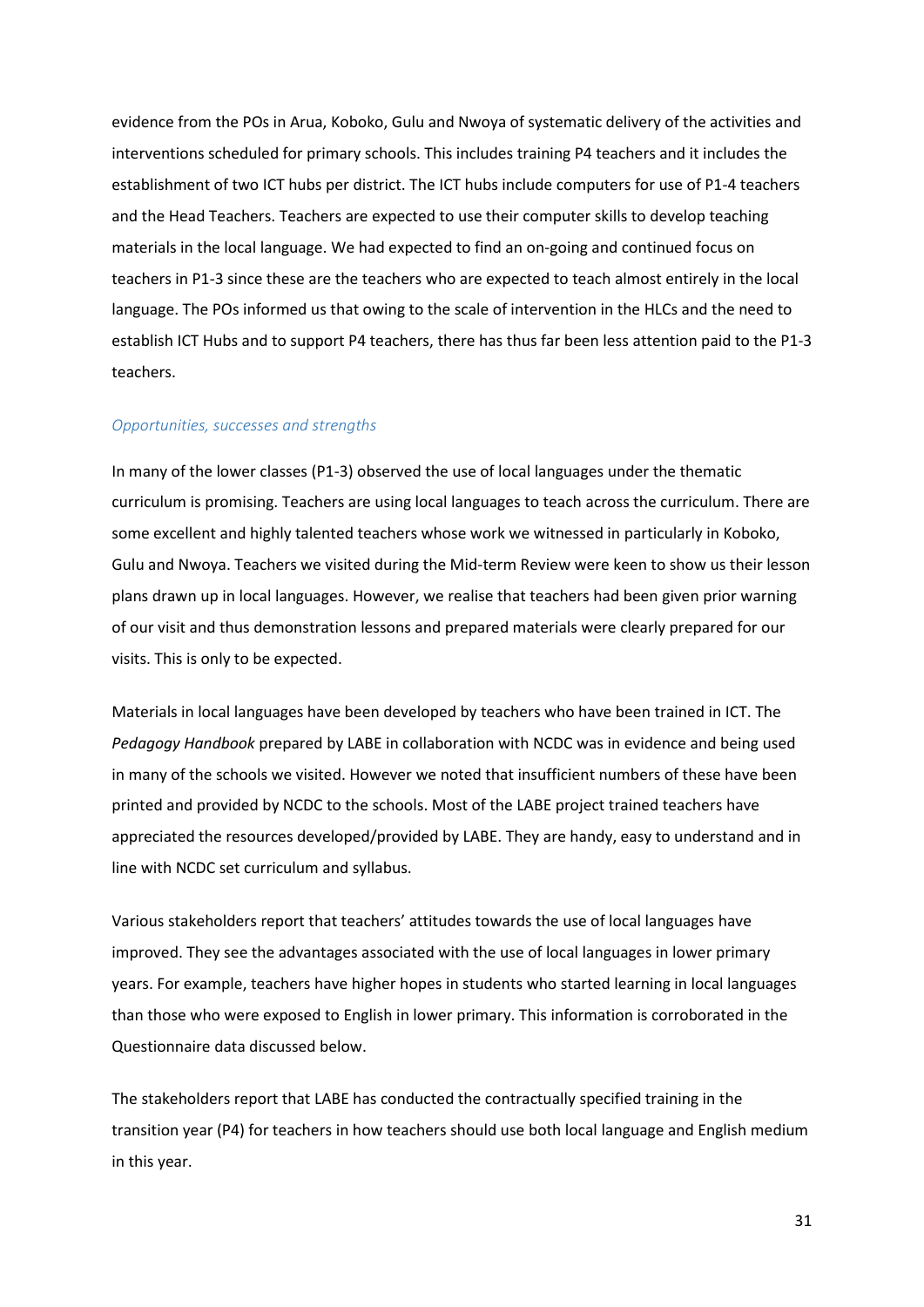CPTCs have introduced the teaching of local languages (as subjects) in their curriculum, but not the use of local languages for teaching across the curriculum. Student teachers can choose to specialise in the teaching of mother tongue or in the teaching in English, however it needs to be emphasised that the CPTCs are not training teachers through the local language/s. They use English as the medium of teacher training. Thus there is a mismatch between what the CPTCs tell teachers to do and how they conduct their teacher training pedagogy.

#### *Challenges and risks*

Despite the registered success in advancing the use of the local language as medium of instruction (especially in a transitional arrangement in P4) in most primary schools we visited, we also found evidence of ambivalence towards the use of the local language and in some cases also evidence that schools have taken a decision to abandon its use in favour of English medium. This is a disappointment and significant challenge.

In comparison with the overall degree of competence in teaching through the local language witnessed during the Final Evaluation of the MTE Project in 2013, there appears to be an overall decline in teacher preparedness and commitment to MTE. In part this may be ascribed to the transfer of teachers who had previously been trained to use local language in the Thematic Curriculum. Teachers who have not received the earlier training are now in schools where LABE has had a historical association and in which LABE has not been able to sustain a focus on capacity development for P1-3 during the first two years of MTE 2.

We noticed that there were occasions when prepared lessons were clearly staged for the visiting evaluators. In at least one school the senior management and teachers admitted that they had taken a decision to abandon what they claimed 'LABE was forcing them to do'. This of course is not an appropriate claim since LABE's interventions are fully supported by NCDC, compliant with the Thematic Curriculum, and part of a multi-stakeholder collaboration with DLGs, the core PTCs, CCTs. The schools are obliged in terms of national policy to implement the local language education. What this demonstrates rather is that the schools may not be regularly monitored and held to account by DLG and other responsible stakeholders and this in turn is a reflection of weaknesses at the local government level. It is also a reflection of the system of teacher transfers and a failure to ensure that there is an appropriate transfer of skills or capacity development when transfers occur. This is outside of LABE's realm of responsibility but it does have a negative impact on the smooth running of LABE's work and can result in intervention fatigue.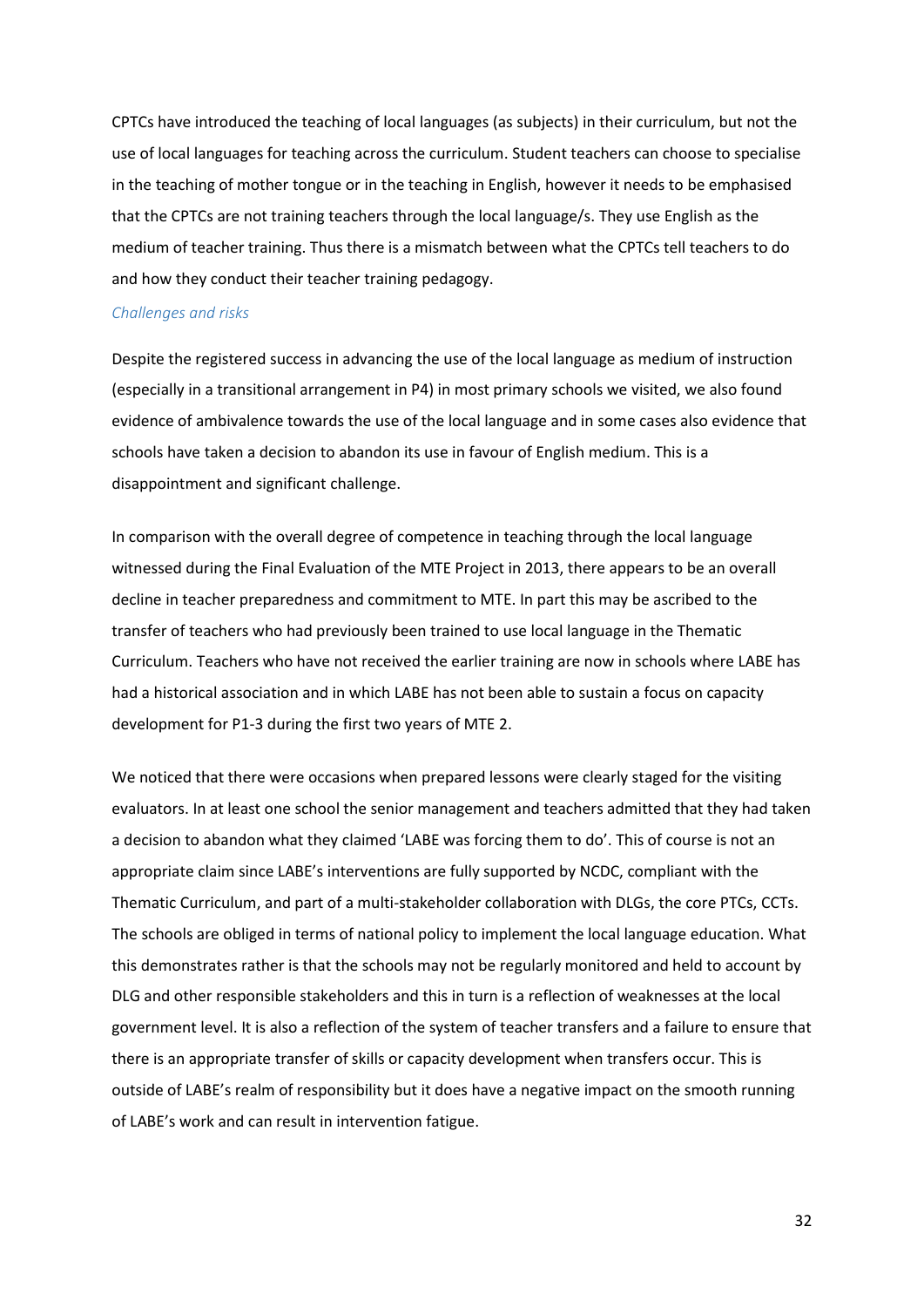There is some confusion between the use of local language as a medium of instruction and theme based curriculum. It was evident in many schools that although they were using local languages, they are still using a subject based curriculum in the early primary school classes.

As implied earlier, some teachers have not been trained in using local languages as a medium of instruction. Others claim that although they are native speakers of the local languages in area, they do not have the competences to translate technical terms into these languages. Thus teaching in these languages becomes a big challenge.

Apart from resistance at the school level, we did encounter residually negative attitudes towards the use of the local language among individual teachers at some schools. For example, teachers who teach in local languages resent being labelled as rural or vernacular teachers and believe that they are thus stigmatised. They express a concern that this may limit their opportunities for mobility or career advancement if they learn to teach in a local language that does not correspond the local language of a school to which they might later be transferred.

Another challenge is that there are frequently either no, or not enough, teaching and learning resource books and other materials available in local languages. DLGs argue that this is a shortcoming of the NCDC, and NCDC argues that DLGs need to include line-items for these in their budgetary planning. Apart from deficiencies in the volume of published materials required for successful implementation of the curriculum, there are problems in relation to competing orthographies for languages and the use of two different sets of orthographies in different generations of teaching and learning materials, including reading materials. The relatively recent interventions of SIL linguists in the orthographies being developed within the Language Board for each of the local or area languages is a problem that will escalate unless MoES and NCDC address this issue at a national level. This matter is discussed in relation to the section that addresses Language Boards more directly. New orthographies with increased numbers of vowels and diacritics or tonal marks are reportedly too difficult to learn to use for teachers and too difficult to learn to use by pupils. We found that as a result of the use of these orthographies in the materials produced by RTI (and Aga Khan), that several teachers have decided to abandon the use of local language altogether. This has a negative knock-on effect for LABE's interventions which have made use of earlier iterations of orthographies which are likely to be more user friendly for teachers and pupils. The earlier orthographies are also consistent with the publications of bibles and other printed materials that were in existence prior to LABE's first MTE Project (2009-2013).

33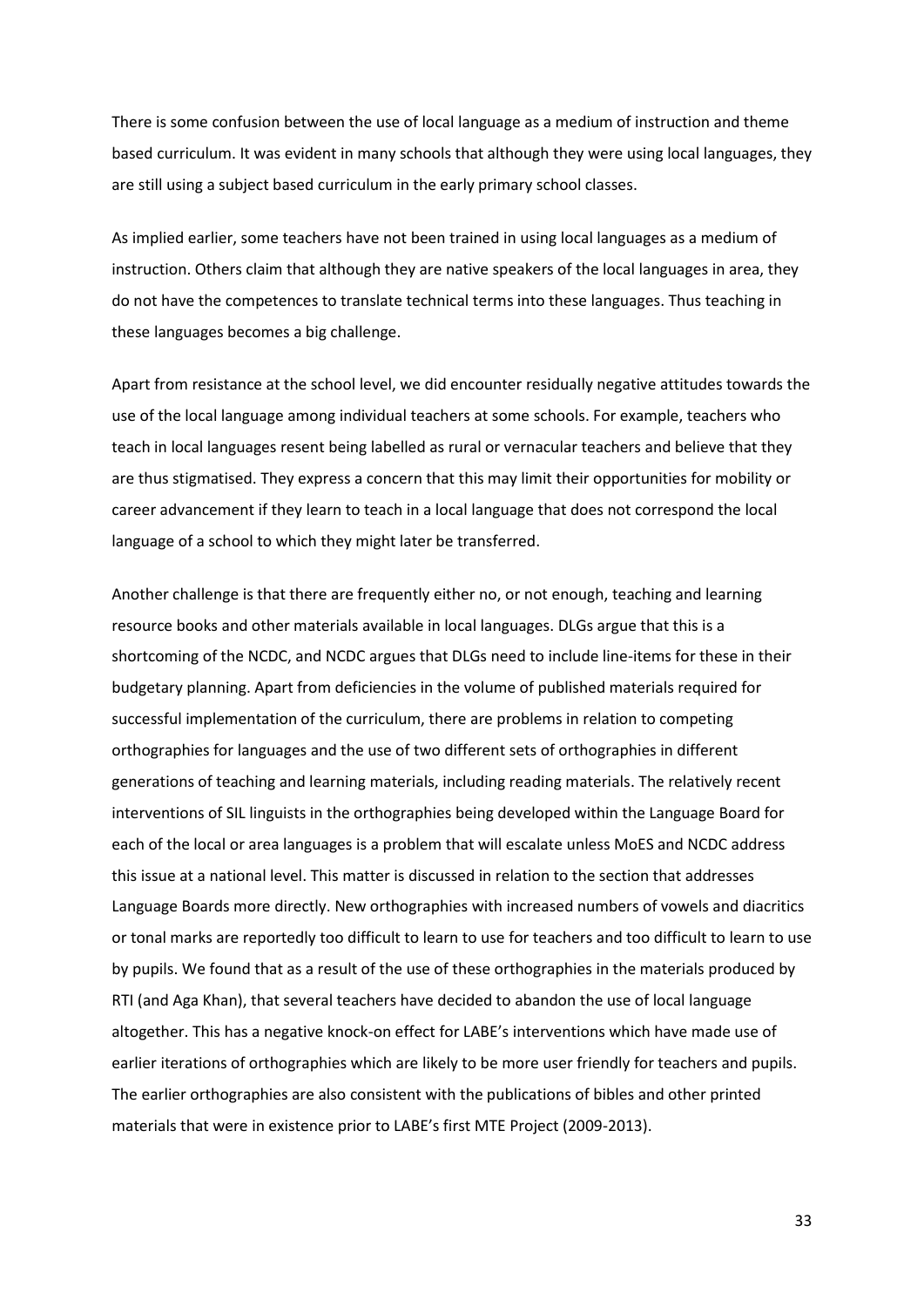The use of local languages especially in P.4 is still a big challenge. In most of the P4 classes observed, teachers immediately switch to English. They do not know how to use both local language and English simultaneously. This comes as a shock to the pupils. Unfortunately, by this time pupils have not yet attained a good mastery of English i.e. they cannot read, write or speak English fluently. As a result, learning becomes tedious and students gradually begin to fall out of regular patterns of school attendance.

There is considerable research evidence of this phenomenon from across sub-Saharan Africa (e.g. Alidou et al 2006, Heugh 2011, Ouane and Glanz 2011). There is a serious need for a strong and coherent approach to bilingual teaching (local language and English) from P4 onwards. This is where LABE needs to bring in a particular focus and it is an opportunity to lead the way for NCDC.

In a few schools Like Dranya Primary in Koboko district where bilingual teaching is practised, still the teachers do not yet have adequate training and support in how to use bilingualism as a pedagogical approach. The practice we observed is to translate sentence by sentence written on the blackboard. This was not only draining on the part of the teacher but also time consuming.

Finally, the teaching of English as a second language is poor. Although this is outside LABE's intervention areas, in the long run it affects pupils' performance in upper primary.

# <span id="page-33-0"></span>ICT interventions in primary schools *Successes including materials development, teacher's magazine*

As indicated above two ICT hubs have been established in each of the six districts. Usually these are located at centrally located primary schools so that teachers from other schools can reach the ICT hubs and make use of the available resources. At the time of the Mid-term Review, a sizable number of P1-4 teachers and Head Teachers had been trained in basic ICT skills. This has led to availability of learning materials (charts, notes) prepared by teachers. These materials are tailor-made to the needs of the pupils and the school.

It has become easier for teachers to share notes/ instructional materials since they are computerised. Teachers who have not yet got the opportunity to train in ICT can photocopy and share in their use.

Teachers have also been trained and equipped with writing skills. They can therefore write articles which are published in the teachers' bilingual magazine, the *Bilingual Teachers Voice*, which has been initiated by LABE during MTE 2. Teachers participate in this process enthusiastically. This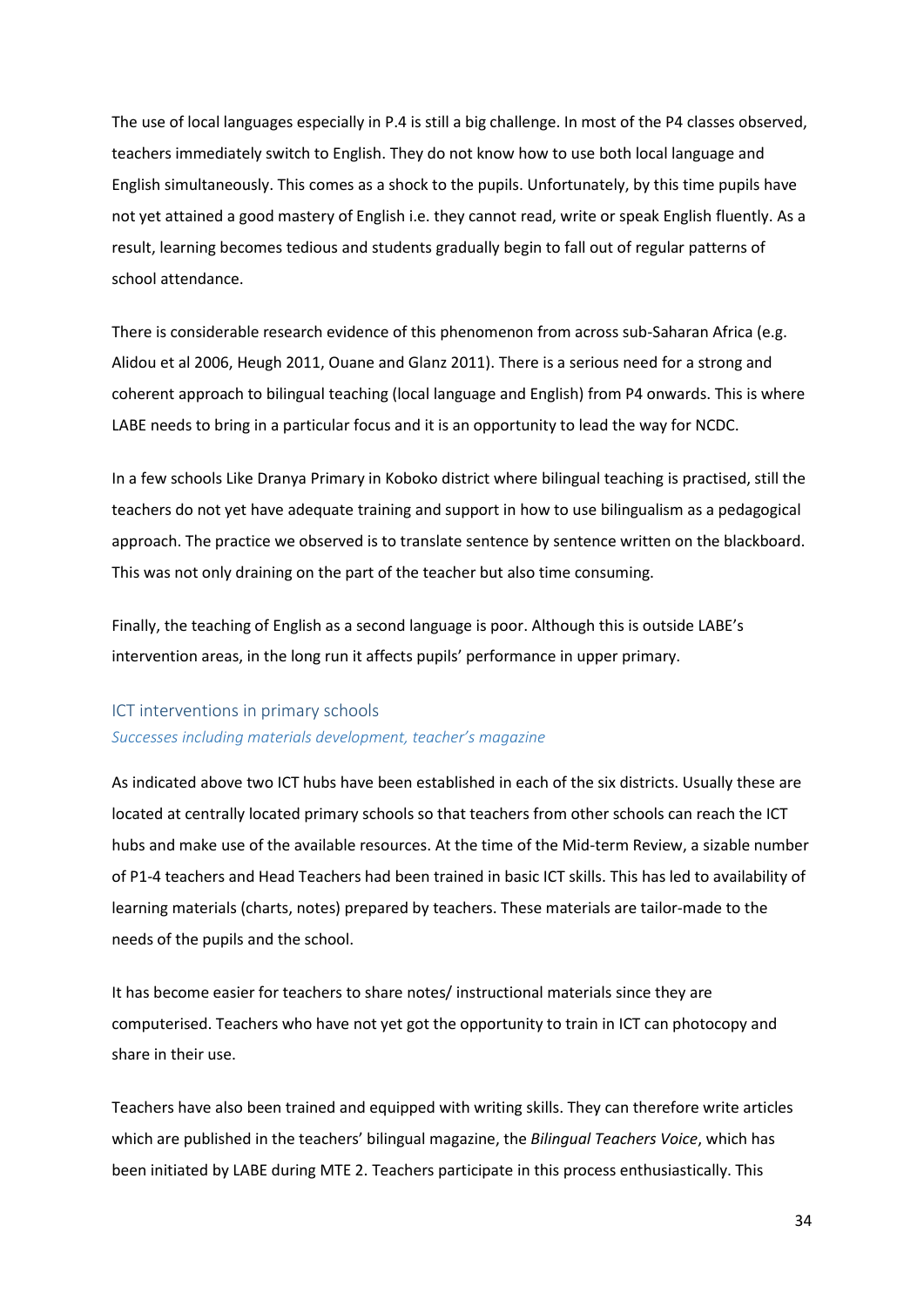magazine serves as an outlet for the views of teachers and opportunity through which they share the advantages, good practices, and challenges associated with the use of local languages as a medium of instruction.

ICT training has exposed teachers to online resources. Many now know how to use internet (to varying degrees of proficiency). Teachers report that ICT training has led creativity and knowledge production by the teachers and that it has changed the learning environment. There are more visual aids in classroom than before. Teaching and learning is now more enjoyable

#### *Challenges*

Putting in place and servicing ICT equipment in schools in sub-Saharan Africa has a number of difficulties and risks. One has to do with intermittent power availability. Another has to do with servicing equipment. At present, faulty equipment has to be returned to Kampala and there are delays.

As might be expected, teachers for the P5-7 classes also want to have access to the ICT equipment and there is some unhappiness that they have not received training to use the equipment. Schools that do not have ICT hubs clearly also want to have these provided, even if they are within accessible proximity to the ICT hubs which they are supposed to be able to share. The distance between the participating schools and the ICT hubs is a challenge for many teachers. First, they have no one to take their classes when they attend practice/training because schools are understaffed. Second, transport costs for teachers to access the ICT hubs for post-training materials development is high. Third, there are not enough computers for all teachers who may wish to access them at any one time.

These are challenges which could be overcome in time and with additional resourcing. However there is another challenge with long-term policy implications. This has to do with controversial changes to orthographies of local languages in Uganda. The new orthography with diacritics or marks makes typing very slow and cumbersome and is likely to hinder the use of ICT equipment for the development of learning materials in local languages. Instead it is more likely that teachers will use the equipment for the development of learning materials in English which will be easier and less time-consuming to prepare.

Other challenges include budgetary matters where schools have either not budgeted for the purchase of new ink cartridges or they expect LABE to continue to provide these. Teachers request that ICT and other training sessions need to be scheduled in order to avoid clashes with school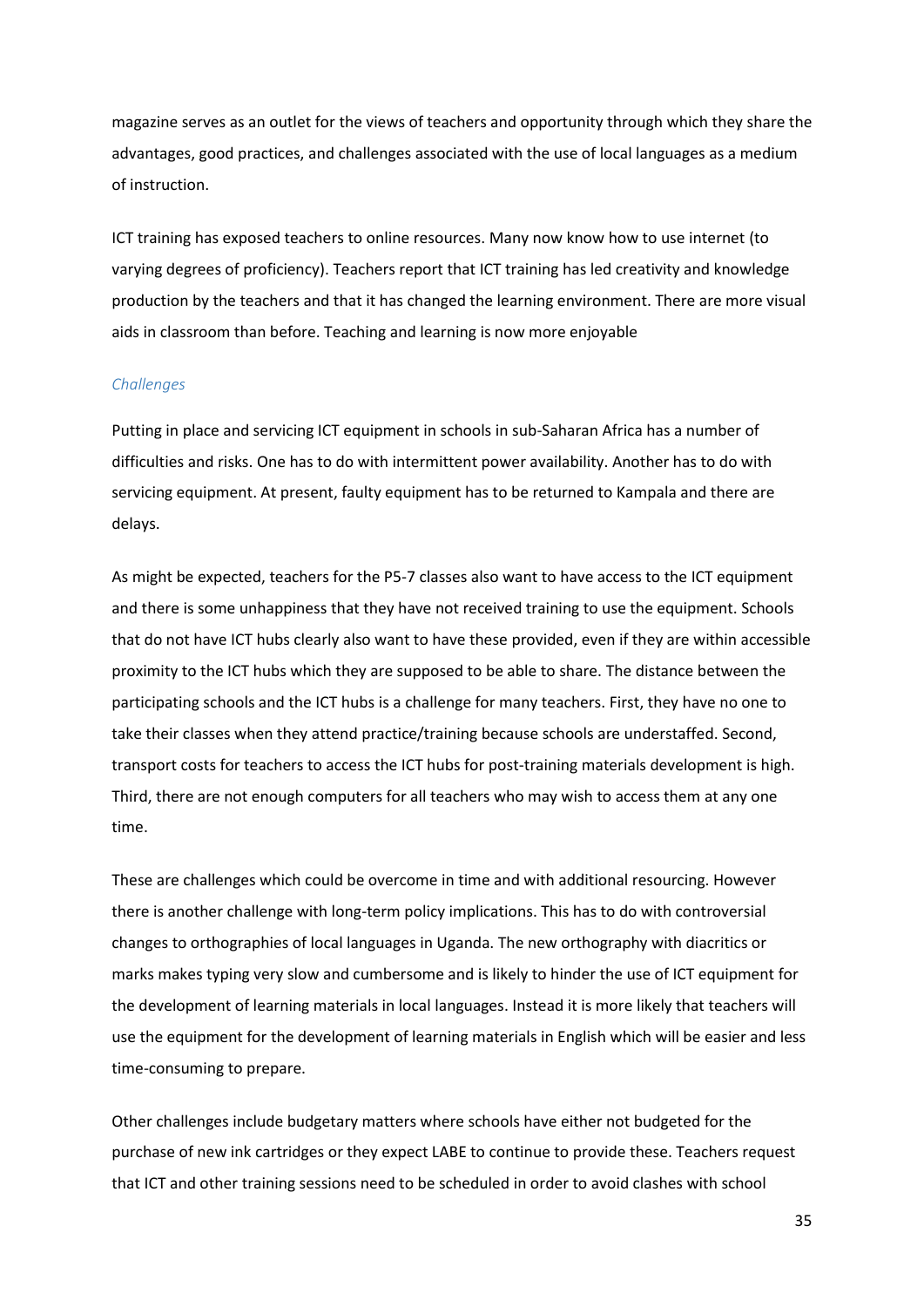timetables. This is of course difficult to achieve since LABE has to service two ICT hubs, each serving approximately 10 project schools in each district. A further complication is that power disruptions cannot be anticipated where these relate to electric storms (lightning) and resultant power outages.

#### <span id="page-35-0"></span>Recommendations made by stakeholders

The stakeholders including DLGs, CCTs, school management teams and teachers conveyed the following recommendations to the evaluation team as follows:

- $\circ$  The transition class is still a challenge. Teachers need to be trained and equipped with skills of bilingual teaching.
- o LABE might consider introducing a post of Community Mobiliser at the sub-county level. It is anticipated that this would assist the POs with monitoring of schools and HLCs. It seems that the responsibilities are too many to be accomplished by one person.
- $\circ$  LABE should identify a local computer engineer to repair ICT equipment rather than have the equipment sent back to Kampala for repairs.
- $\circ$  LABE might consider training more PEs because the number of pre-school and parent learners is steadily increasing. Some of those who are trained are apparently abandoning teaching in the HLCs for more lucrative alternatives offered by other NGOs or in refugee camps.
- o LABE should (re-)introduce radio programs on area community radio stations to ensure continuous sensitisation of the locals on the importance of local languages.
- $\circ$  LABE should provide rewards for HLCs that are performing well. This to motivate them as well as to encourage others to work harder.
- o LABE should continue working in the area beyond the remaining two years of MTE 2. Some HLCMCs doubt that their HLCs are sufficiently well-established to ensure sustainability.

#### <span id="page-35-2"></span><span id="page-35-1"></span>6. Consultative Meetings with Partners and Stakeholders:

#### a. District and Local Government

The primary focus of our meetings with District and Local Government Officials in each of the six Districts was to gain a perspective of how LABE's partnership with government is perceived at the district level. A second concern was to gain an understanding of government perspectives of the quality of LABE interventions and delivery at the district level. In particular, we focussed on LABE initiatives to establish and support the development of (1) Home Learning Centres and (2) the implementation of the Thematic Curriculum (in local languages) in P1-3, and in P4, a year in which there is a transition from local language medium to English as the medium of instruction. A particular feature of the latter is the establishment of a small number of ICT hubs in each district with the intention of equipping teachers with the expertise to develop their own teaching and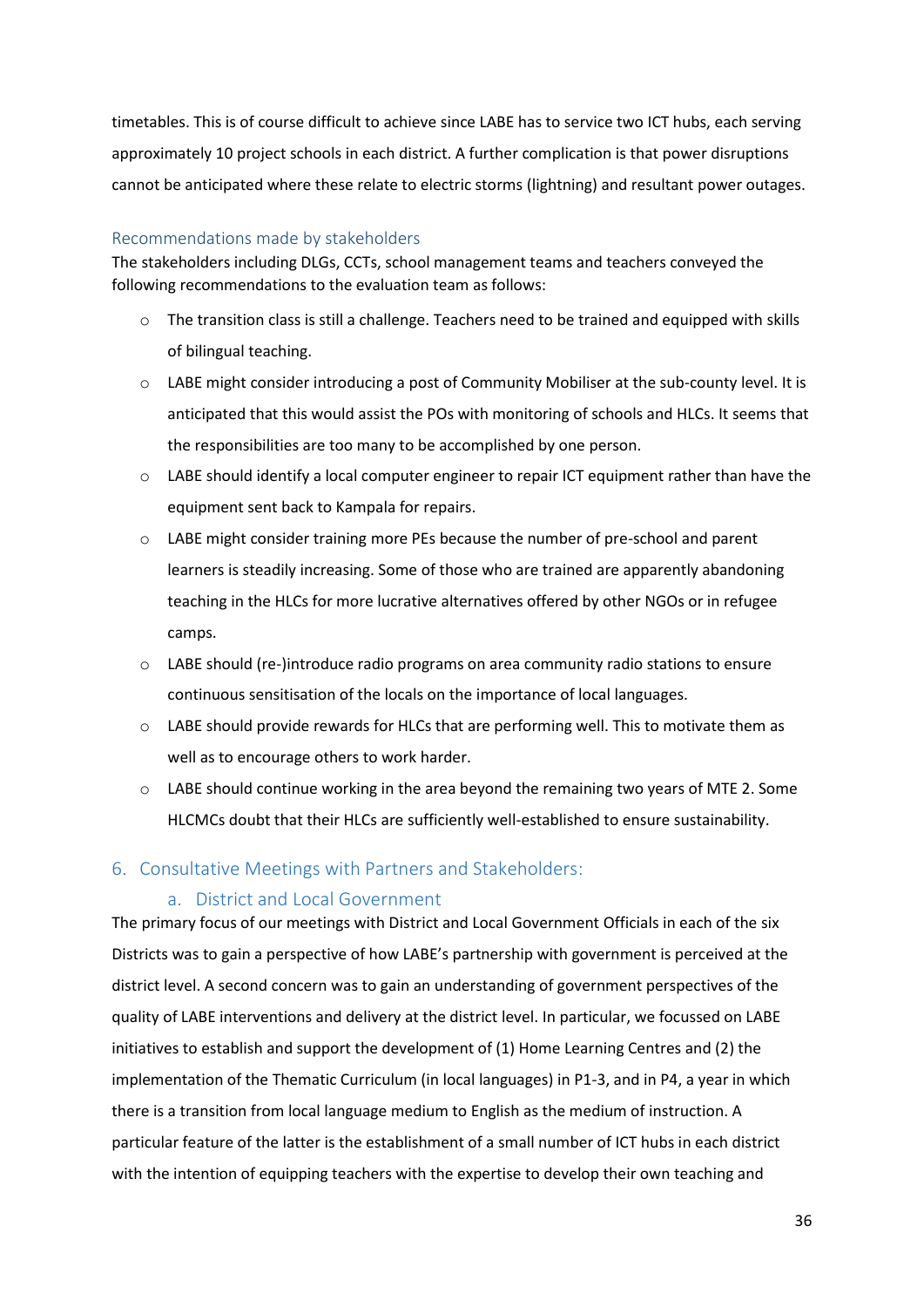learning materials in the local language (i.e. particularly for teachers in P1-3 and also P4). A third focus of attention relates to the sustainability of LABE interventions at the end of the present cycle of project funding and the degree to which officials believe that there will be sufficient local capacity to continue without LABE's contributions by mid-2018. The consultations with the district officials, however, went beyond these concerns, as indicated below.

The greater part of LABE's attention has been focused, first on the establishment of the HLCs during the first two years of the second phase of the MTE project, and second, on the establishment of ICT hubs, as specified in the contractual obligations with Comic Relief and AET, and third in relation to the implementation of the Thematic Curriculum. This includes teacher education/ teacher support and materials development in the use of local language/s in P1-3 and in the transition year, P4.

Officials across the six districts hold similarly positive views of LABE's contributions and commitment to collaborate with government (district, local and national) to implement the Thematic Curriculum (using a pedagogy based on the local language in each district). Government officials emphasise that LABE is working within or supporting national government policy (i.e. MoES policy) in education through collaboration with NCDC in regard to the Thematic Curriculum. In other words, there is no doubt that LABE is understood to be a significant partner of government at both local/district and national levels. Officials report that they understand their responsibilities and in some districts anticipate that they will be ready to take over from LABE by mid-2018. Although we did not find clearly articulated and systematic plans for implementing the thematic curriculum beyond the life of the LABE project, and specifically the local language in most districts, we did find clear evidence of sustainability in Koboko.

In Koboko the District and Local Government officials indicate a number of clearly mapped out strategies to continue and scale up the interventions in which LABE has initiated or supported in the district thus far. These include the following:

- i. The district has instituted a program for continuous professional development of teachers. The district officials have already trained teachers in various schools where LABE is not operating. LABE's teacher training approaches and activities have been followed, thus the good practices and lessons learnt from LABE are shared with other schools.
- ii. The district has acquired equipment for mass production of materials/resources developed in local languages. These include a heavy duty printer, photocopier and computers which are kept at the district offices. Head Teachers are free to come and make as many copies as they need at the district's expense.

37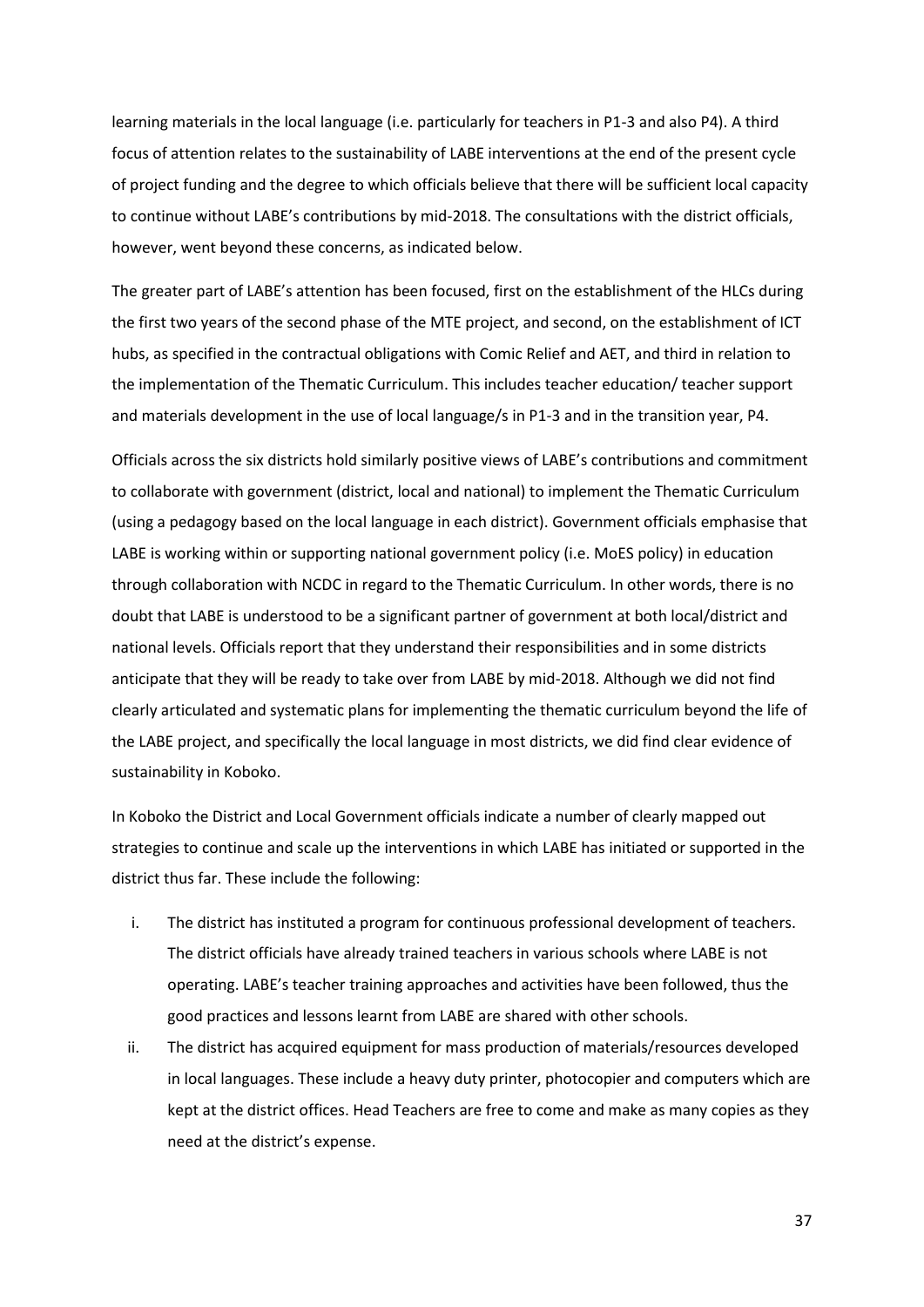- iii. There is constant evaluation and monitoring of children being taught through the Thematic Curriculum. Challenges and successes are documented and used to improve the program.
- iv. There is a district program geared towards continuous sensitisation of the community to appreciate the use of local languages in the early years of child education. For example, the respondents report that: government officials are routinely accommodated on community radio talk shows; and they make use of any public function to talk about LABE initiatives in general and the importance of mother tongues.
- v. The district has requested all schools to budget for materials' development in local languages. This is compulsory in all government primary schools.
- vi. The Inspectors of schools conduct routine evaluations of teachers who teach in local languages to ensure that they are implementing their training in the use of the local language (Kakwa) in teaching.
- vii. The inspectors work closely with PTCs to ensure that student teachers specialise in the teaching of the local language. This is a strategy to increase the number of local language trained teachers.

During the consultation meetings in Nwoya, Yumbe and Adjumani officials expressed the view that national government was having difficulty in producing adequate teacher education and teaching materials in local languages. LABE is recognised as having been playing an important role in working with various stakeholders, including teachers, to ameliorate these gaps. Because there is a concern that national authorities will not be able to provide adequate support for the districts in both West Nile and Northern Uganda, officials in each district indicate a wish for LABE to continue to support primary education beyond 2018.

The establishment of ICT hubs is regarded as significant for each of the schools, and those that are in sufficiently close proximity to the ICT hubs. The ICT hubs provide an opportunity for teachers to make use of the equipment to develop teaching and learning materials in local languages in a context in which there is a paucity of published materials in local languages. Just as the officials asked that the evaluators report that they wanted LABE's contributions to apply to more schools in each district (possibly all) in the Final Evaluation of the Mother-tongue education (MTE) Project in 2014, so do they now request that LABE resource more ICT hubs in each district during the second phase of the MTE project. This is clearly not feasible nor a responsibility for LABE to take on. This kind of resourcing is clearly a national government responsibility.

In Arua we found recognition of LABE's role in capacity development of teachers, teacher educators, parent educators, and district officials, is readily acknowledged by officials and this is echoed in each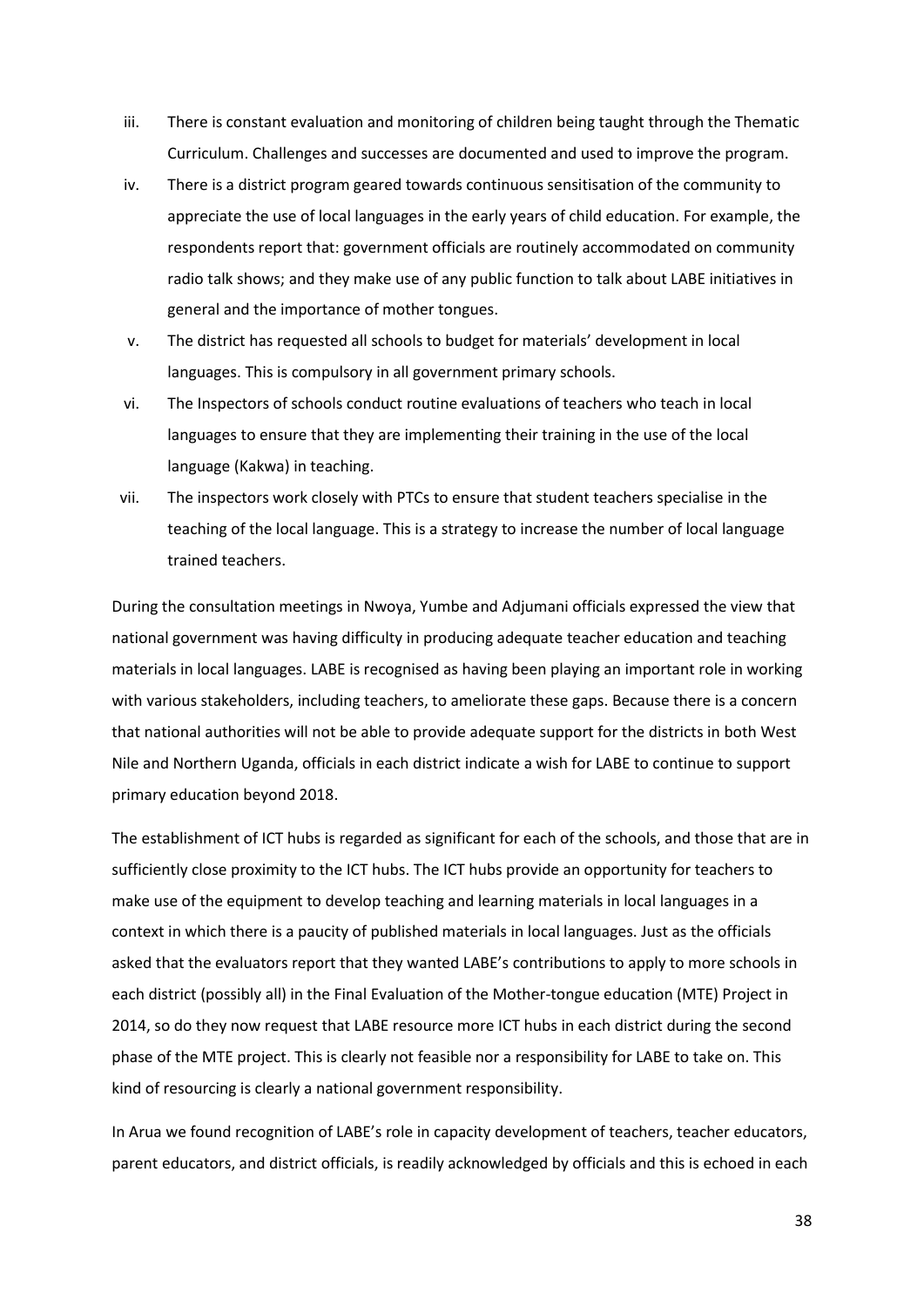of the districts as positive and collaborative. Recognition of LABE's positive role in training parents to take on the role of Parent Educators in the HLCs, and as members of the HLC Management Committees (HLCMCs) is similarly noted in each of the districts.<sup>1</sup> Officials regard this process as bringing about community ownership of the HLCs. They see this as a significant contribution to the educational provision for pupils in the early years of schooling, vulnerable out-of-school students, after school hours education for primary school pupils, and adult learners (literacy and numeracy). Officials in Gulu point out that MoES has recently announced that there will be a national ECD class in each primary school from 2017 onwards. They indicate that LABE's HLC interventions that bring ECD to the village and community level have the potential to align with new national government policy for ECD. Private ECD providers are not obliged to follow government education policy whereas LABE's work with ECD provision in the HLCs is aligned with government policy for early primary education. Officials in Nwoya claim that pupils who have experienced HLC ECD are well-prepared for P1 and are more likely to succeed in P1 than are those pupils who have not had HLC ECD.

Officials in Gulu raise a number of concerns about the sustainability of the local language policy at a national level. They argue that the policy needs stronger and clearer national support if the use of local language medium of instruction is to succeed in lower primary education. Some parents and teachers in the W Nile and Northern Uganda districts continue to hold ambivalent views of the efficacy and usefulness of local language in education. Officials suggest that this is unlikely to abate unless local language is used for the duration of primary school and students are assessed (examined) in the local language at the end of P7. In other words, the early transition to English beginning in P4 suggests to parents that local languages are not rich enough to convey educational knowledge. Unless the use of local language is extended through primary school, parents will not be convinced of the viability of local language as an educationally sound policy. (See also discussion of parents views of local language that emerged from the Questionnaire data discussed below.) It was noted that although Luganda is not taught as a subject beyond P4 (nor examined at the end of P7) it has nevertheless been developed for use to university level. This implies that the same may be possible for other languages of Uganda.

A further weakness of the implementation of the Thematic Curriculum at present is that teacher education programmes use English as the medium of instruction and it is difficult for teachers to conceptualise how to teach through the local language in P1-3 (4) in this language if they do not experience this in the teacher education colleges. If local languages are not used in teacher

**.** 

<sup>&</sup>lt;sup>1</sup>Nevertheless it appears that the establishment and ongoing life of HLCs seems to be stronger in some districts than in others (as discussed in the HLC section of the report) and in the list of recommendations.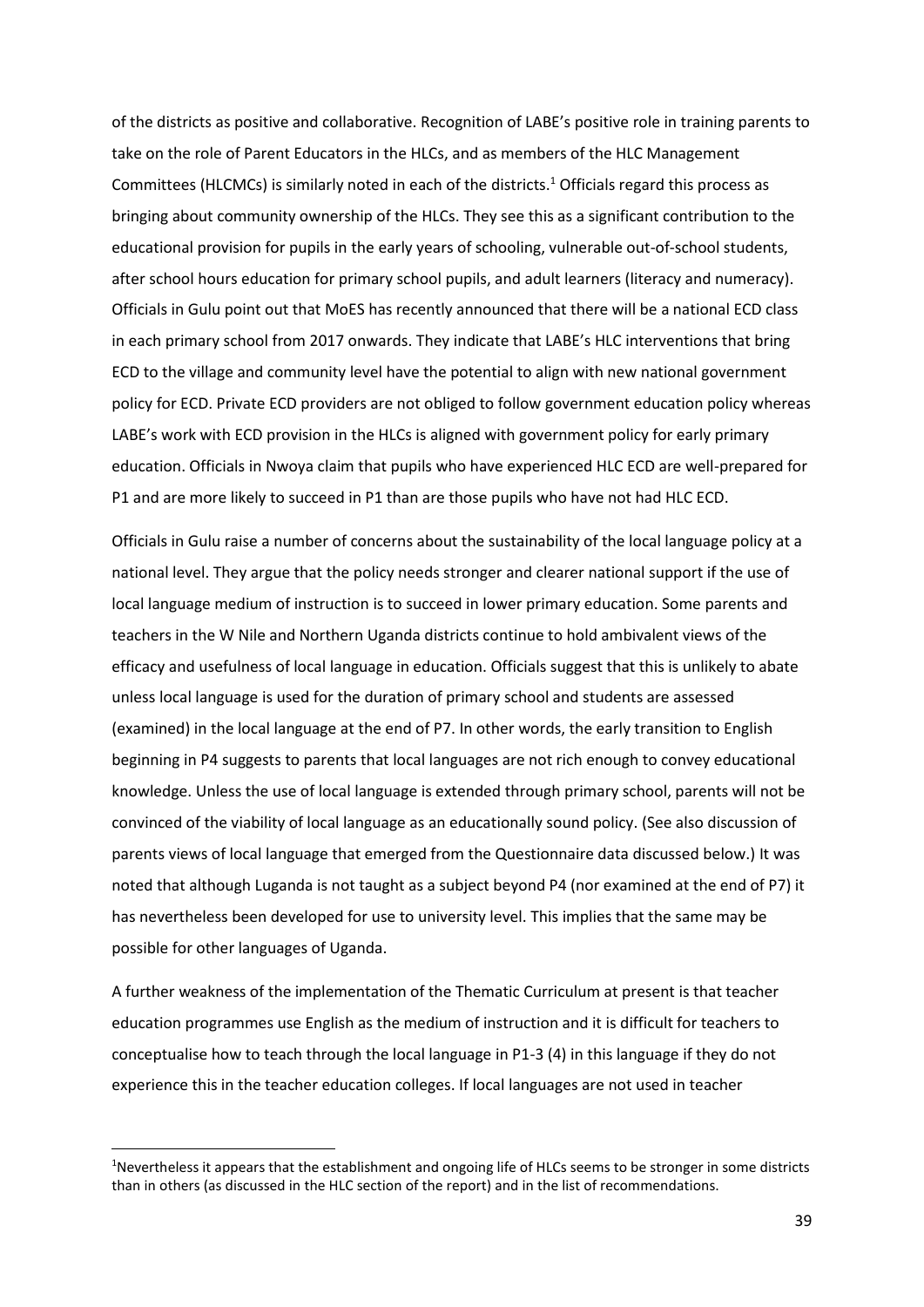education, this suggests that the policy is not being taken seriously in the teacher education institutions, and this affects teachers' confidence in the classroom.

Officials in several districts report that at least two other providers are involved in primary school interventions that have some similarities but also differences of approach in relation to the teaching of reading. RTI and the Aga Khan Foundation are also working in district schools, but these are not the same schools as the schools in which LABE intervenes. All three organisations 'target' early grade reading. LABE's interventions began earlier than either those of RTI or the Aga Khan Foundation. It would appear that there are theoretical and possibly ideological differences in relation to RTI's use of new, more complicated, orthographic conventions recommended by the Summer Institute of Linguistics (SIL). District and Local Government officials appear to be aware that the existence of two orthographic systems for local languages may add further complications and possible confusion for teachers and students. Together ambiguities and confusion feed parental belief that perhaps children should be taught in English from P1 particularly because English represents aspirational capital for parents who wish their children to escape poverty and a rural existence. In other words, this works at cross-purposes to the local language policy.

In summary, District and Local government officials indicate very high regard for LABE's many different kinds of contributions to primary education. LABE is regarded as a significant partner that works collaboratively among various stakeholders at the district level whilst also working alongside NCDC and MoES. LABE's foresight in fostering the development and establishment of HLCs, together with an ECD curriculum that ties in with and prepares pupils for entry to P1, is regarded as a contribution that has national significance particularly in the light of the new ECD policy announced by MoES in September 2016. Although officials do indicate that they are working towards strengthening their implementation of the Thematic Curriculum (i.e. use of local language in P1-3, and in the transition year, P4), it is clear that there is a strong wish for LABE to continue to work in the six districts beyond 2018 in order to continue to strengthen capacity in these districts. In addition, the recently announced MoES policy to introduce a national pre-school year in each primary school adds a further challenge to stretched resources in each of these districts. LABE's initiatives in ECD education in the HLCs is regarded as an important resource and potential source of expertise that will be needed in the districts as they endeavour to respond to policy ECD policy from 2017 onwards.

40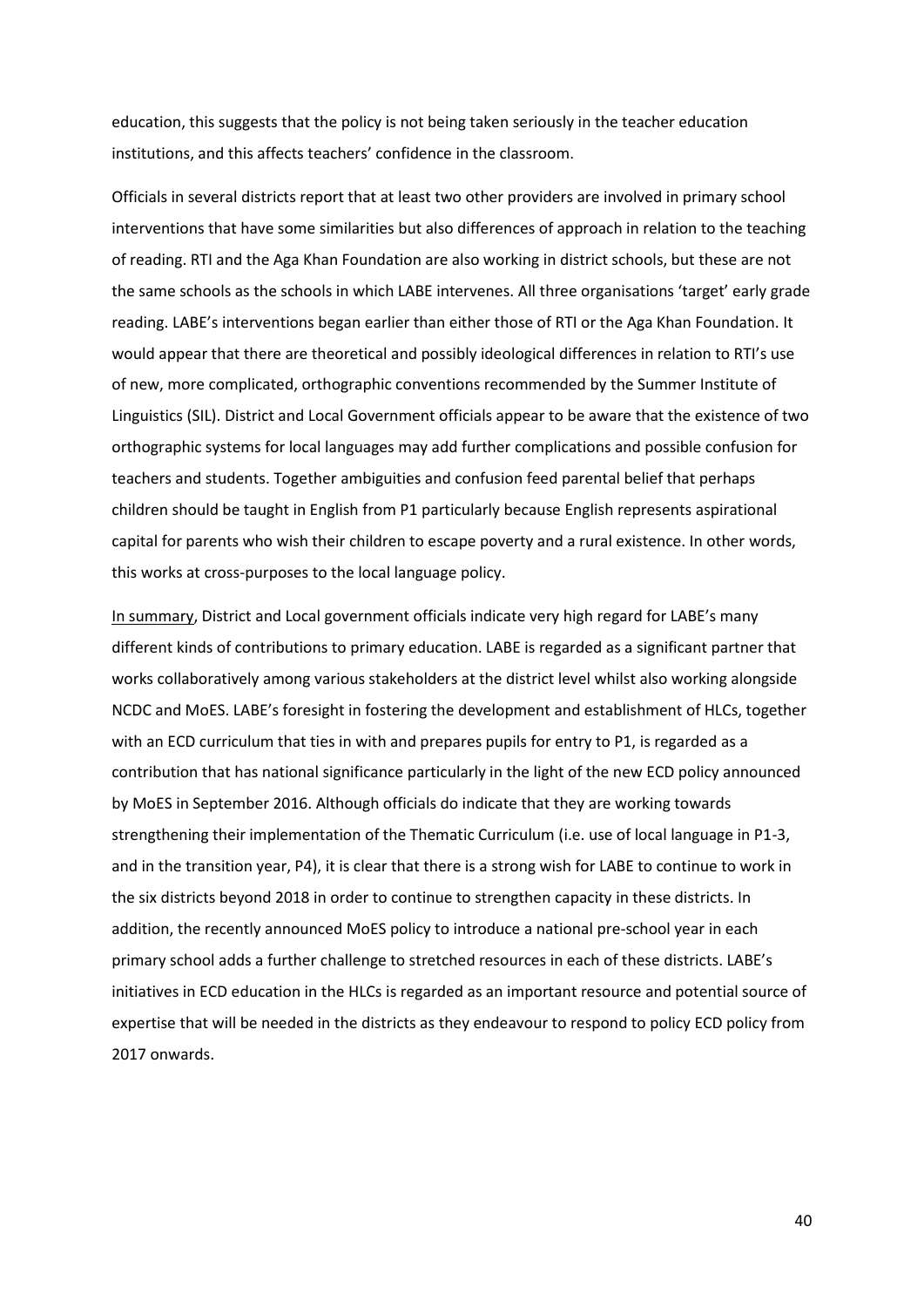#### b. Consultative Meetings with Language Board Members

<span id="page-40-0"></span>Two consultations were held with members of various language boards. The first was a meeting organised in LABE's Arua office. This meeting included members of the Aringati, Kakwa and Lugbarati Language Boards. The second included members of the Acholi Language Board at LABE's Gulu office.

Language Boards have a number of responsibilities in regard to the development (including refinement or elaboration) of the orthographies of local languages in W Nile and Northern Uganda districts that are included in the LABE project. During the first phase of the MTE Project, LABE provided significant human resources to collaborate with the Language Boards in order to build capacity, particularly in relation to the development of written materials, including story books and other reading materials for P1-3 primary school children and for use in the HLCs.

During consultations in relation to this Mid-Term Review, Language Board members discussed their ongoing contributions to the literary development of each respective local language. Their enthusiasm for their work is palpable. For MoES, NCDC and for District and Local Governments, the Language Boards and their members are valuable participants in, and agents for, the development of literary materials (story books, riddles, rhymes, proverbs and traditional songs). They play an important role in documenting local knowledge (Indigenous Knowledge Systems /IKS) which has particular historical relevance for future generations but which may not yet have been fully appreciated for historical reasons at this time. For this reason it is vital that people with significant IK are included in the Language Boards and that members of each community who still retain memory of IKS and their languages are able to participate and contribute to the Language Boards as fully as possible.

Language Boards and their informants (speakers of the various languages spoken in area) also play a key role in other aspects of corpus development (terminology and lexicography) necessary for the implementation of education in the local languages. They play and have the ongoing potential to play an important role in providing translation and interpreting services for various government and civil society organisations. Language Boards do and can plan a pivotal role in advancing public perceptions about the role and value of local languages in society and in education.

During the consultative meetings, members recognised and valued the historical support which LABE has provided over the last six or more years. (One of the members has been attached to the Kakwa Language Board since 1997, which pre-dates LABE's involvement.) Recently, some Language Boards in the W Nile and Northern Uganda have been approached by the Aga Khan Foundation to work alongside this body for the purposes of developing reading materials for use in school. The board members lament the limited resources available for the development of adequate reading materials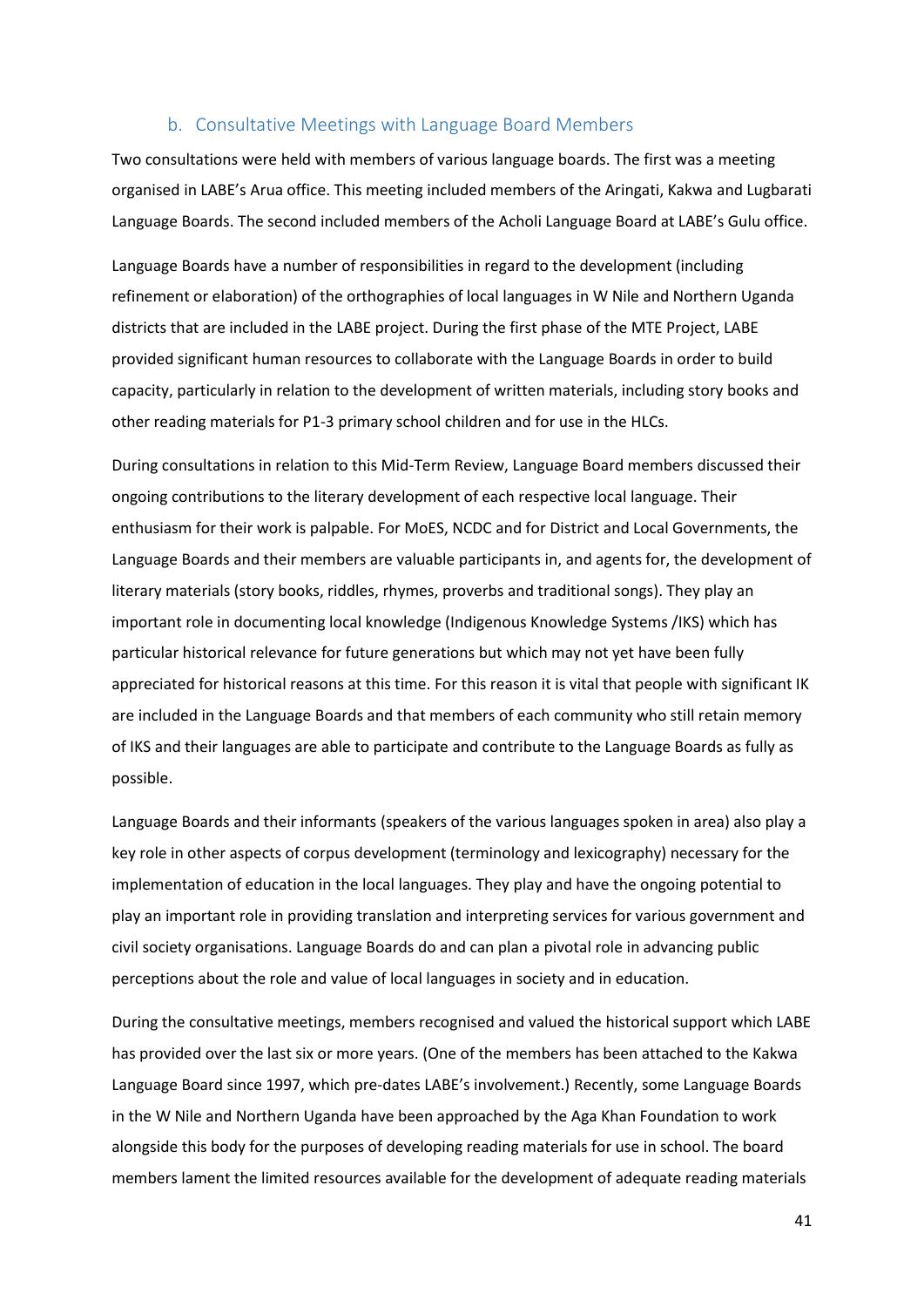for use in primary school. They also indicate a desire to receive additional training in the use of information technology and computers to assist their work.

As part of the language education policy incorporated in the Thematic Curriculum, NCDC has since 2005 been working with several organisations (including CASAS, RTI and LABE among others) to establish and build capacity in language boards. While many language board members volunteer to serve and their work is on a voluntary basis, there are many constraints under which they work. Financial hardship is one of these especially where members need to travel for reasons of their work. In the process of implementing regulatory changes, the membership of some boards in the six districts currently served by LABE's MTE Extension Project has changed. Several of the original board members with valuable expertise are no longer members. This is a potential risk for each language board, the linguistic community/ies it serves, and for languages and Indigenous Knowledge (IK) preservation, and advancement for Uganda.

As indicated above, LABE is not the only NGO working to build capacity of the Language Boards. Other agencies, such as the Summer Institute of Linguists (SIL) has a presence in W Nile and Northern Uganda districts. SIL linguists, or linguists who act as consultants to SIL, have been working to regularise orthographic development in rural and remote areas of Uganda, in much the same way that they do in other parts of the world. In the course of advising NCDC and the Language Boards, SIL encourages the use of tonal marks and an increase in the number of vowels in some languages. This approach to orthographic development serves to emphasise differences between (among) languages in close proximity to one another. So whereas people used to recognise Lugbara to be used with some differences in vocabulary and pronunciation (as is usual everywhere in the world), we now find the emergence of at least two languages, Lugbarati and Aringati, with two separate orthographies that emphasise and increase linguistic differences where previously people accepted 'dialectal' differences in a common spoken language, Lugbara.

There are other theoretical approaches to orthographic development that have since the 1928 Rejaf Conference on the Harmonisation of Orthographies in Africa, emphasise the bringing together rather than emphasising difference and fragmentation. This has been advocated and implemented in many African countries including Uganda by CASAS and many other eminent scholarly linguists around the world. This has implications for the viability of print-runs of school textbooks and reading materials. Obviously the larger the print-run, the more cost effective it is to publish, print and supply educational materials to schools. Over-emphasis of difference and linguistic fragmentation may in the long-term serve to disadvantage the further development and use of Ugandan languages in education. During the consultation, members of the Kakwa Language Board drew attention to

42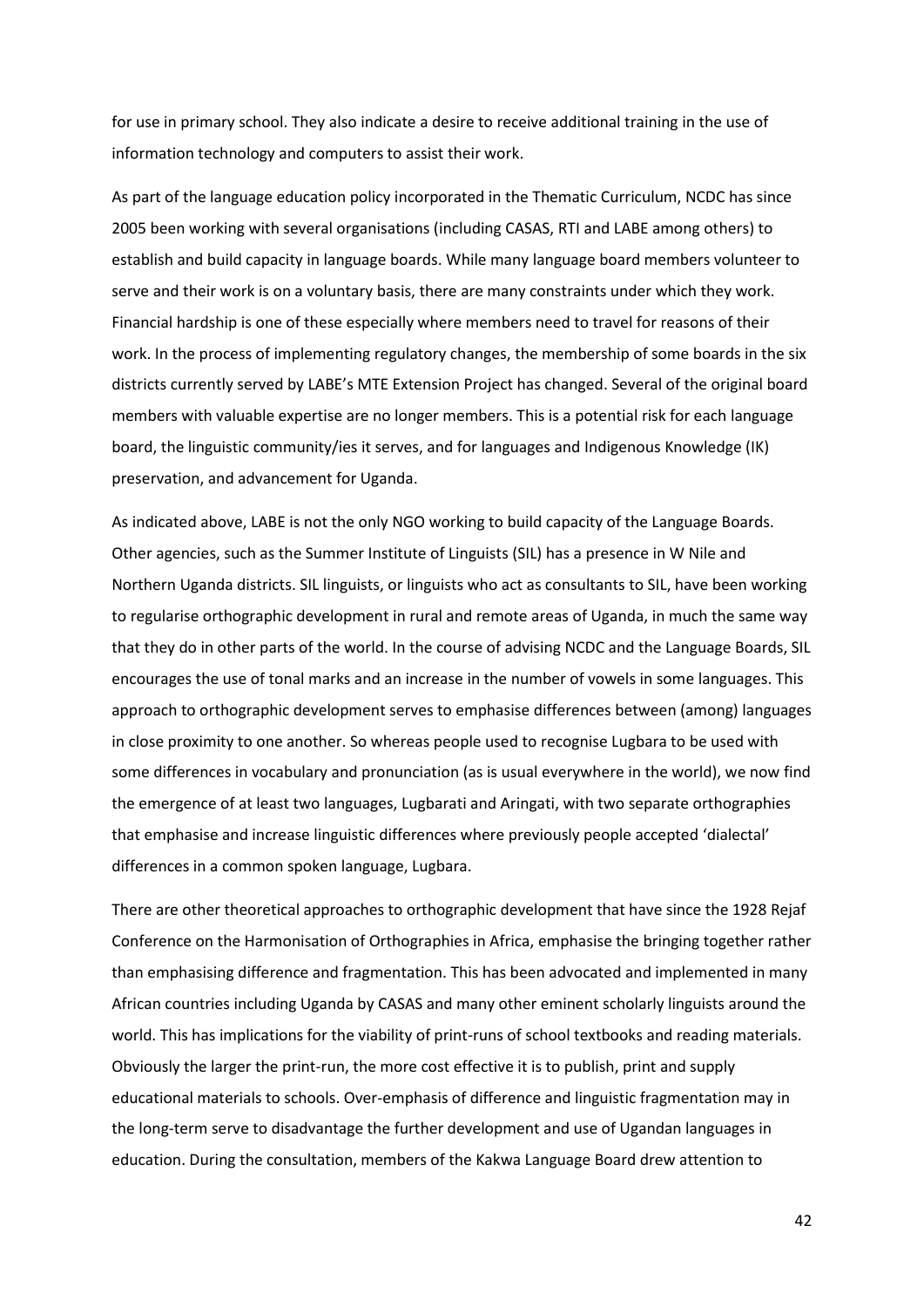pressure (from NCDC among other stakeholders) to include tonal marks in the Kakwa orthography They refer to the historical source of Kakwa and its cross-border usage in South Sudan and DRC. It would be problematic if in Uganda an orthography were to emerge that did not align with crossborder orthographic conventions, and language board members do not believe that tonal marks or additional vowels would be suitable for Kakwa. (Subsequent to the mid-term Review, NCDC has formally accepted the Kakwa orthography, without additional vowels or tonal marks.)<sup>2</sup>

Members of the Acholi Language Board indicated controversies that have arisen since the establishment of a new Acholi Language Board in 2013. The first matter relates to the naming of the language spoken in Gulu and Nwoya and adjacent districts. Many people prefer to identify themselves as speakers of Luo or Lwo rather than Acholi. Secondly, an existing orthography has been replaced by one that increases the number of vowels from five to nine. By orthographic standards this is a fairly radical change and decision with both short- and long-term consequences. This means that previously published materials, including bibles, hymn books, story books, riddles, proverbs and alphabet charts in classrooms; need to be replaced by new materials that reflect the new orthography. Whether or not there are the resources to do this and whether this is desirable is debatable.

Many of the changes have come subsequent to SIL involvement in the redevelopment of the Acholi orthography and SIL's advocacy of increased vowels has been taken up by RTI which is a USA-based organisation that provides early primary school reading materials for pupils (currently for P1 in most districts and P1-3 in Gulu). World Vision is another NGO that is assisting in the training of teachers to use local language in 20 schools in Gulu and Amuru. The Aga Khan Foundation also engages in training of teachers to develop materials in the local language for teachers and students to use.

Acholi Language Board members were consulted at the same time as PTCs and CCTs for Gulu and Nwoya and teacher educators were able to contribute their views on the impact of the new orthography in the teaching and learning process. The most significant point is that our informants report that RTI has spent much time convincing teachers that students will read more effectively with the new additional vowels in place. However, it appears that teachers are now more confused than ever. Despite all of the arguments put forward about new vowels, these do not appear to be uniformly accepted by the stakeholders. A further concern regarding Acholi emerged during FGDs with teachers as well as District and Local Government officials in Nwoya. Several informants

**.** 

<sup>&</sup>lt;sup>2</sup> Subsequent to the Mid-term Review, in early 2017, NCDC officially recognised the Kakwa orthography developed by the Kakwa Language Board with assistance from LABE (Keihangwe Tumwebaze, personal correspondence, 2 February 2017 )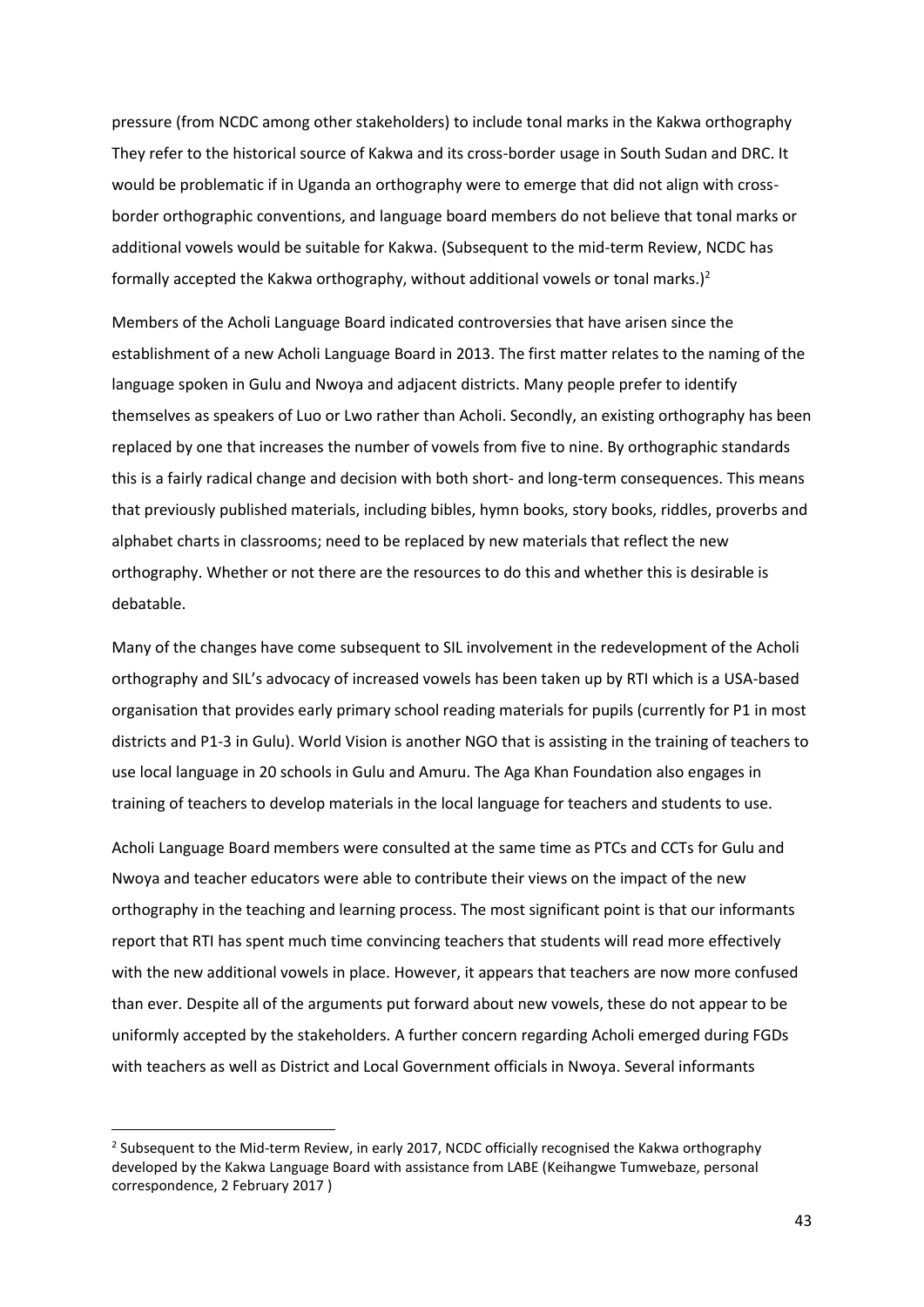identified as speakers of Luo rather than Acholi. Luo is regarded as larger cross-border language that is spoken in several East African countries. Acholi is regarded by many as a dialect or variety of Luo. Luo speakers often prefer to identify with the larger language family than with a section of this language family. (See also discussion of Questionnaire data in relation to Luo and Acholi below.)

Together, issues with the new orthography and people's own linguistic identity in Nwoya an Gulu districts may have long-term consequences that need to be carefully thought through at a national level. Preferably this should be in consultation with Ugandan linguists based at Makerere and other universities as well as with prominent linguists knowledgeable about the history of orthographic development in Africa since the 1920s and knowledgeable about the consequences of one theoretical approach over another.

#### <span id="page-43-0"></span>Comments:

One of the evaluators with specific knowledge of languages in Uganda, Dr Namyalo found that in many of the schools that she visited, the impact of introducing a new orthography with an increased number of vowels and or tonal marks is already felt. Some teachers have abandoned teaching local languages in lower primary arguing that they are not able to write using the new orthography with tone marks. It was also observed that teachers do not make a difference between apostrophes that are used to mark a vowel deletion. Distinction of low, high and floating tonal marks is also a problem. The children can hardly make sense of them. Dr Namyalo also notes that at secondary level teachers indicate that they use the old orthographies. This is true at Makerere University in the department of African Languages .In the teaching of Luo, which includes languages like Acholi, Madi , Kakwa, university teaching staff use the old orthographies. The discrepancy between newly introduced orthographies in schools that do not appear to be consistent with university-based linguists in Uganda indicate that there is an urgent need to have these orthographies harmonised.

#### c. Partner and stakeholder consultations in Kampala

<span id="page-43-1"></span>Key Kampala-based partners Ministry of Education and Sports (MoES), National Curriculum Development Centre (NCDC) and several other stakeholders including the Uganda National Commission for UNESCO (UNATCOM) and the Honorary Consul for Australia were consulted during the evaluation process. In addition, an evaluator attended a Uganda Multilingual Education Network (UMLEN) meeting in order to gain a perspective of the current issues and concerns of this network. This meeting proved to add valuable information that contributes to this report.

Meetings with Key Partners are listed and discussed below.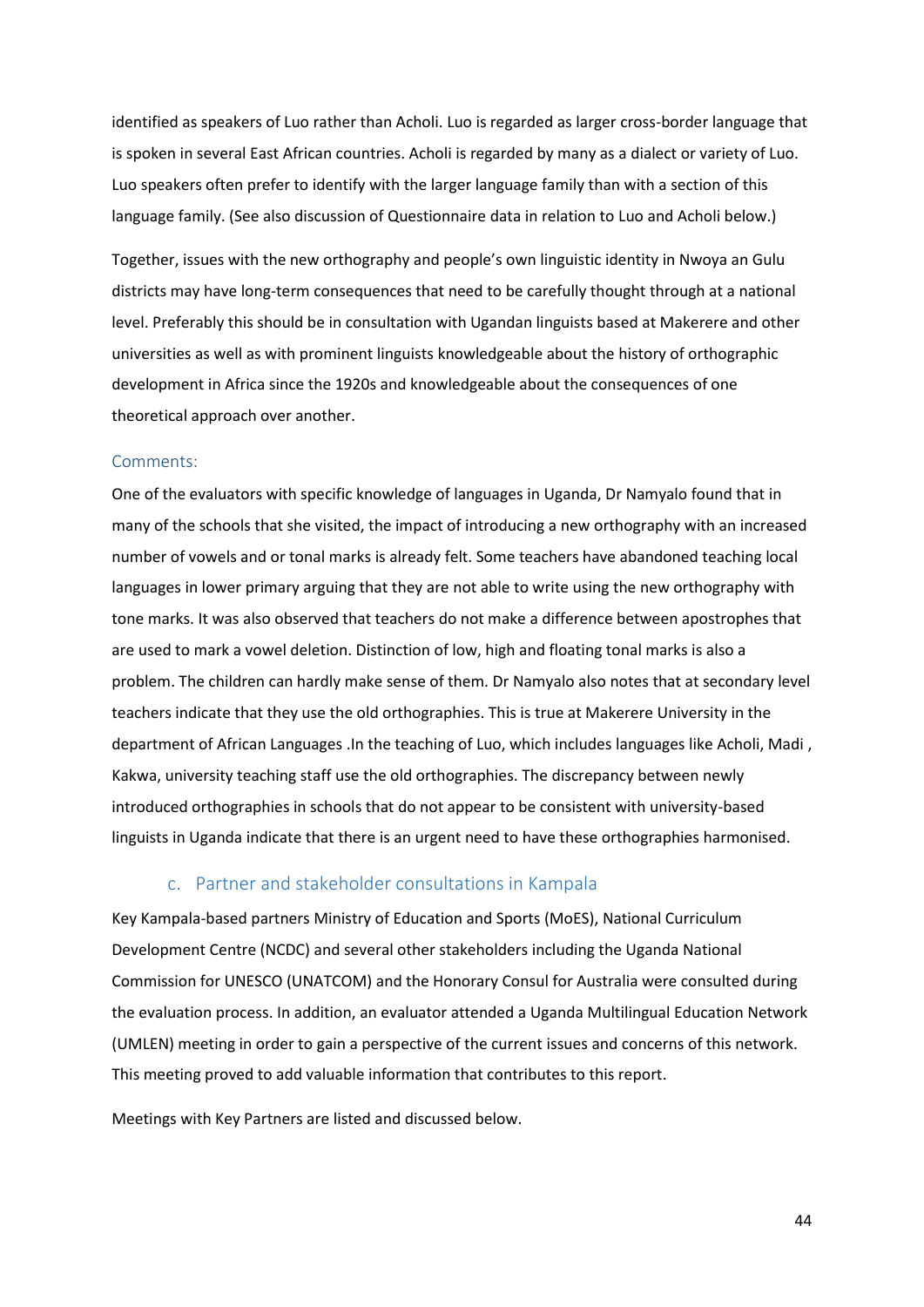#### <span id="page-44-0"></span>Ministry of Education and Sports (MoES)

Two consultative meetings were held with MoES officials, the Minister of State for Primary Education and the Assistant Commissioner for Primary Education.

#### <span id="page-44-1"></span>Minister of State for Primary Education

The purpose of the consultative meeting with the Minister, Ms Rosemary Seninde, and two senior members of the LABE executive, was to gain an understanding of the Minister's view of LABE's contribution to the education system and also to discuss some of the findings of the Mid-term Review of the LABE MTE 2 Project. This was particularly in relation to (1) the implementation of the Thematic Curriculum; (2) the establishment of the HLCs; and (3) HLC provision of Early Child Development (ECD), multi-age classes for in-school children and out-of-school youth (including vulnerable and disabled children), and adult learners. In respect of the latter, the intention was to draw attention to how the HLCs serve to empower communities by closing the gap between home and school, and to highlight provision of early ECD and education for children who for various reasons (including disabilities and other vulnerabilities in the post-insurgency years) are out of school.

The Minister was particularly concerned with matters relating to LABE's involvement in ECD classes in the HLCs. This was because of the recently announced MoES policy (September 2016) in which a decision has been taken to implement a pre-school year in every primary school from the beginning of 2017. She expressed an interest for several reasons. One of these is to do with sustainability and low-cost provision of a national system of pre-school education. Although national government requires provision of an additional pre-school class from 2017, there are as yet no infrastructural provision or support for this (i.e. that includes at least one additional classroom in each primary school, and additional and trained pre-school teachers). MoES recognises that it does not have the capacity at this time to take over all ECD provision. There is another consideration and this is that primary schools are often some distance from village communities especially in rural areas and this makes it very difficult for young children to walk these distances and it is time-consuming for parents to accompany small children to and from pre-school when they have pressing agricultural (or farming) duties and responsibilities. The HLC provision of pre-school classes offers a potential alternative for the new MoES pre-school policy. LABE's experience in establishing HLCs, training Parent Educators (PEs) to provide suitable pre-school learning opportunities, and the relatively low cost of provision, is of particular interest to the ministry.

LABE's collaboration with NCDC in the preparation and publication of the *Pedagogy Handbook* for the teaching of local languages in primary schools, and also as a member of the Basic Education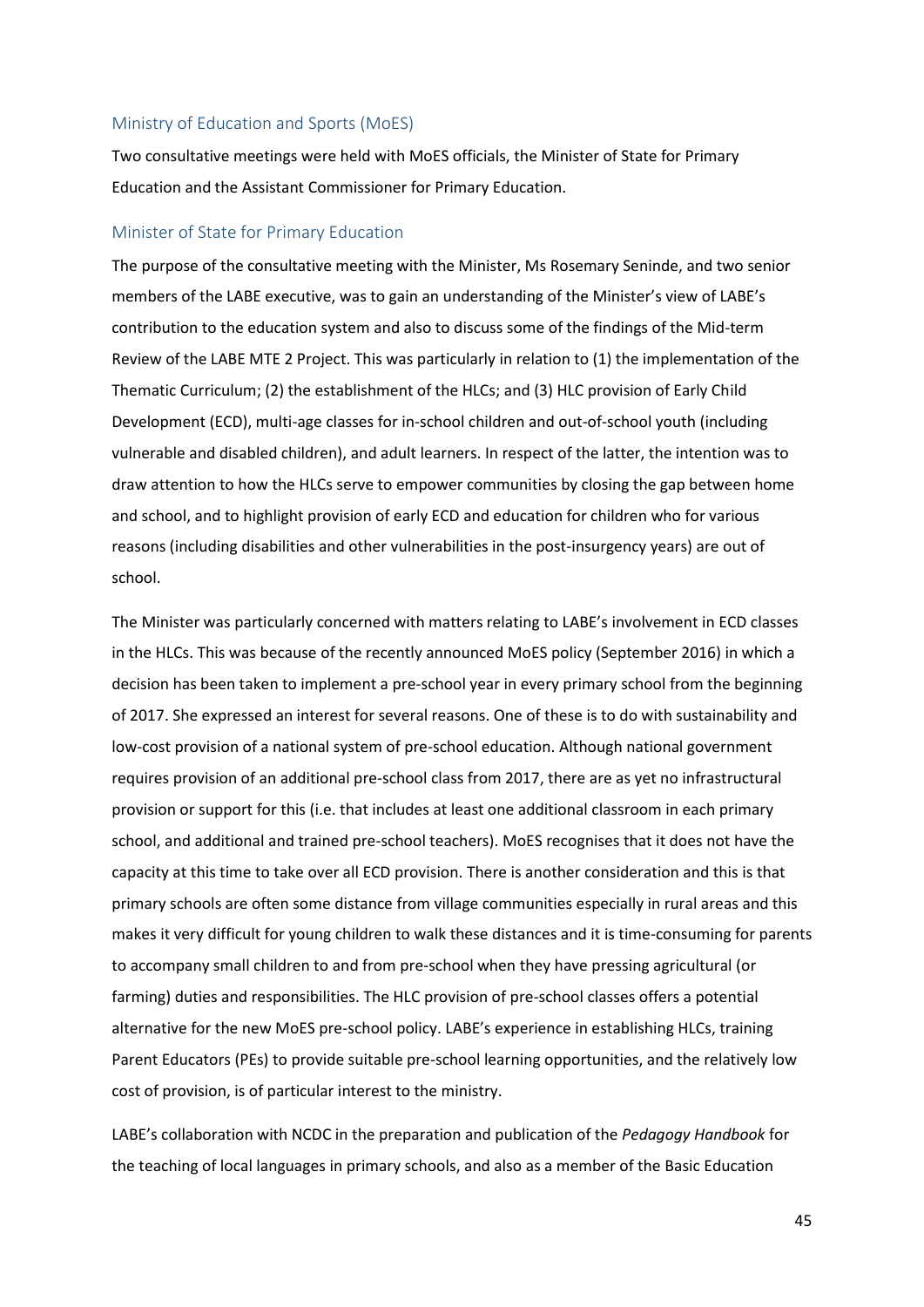Working Group, signals an excellent working relationship with both MoES and NCDC. This is a strong foundation for further collaboration in ECD provision. The Minister indicated that she would like to visit LABE HLCs in W Nile and Northern Uganda to see for herself how pre-school provision can be made at the village level. $3$ 

#### <span id="page-45-0"></span>Assistant Commissioner for Basic Education

 $\overline{\phantom{a}}$ 

The purpose of the meeting with the Assistant Commissioner for Basic Education was to gain insight on the views within MoES of the partnership with LABE and the sustainability of LABE's interventions in W Nile and Northern Uganda. Dr. Tony Musaka-Lusambu, the Assistant Commissioner, was clear that sustainability of implementation and capacity-building in relation to the use of local languages in the Thematic Curriculum was the responsibility of the various government agencies and not LABE. He focussed his discussion on LABE's contributions and drew attention to the role that LABE has played in facilitating adult literacy programmes for people affected by three decades of war, insurgencies and conflict. In his view, LABE has contributed towards the Education for All (EfA) frameworks to which the Government of Uganda (GoU) is committed and the GoU national agenda targets for 2040. MoES recognises that the educational programmes offered through LABE in the HLCs provide an opportunity for non-formal education for pupils who have 'dropped out' of school or who have not been able to access school (e.g. vulnerable and orphaned youth and those with disabilities). Dr Lusambu suggested that government could learn from LABE's experience and expertise in the HLCs to provide alternative ECD centres.

Discussion turned towards the evaluators' concerns regarding orthographic developments in some districts and the challenges of developing a comprehensive and clearly articulated language policy for Uganda. Dr Lusambu drew attention to the challenges of 'thinking locally and acting globally'. In this regard there has been substantial research in sub-Saharan Africa, for example by UNESCO on the use of African languages in education systems and the development of high-level proficiency in regional and international languages of wider communication (e.g. Alidou et al., 2006; Ouane and Glanz 2010; Ouane and Glanz 2011).

Dr Lusambu's appreciative view of LABE is summed up in the following: 'You bring issues that are not business as usual, you prompt people's thinking, and this is how new knowledge comes on board' (Lusambu, personal communication, 3 October 2016).

<sup>&</sup>lt;sup>3</sup> Subsequent to the completion of this evaluation, the Minister visited LABE HLCs in W Nile and Northern Uganda in order to assess the viability of a partnership with LABE and she indicated strong approval of LABE work and the potential for establishing such a partnership.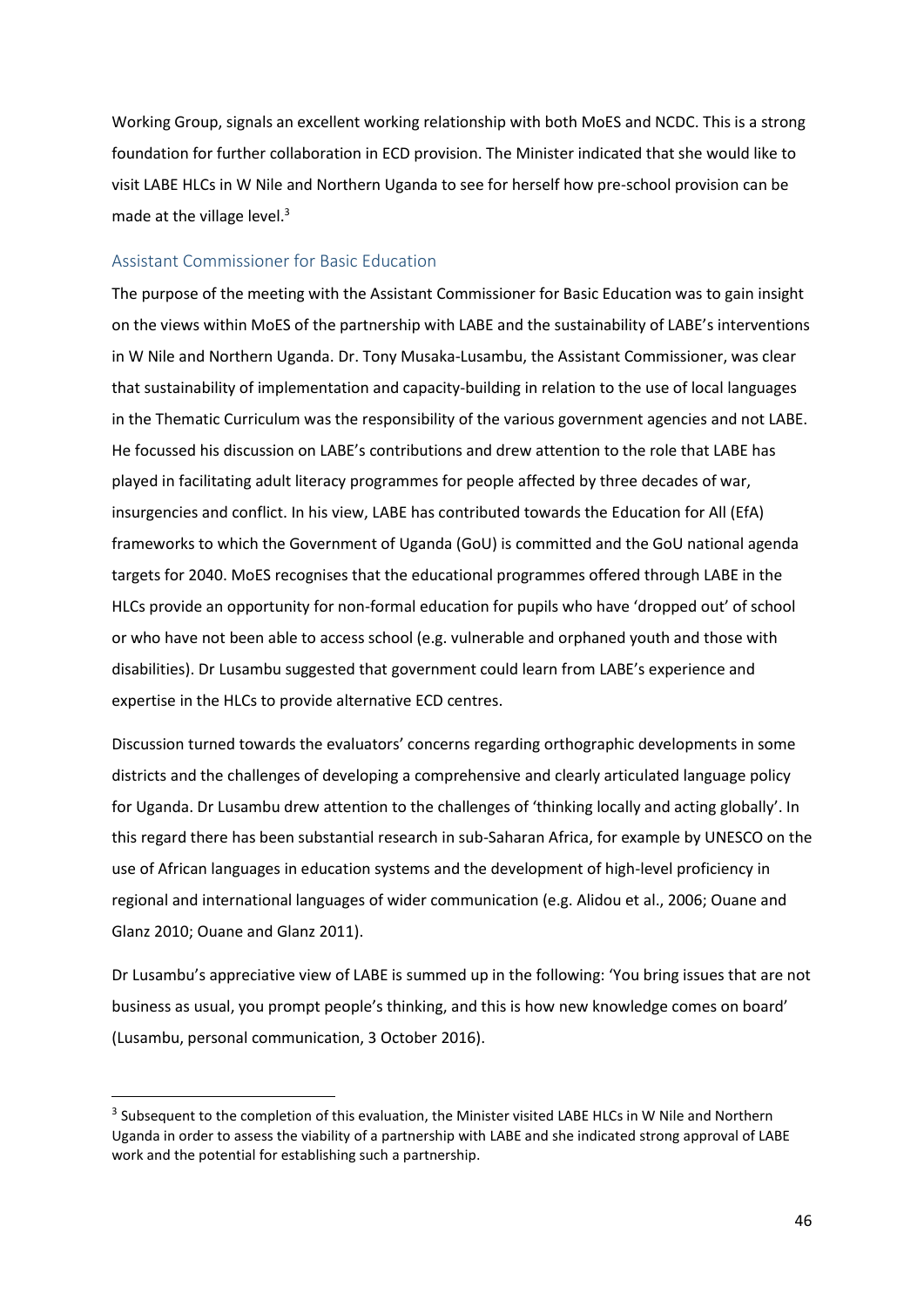#### <span id="page-46-0"></span>National Curriculum Development Centre (NCDC)

Two meetings were held at the offices of the NCDC, the first with the Director of NCDC and the second with the Specialist for Local Languages. These meetings were relatively brief and therefore are discussed together, below.

The Director of NCDC, Ms Grace Baguma, expressed serious interest in the progress of MTE 2. She noted that the developments within the HLCs, particularly in relation to provision of ECD classes for pre-school children that dovetails with recently announced ECD policy provision for a pre-school year in each primary school of the country. Secondly, she expressed particular interest in relation to the implications for bilingual pedagogy in the transition from local language to English in P4 that were raised during the meeting. She commented that LABE's work is 'informing policy at the national level' (Director of NCDC, personal communication, 3 October 2016). She expressed concern regarding the sustainability of local language education in the Thematic Curriculum at the District and Local Government (DLG) level. She noted that there needed to be a specific budget at the DLG level for effective implementation of the Thematic curriculum. The implications for LABE are that at NCDC level, there are concerns about the budgetary allocations to sustain language education policy in primary schools across Uganda, but particularly in remote and rural areas. Ms Baguma advised that the evaluation team accompanied by a senior member of the LABE executive meet with the Specialist for Local Languages, in order to discuss issues relating to the orthographic development of local languages in the light of controversial developments identified during the field research.

The evaluators concerns regarding the theoretical basis upon which new orthographic development was taking a path that may be counter-productive to the long-term development, implementation and use of local languages in primary schools and publishers in Uganda were raised with the Specialist for Local Languages, Philip Oketcho. He recounted that one of the external providers, Research Triangle Institute (RTI), assisting NCDC and hence the Government of Uganda (GoU), brought with it a reading programme for use in the early primary years. RTI had indicated that it required assistance with orthographic development with Acholi. Oketcho reported that at the time, an eminent scholar, Professor Kwesi Prah of CASAS had been working with various stakeholders in Uganda, including NCDC, using a theoretical approach which sought the 'harmonisation' of orthographies. This is an approach that is consistent with mainstream linguistic developments in Africa since the Rejaf Conference in Sudan in 1928. This is a conference in which prominent linguists with expertise in Ugandan languages participated.

Oketcho reported that RTI preferred another approach, one that is currently favoured by the Summer Institute of Linguists (SIL) and that RTI had been working closely with at least one SIL

47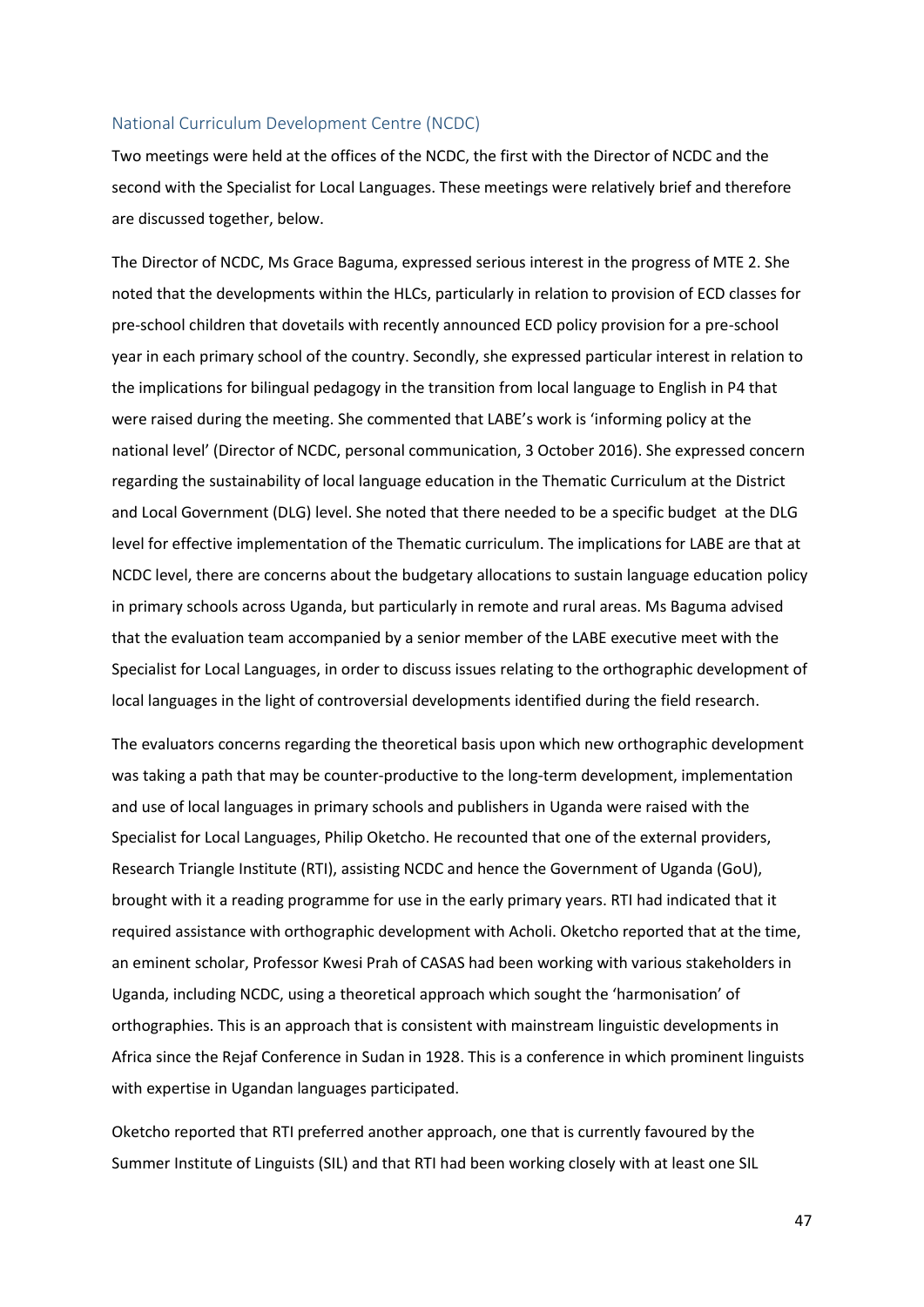consultant linguist. The current SIL approach is to emphasise differences and hence create orthographic distance between languages that are closely related. This process results in what many linguists would argue in the 'artificial' separation of languages. This separation between closely related varieties is accomplished by introducing additional vowels and tonal marks. RTI has adopted this process in the development of reading materials in Acholi (P1-3) and in Lugbarati for P1. However, since RTI's project is a five year one that is shortly to terminate, Oketcho is not sure whether this approach to orthographic development in W Nile and Northern Uganda will continue or not. We were able to indicate that teachers appeared confused by the introduction of a new expanded orthography, and that despite claims that it was more readable by pupils and teachers, we found no reliable evidence to show substantiate this. On the contrary we found evidence to suggest that teachers found new orthographies more difficult and cumbersome to use and simply gave up trying. In any event, LABE's materials development and work with the Language Boards until 2013 included the use of the earlier orthographies that pre-date those that have adopted the addition of the SIL advocated additional vowels and tonal marks since this time. We note that many published materials, including bibles and other reading and educational materials have already been published using the earlier orthographies and that it would be costly to re-publish these with the revised orthographies. In the absence of scientific and reliable research on the advisability of pursuing this approach we advocate caution.

This meeting concluded with an agreement that it would be important to develop a clearly articulated theoretical approach to the further development and standardisation of orthographies in Uganda. In order to achieve this, the evaluators have suggested that a national conference be called for the 'democratic approaches to the harmonisation of the orthographies of languages in Uganda', and that such a conference should include specialist linguists of Uganda and eminent linguists with expertise in the orthographic development of African languages from the international community. It is of long-term importance to Uganda to be careful not to follow well-intentioned but perhaps misguided approaches that are advocated by agencies without nationally accountable credentials or internationally recognised expertise.

It was suggested by Oketcho that LABE might draft a concept note for a national conference on this matter.

#### <span id="page-47-0"></span>Uganda National Commission for UNESCO (UNATCOM)

A courtesy meeting was held with Ms Rosie Agoi, Acting Secretary-General, Uganda National Commission for UNESCO (UNATCOM).The purpose of the meeting was to inform the Acting Secretary-General of the preliminary findings of the field research conducted for the MTE 2 Midterm Review, and to draw to her attention a few key issues. These include the advances made in the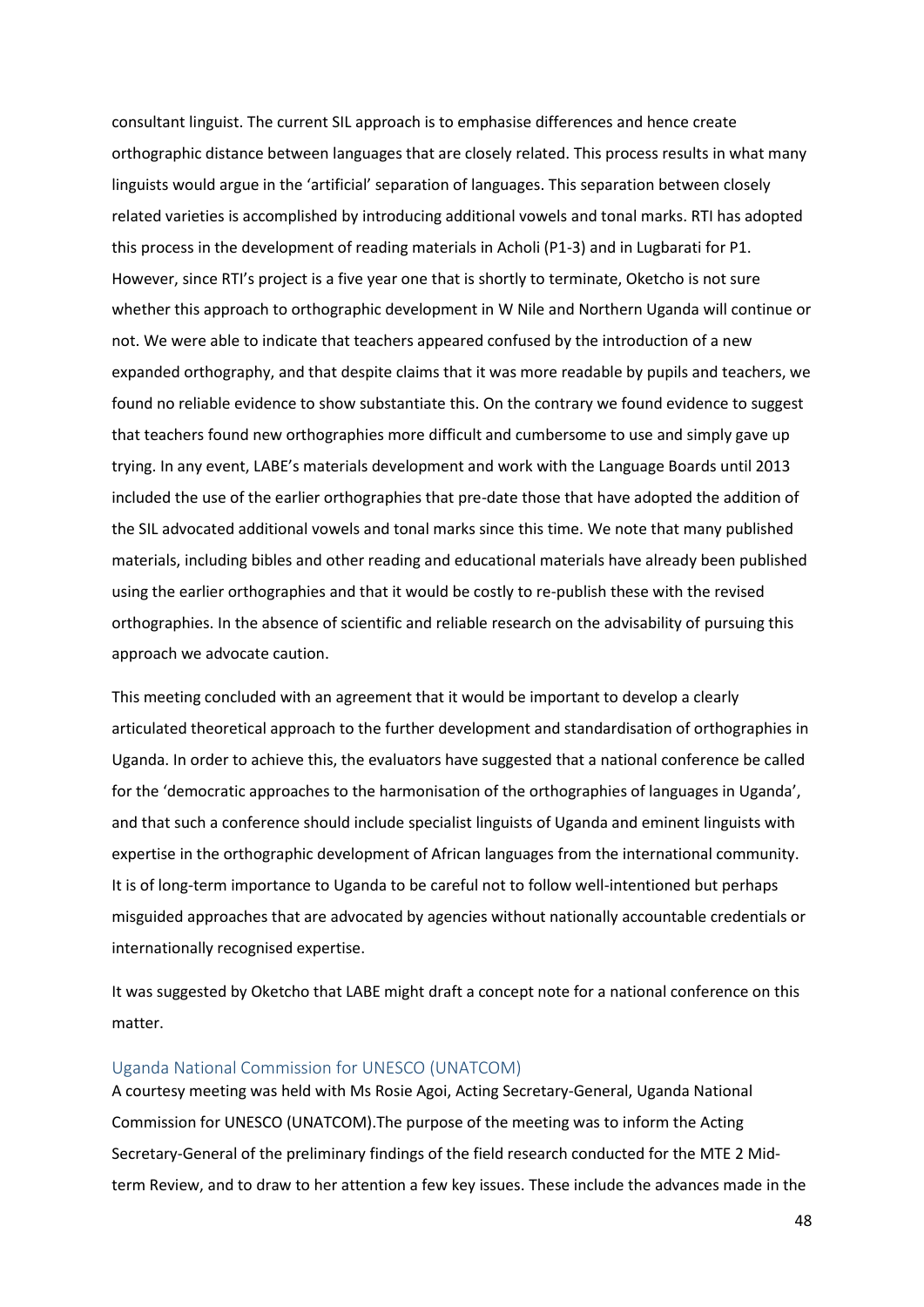establishment of the HLCs and the HLCMCs. They also include concerns with regard to the use of local language in the Thematic Curriculum in P1-3 and the implications for the transition to English medium identified for P4. In particular, attention was drawn to the research in sub-Saharan Africa that shows that transition to English medium has not been feasible in P4 in any country. Rather, an extended period of bilingual (local language and English) medium of education is the de facto practice in primary schools across the former British territories of Africa and South Asia (Alidou et al., 2006; Heugh et al., 2007; Ouane and Glanz 2010; Ouane and Glanz 2011). The concern regarding new expanded orthographies encouraged by SIL and via RTI was raised. It was noted that the Secretary-General for UNATCOM had offered to facilitate a national conference on orthographic development for local languages in Uganda during a meeting with the evaluators of the MTE Project in 2013. It was suggested that this remains a priority for Uganda.

The Acting Secretary-General expressed her concern regarding the status of the language policy embedded in the Thematic Curriculum and suggested that since it remains as a White Paper, its legal standing is vulnerable and she would urge national stakeholders to strengthen the position of the policy. In this she includes a concern regarding the status of Luganda and Kiswahili in the country and she believes that this needs to be clarified as soon as possible because lack of clarity permits slippage and disengagement with the substance of language policy matters.

Her second concern relates to teacher education and the capacity development of teachers to teach through local languages. In particular the quality of both pre-service teacher education and inservice teacher development are matters of strategic and substantive relevance for a country that embarks on serious educational transformation for purposes of socio-economic and well as educational development.

UNATCOM and LABE have engaged in partnerships in relation to various educational initiatives over the years and UNATCOM views LABE as a valuable collaborator and partner of substance. UNATCOM plays a role in monitoring educational developments and initiatives and provides qualitative information to both MoES and NCDC. In this regard UNATCOM confirms LABE's positive role in educational developments that concern local language use in primary school and in the multistakeholder participation and community involvement in ways that are directed towards community sustainability. Specifically, she regards LABE as playing a complementary role to that of NCDC and the District and Local Governments.

#### <span id="page-48-0"></span>Courtesy Meeting with the Honorary Consul for Australia

A courtesy meeting with the Honorary Consul for Australia, Mr Patrick Bitature, was held partly owing to the advice provided by the Honorary Consul in relation with field visits by the Australian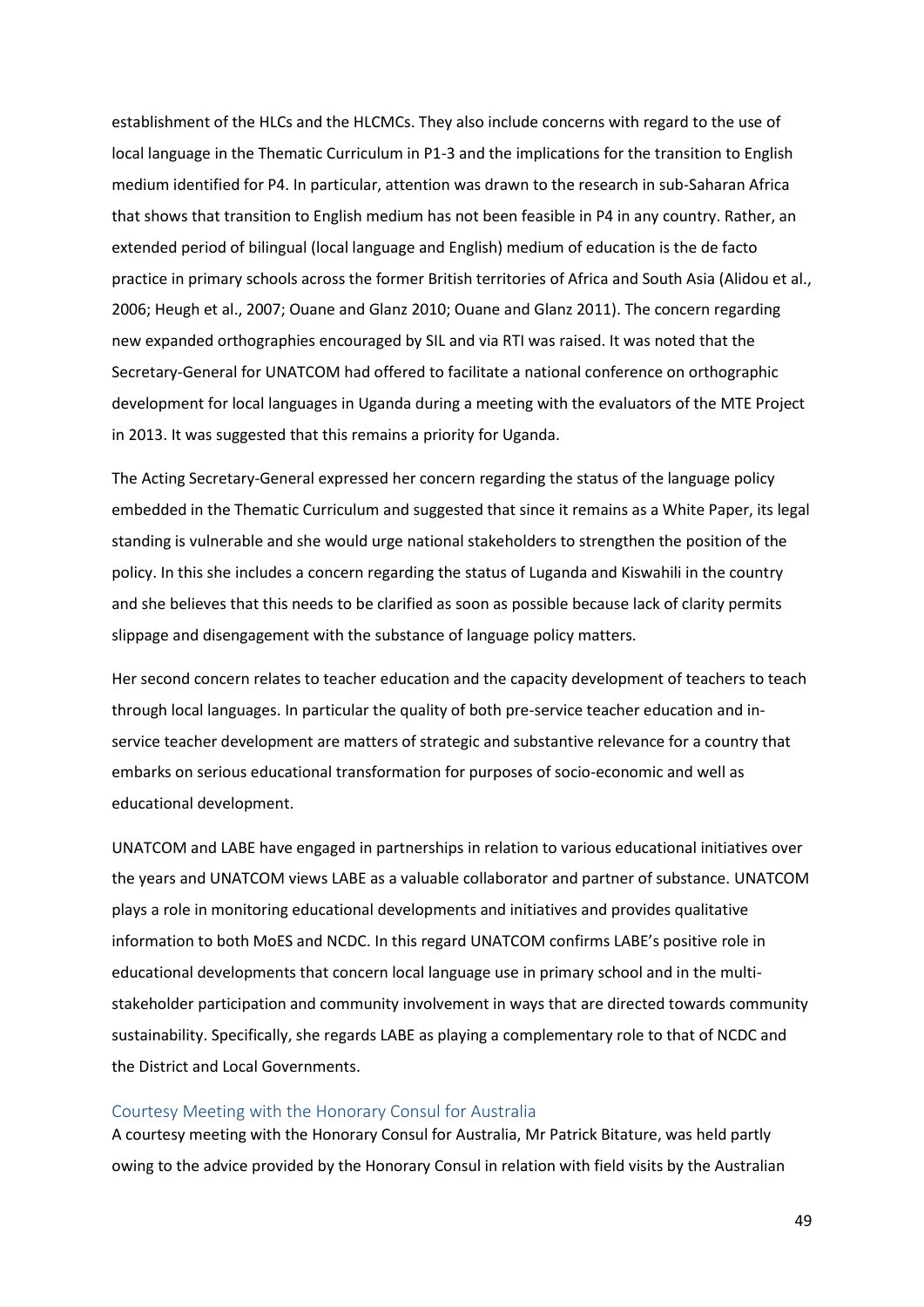evaluator for the Mid-term Review. Partly also it was to inform the Honorary Consul of the preliminary findings of the field visits to W Nile and Northern Uganda and to signal LABE's contributions and achievements to educational developments in northern districts of Uganda. It was also to signal potential risks relating to orthographic development, difficulties of resourcing local languages in education in vulnerable contexts, and the challenge of bilingual education from P4 onwards. Finally, it was to indicate possible areas in which the Australian Department of Foreign Affairs and Trade (DFAT) may wish to consider in terms of educational and development support in Uganda in future. Mr Bitature believes that it is unlikely that DFAT would develop an approach specifically helpful to Uganda although it might consider one for East Africa. He would explore this with DFAT if the opportunity were to arise.

#### d. UMLEN Meeting in Kampala 5 October 2016

<span id="page-49-0"></span>The meeting was attended by one of the evaluators in order to understand the nature of the activities and collaborations among members of the network. Only information that has direct bearing on the use of local languages in the Thematic Curriculum is included below. The focus of the meeting was to share information about how best to support the use of local languages in education through the network.

Lydia Teera, representing SIL, explained how this organisation has been involved in activities that relate to the use and development of local languages in Uganda. In particular, she indicated that SIL has an interest in 'publishing the New Testament in new languages, literacy and language development'. She indicated that Richard Nzogi (Richard Nzogi@sil.org) has been responsible for working on orthography in the SHRP and RTI programs and that Barbara Trudell 'set everything up' in Uganda.

The Reading Association of Uganda, an affiliate of the International Literacy Association, works with most people in UMLEN in order to set up libraries and help to get children to read. AET in Eastern Uganda supports libraries and primary and secondary schools, and it collaborates with the LABE project in W Nile. Two teachers from LABE MTE 2 Project schools (one from Padrombu Primary School in Koboko and another from Agojo Lower Primary in Adjumani) brought innovative learning materials that they have developed (in ICT Hubs) in order to teach through Kakwa and Ma'di respectively, to demonstrate to participants in the meeting. The participants in the meeting included a representative of the British Association for Applied Linguistics, Special Interest Group (SIG), for Africa, with a particular concern for publishing in local languages in ways that would disseminate positive information through mothers.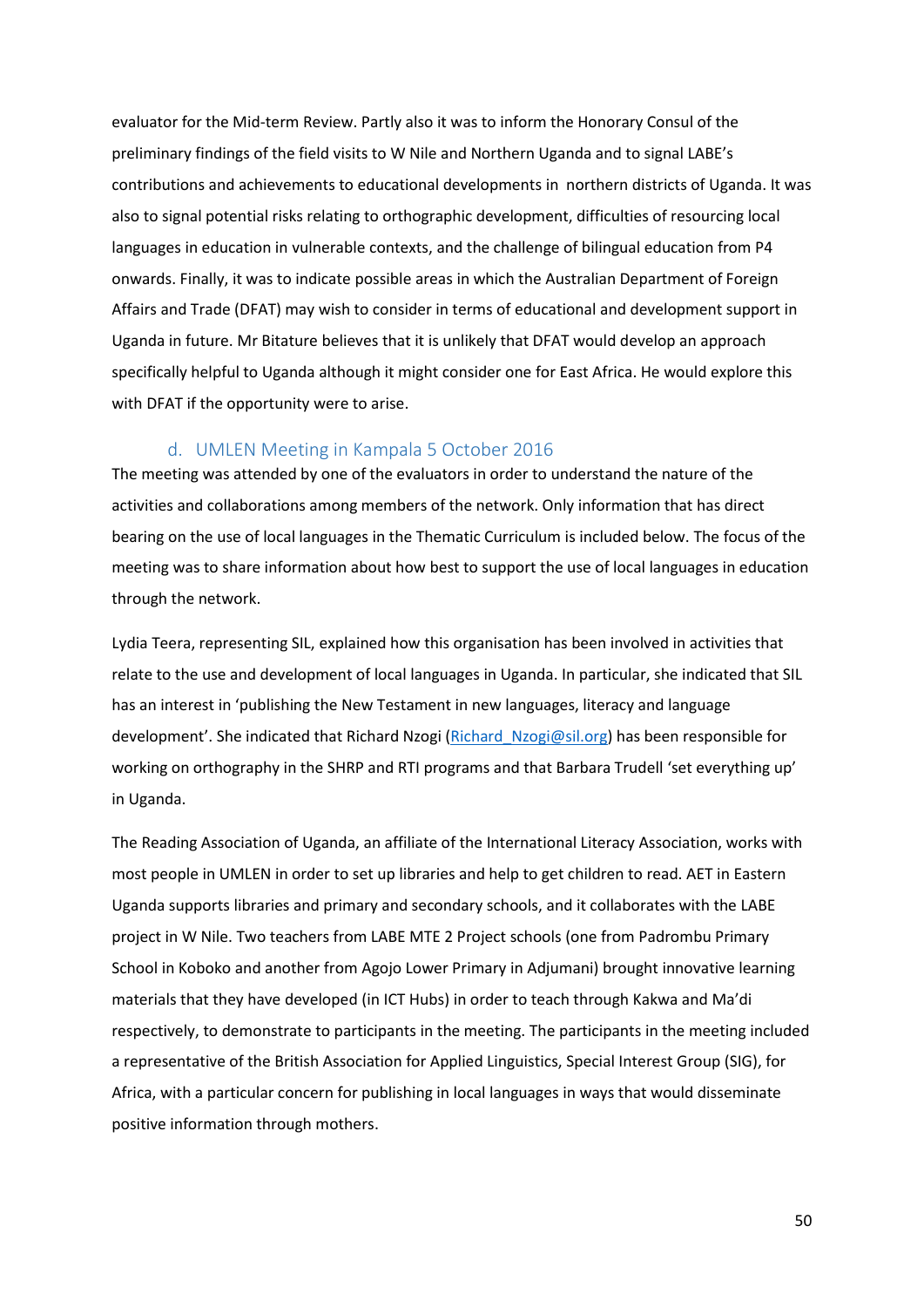A significant feature of the meeting was a presentation by Ms Deborah Rebecca Magera, Curriculum Specialist, ECD, NCDC, ; The National Primary School Curriculum for Uganda Thematic Curriculum' with specific reference to the connection between the Thematic curriculum and its linkages with MTE. Of particular relevance she explained that teaching and learning materials for:

Primary one to four in English and twelve local languages in Ateso,Lumasaaba, Runyankole/Rukiga, Runyoro/Rutoro, Lusoga, Lugwere, Lukhonzo, Lebacoli, Leblang, Ngakaramajonjo, Luganda have been developed to support the teaching of Local Language. This has been supported by USAID/RTI Uganda School Health Reading Program and engaging the NCDC Writing panels ….

Resource books in English and Local languages [have also been developed] as follows:-Ateso, Lukhonzo, Lusoga, Ngakarimajongo, LebThur, Luganda, Lugbarati, Acoli, Lubwisi, Pokot, Runyoro/Rotoro, .Runyankole/Rukiga and Lango**.** Supported by UNICEF (Magera 5 October 2016).

The presentation slides include important information regarding challenges experienced by NCDC in relation to the time-lag it has taken (10 years) for materials to be produced to accompany the use of local languages in schools. Despite this time-lag the materials are not adequate and there is a long way to go. Further issues relate to attitudinal problems where NCDC has anecdotal reports that there is still some resistance to the use of local languages. This is where parents remain convinced that English teaching and learning will deliver equity. Private schools use externally produced materials in English and this serves to undermine government policy. Other matters for example those relating to the status and use of Kiswahili remain vexed.

Ms Magera referred to the *Pedagogy Handbook for Teaching in Local Language* (NCDC and LABE, 2013) indicating that there are insufficient numbers in the colleges and schools although they should be readily available in these institutions. She also distributed copies of the *Basic Education Framework for Uganda* (NCDC, 2013) to members of UMLEN present at the meeting.

Birungi Musa, Senior Education Officer for Primary Education, gave a presentation on the implementation of the Thematic Curriculum from Basic Education, Ministry of Education and Sports. He drew attention to both successes and challenges. His presentation indicates strong commitment from MoES for the development of local language in education noting also evidence of increased enrolments and reduction of school 'drop outs' (attrition). However, he also noted: negative attitudes among teachers and parents, insufficient learning materials for the thematic curriculum, poor infrastructure in schools, frequent absenteeism of teachers and learners, overly large classes, teacher transfers and inadequate training of teachers for the Thematic Curriculum, budgetary constraints, amongst other difficulties. He highlighted the need to raise awareness amongst parents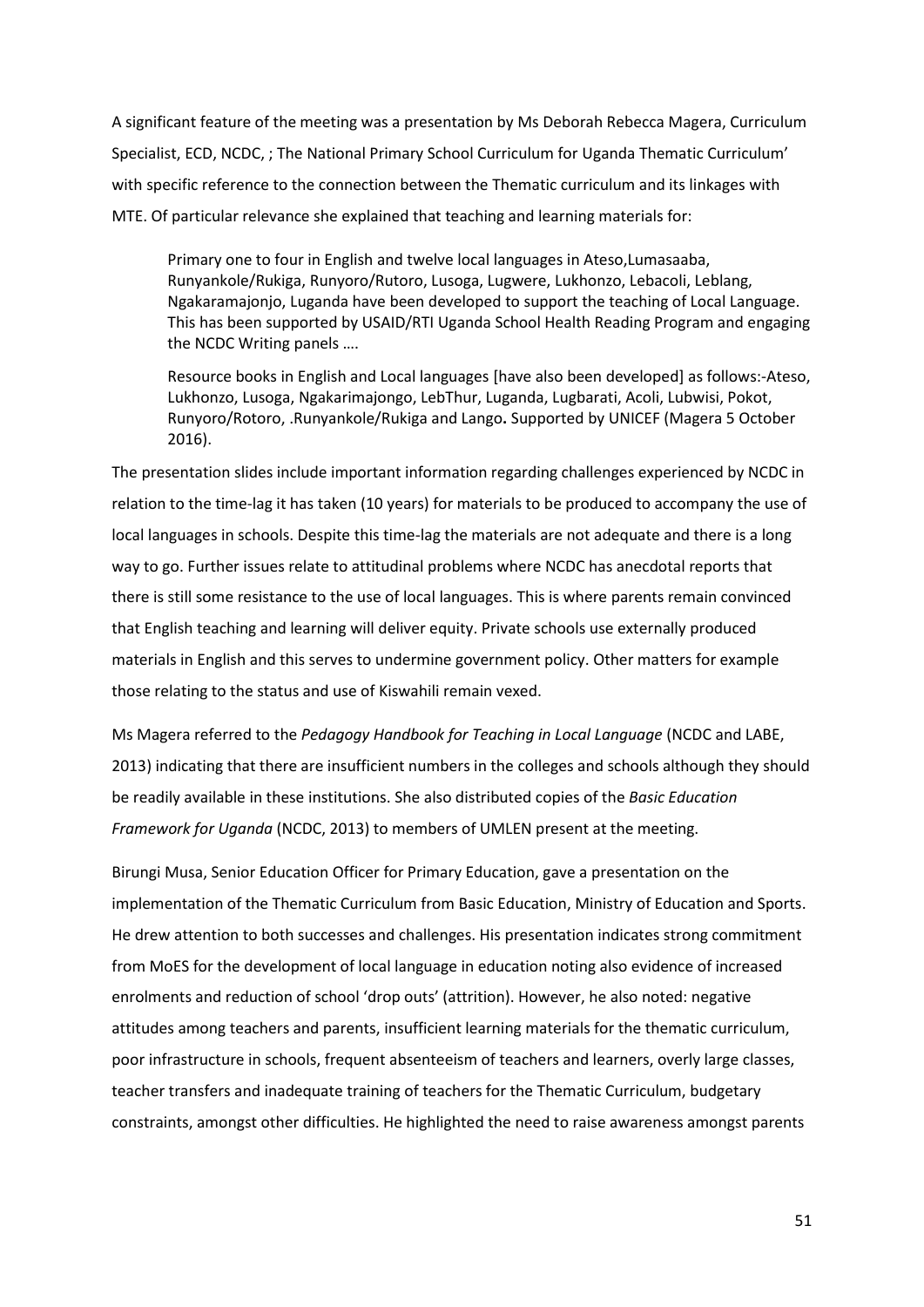and other stakeholders of the positive value of local languages in education and capacity building of teachers.

Humphry Muhangi of LABE provided an overview of LABE's experiences of the Thematic Curriculum. He drew attention to the number of languages in Uganda that they are at different stages of development, and that the number of languages could be viewed as a liability or advantage. The socio-political context and dominance of English risk what has been called 'elite closure' where marginalised communities are excluded from participation in matters of citizenship. On the other hand the decentralisation of governance permits greater prospects for democracy as many districts seek to profile their own language and identity. The LABE experience suggests that successful implementation of local language in education requires: parental and community support, teacher preparedness, corpus planning activities, instructional materials, and consultative and participatory process to accommodate top-down decisions. (The full paper presented by Muhangi is a useful and informative analytic document for Comic Relief, AET and other stakeholders.) LABE has found that a key principle for success is consultative and participatory processes with all stakeholders. A concern raised by Muhangi is whether or not the current trajectory that encourages differences and increases distance between closely associated languages is likely to be sustainable over the medium to long term.

A lengthy discussion that related to differing trajectories in regards to orthographic development ensued, including the stronger of the trajectories that favours 'harmonisation' of orthographies rather than differentiation (or linguistic balkanisation).

A recommendation to hold a National Conference on a systematic, democratic and harmonised approach to the development of Orthographies for Languages of Uganda was strongly emphasised at the meeting. It was advised that this should bring together Linguists from Uganda; Members of Language Boards, Specialist Linguists from Africa (ACALAN and others) and a cross-Section of Linguists from accredited International Associations of Linguists – whose work is regarded as academically sound.

Concluding comment: UMLEN is clearly a useful clearing house for ideas, debates, opportunities and risks relating to issues of multilingual education that face the GoU and various stakeholders that support current curriculum and language policy in primary schools. LABE plays a significant role in this network and collaborates with other stakeholders and shares its insights with members of the network. This is a therefore also a useful mechanism for the dissemination of expertise and knowledge gained in the field that would contribute towards positive change in schooling.

52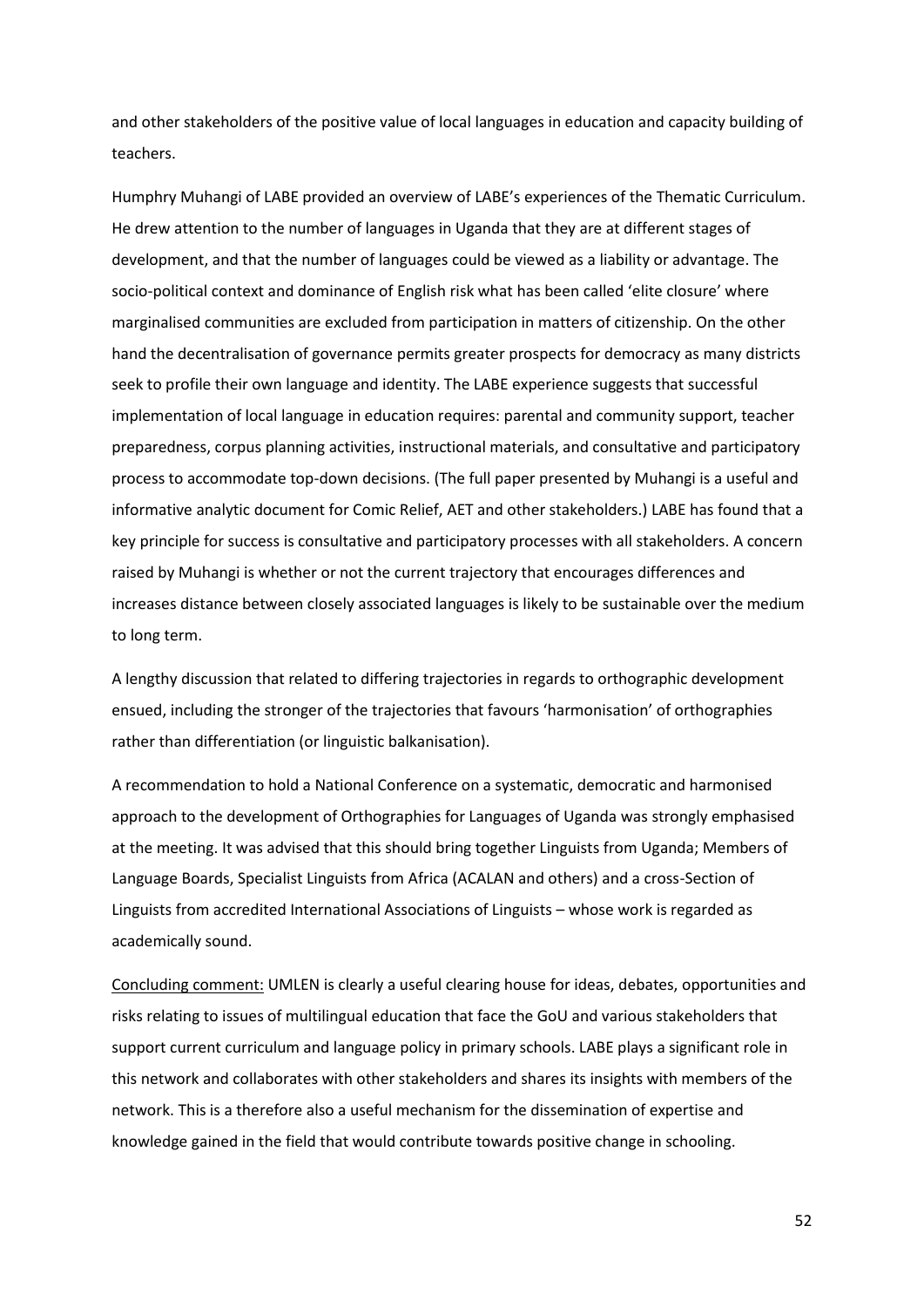## <span id="page-52-0"></span>7. Analysis of questionnaires administered during the Mid-term Review

During the Mid-term Review of MTE 2, questionnaires were prepared for administration among a cross-section of stakeholders in each of the six districts and a small group of participants who attended the UMLEN meeting in Kampala. The purpose of the questionnaires was to sample stakeholders' perceptions of LABE's interventions in the MTE 2 project. It was also to gain an understanding of the attitudes that various stakeholders have in relation to the use of local languages in primary schooling, especially in the W Nile and Northern Uganda districts involved in this intervention. We used a modest sample size of approximately 18-20 questionnaires per district, (approximately 5 per school visit, 2 per HLC visit, 3 per district and local government office, 2-3 per meeting with senior staff of a core teacher college / group of CCTs / language board members / UMLEN meeting). A total of 87 questionnaires were returned. In each case either the Project Officer (PO) or the Team Leader assisted in the administration and collection of the instruments. In a few cases a Project Officer or Parent Educator (PE) assisted HLC members who had difficulty in reading and or writing English. In such cases the PO or PE read the questions to the stakeholder/s and then filled in the answers provided by the respondent/s on the questionnaire sheet.

The questionnaire was developed in two parts. The first was to gather background information relating to the respondents' gender, age, years of educational experience, and language/s background. The second was to gather data on attitudes towards LABE's interventions and language in education policy and practice more generally. This was in order to supplement the main body of data collected through various forms of interview and observation during the field visits to the districts and in meetings with key partners, stakeholders or personnel in Kampala.

The discussion of the background data has been informed by the statistical data analysed by LABE's Monitoring and Evaluation Officer for the evaluators. In the discussion below, we show the background data relating to the respondents.<sup>4</sup> Table 2 and Figure 1 indicate the gender distribution of respondents.

| Gender       | <b>Number</b> | Per cent |
|--------------|---------------|----------|
| Female       | 33            | 37.9%    |
| Male         | 54            | 62.1%    |
| <b>TOTAL</b> | 87            | 100.0%   |

 $\overline{\phantom{a}}$ 

**Table 2: Gender of respondents**

<sup>4</sup> The evaluators acknowledge and thank Edmund Kamya and two interns at LABE for inputting the data from the questionnaires, and particularly Edmund Kamya for working together with the evaluators to undertake the statistical analysis of the baseline / background data relating to the sample of respondents, and for developing the tables and figures below.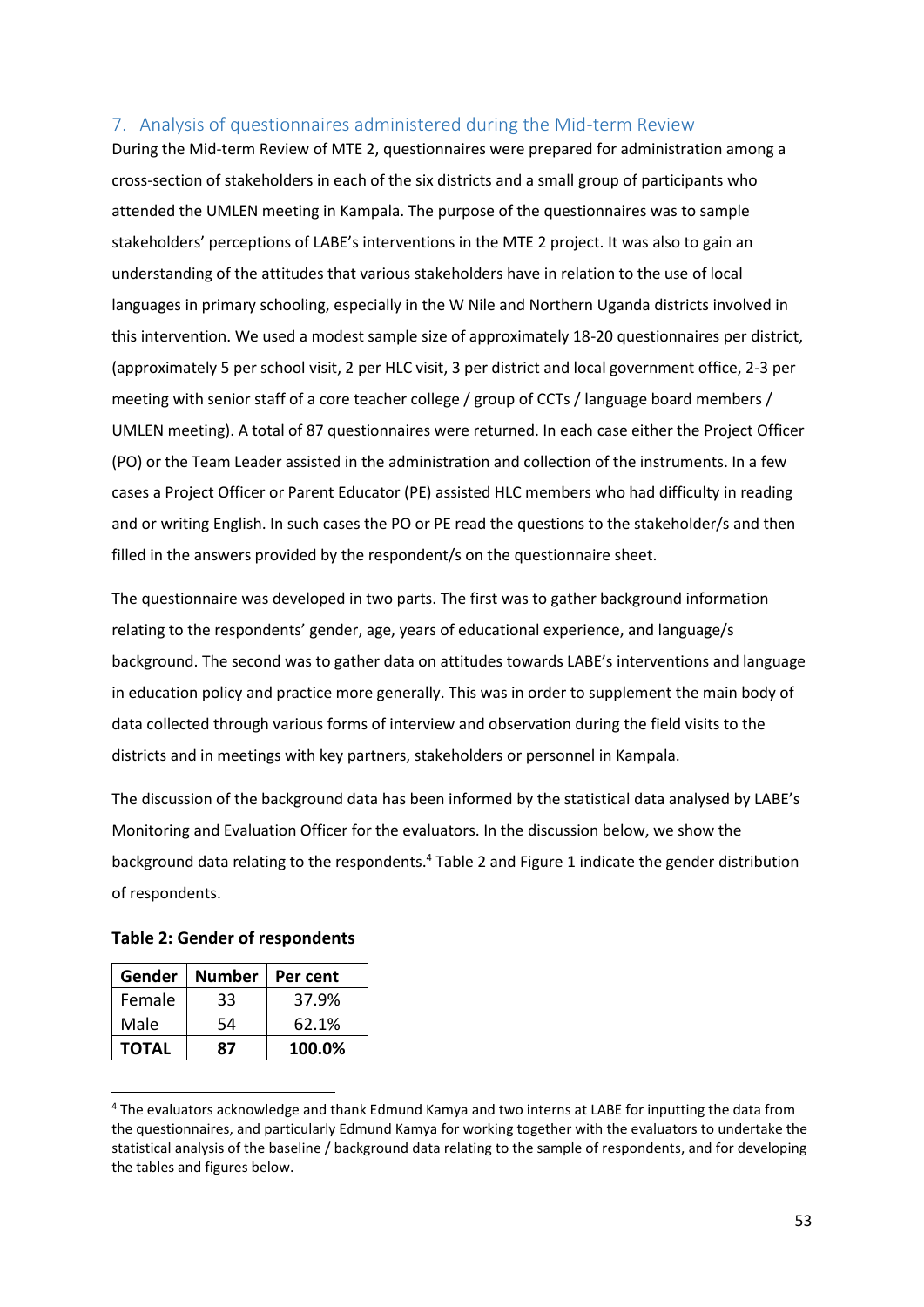

**Figure 1: Pie-graph showing gender distribution of respondents**

In Table 3 and Figure 2, the age distribution of respondents is shown.

|  |  |  |  | Table 3: Age distribution of respondents |
|--|--|--|--|------------------------------------------|
|--|--|--|--|------------------------------------------|

| Age range           | <b>Number</b> | Per cent |
|---------------------|---------------|----------|
| Fewer than 20 years | 11            | 12.8%    |
| 30-39 years         | 19            | 22.1%    |
| 40-49 years         | 27            | 31.4%    |
| 50-59 years         | 23            | 26.7%    |
| 60 years and above  | 6             | 7.0%     |
| TOTAL               | ጸ6*           | 100.0%   |

\*Note: one respondent did not indicate her/his age range, therefore we show data for 86 not 87 respondents here.

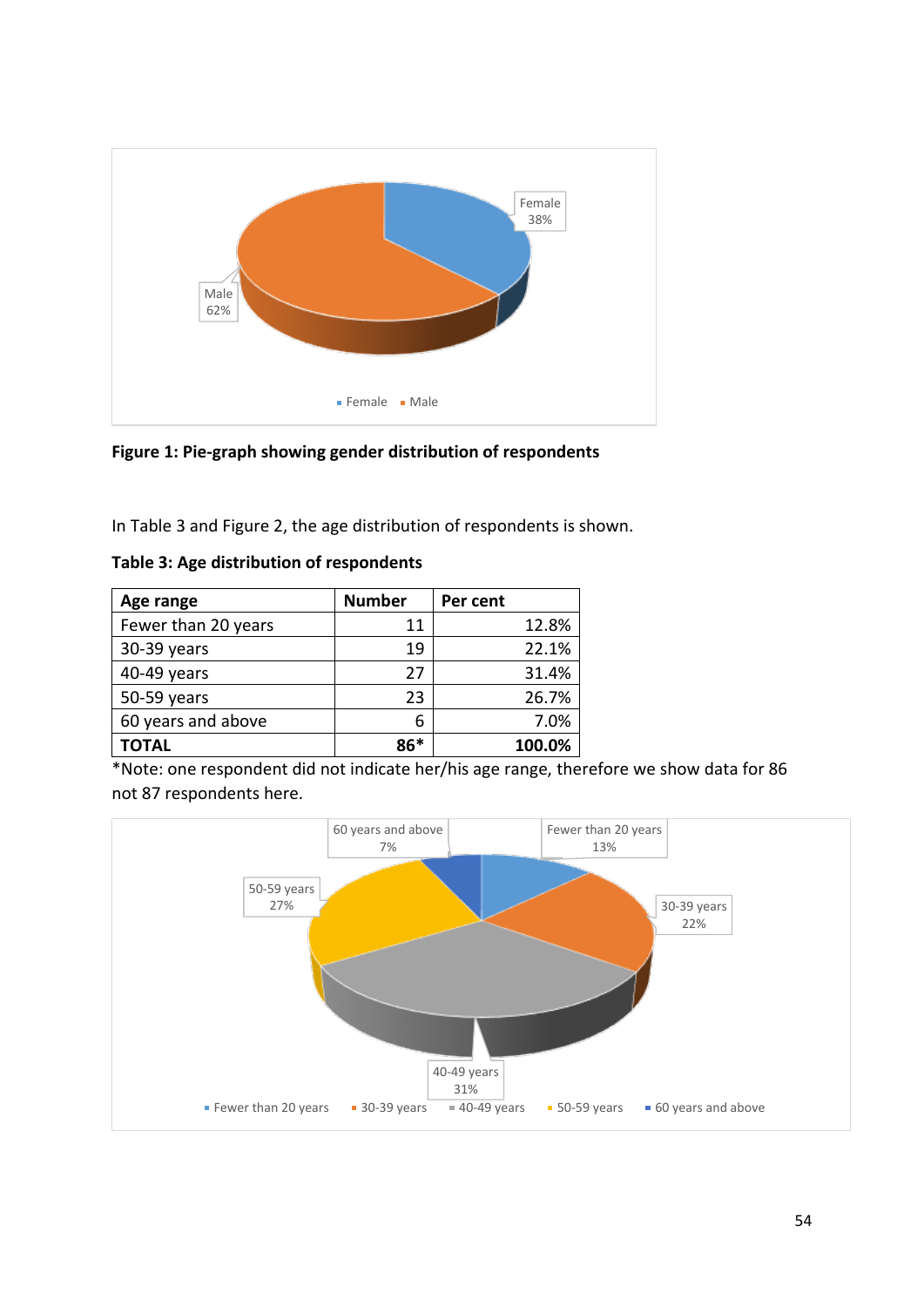# **Figure 2: Pie-graph showing age distribution**

In Table 4a and 4b we show the current educational experiences and / or interest of respondents to the questionnaires in relation to the MTE 2 project.

| Table 4a: Respondents' educational experience or designation |  |  |  |
|--------------------------------------------------------------|--|--|--|
|--------------------------------------------------------------|--|--|--|

|                                                   | <b>Number of</b> |
|---------------------------------------------------|------------------|
| Respondents' educational experience / designation | responses        |
| HT/DHT/DOS                                        | 16               |
| P1-P3 Teachers                                    | 23               |
| P4 Teachers                                       | 10               |
| P5-P7 Teachers                                    | 14               |
| District & Local Government Officials             | 11               |
| <b>CCT<sub>S</sub></b>                            | 11               |
| <b>Parent Educators</b>                           | $\mathfrak{p}$   |
| Parents/Parent Teacher Committee members          | 4                |
| <b>HLC Management Committee members</b>           | 4                |
| Language Board members                            | 8                |
| Other                                             |                  |
| <b>TOTAL responses from 87 respondents</b>        |                  |

\*Note: many respondents have more than one role, hence the total number of responses

exceeds 87.

# **Table 4b: Other respondents**

| <b>Other</b> | Number        |
|--------------|---------------|
| DPO          | 1             |
| LC1          | 1             |
| Lecturer     | 1             |
| Librarian    | 1             |
| <b>NGO</b>   | $\mathfrak z$ |
| Researcher   | 1             |
| TOTAL        |               |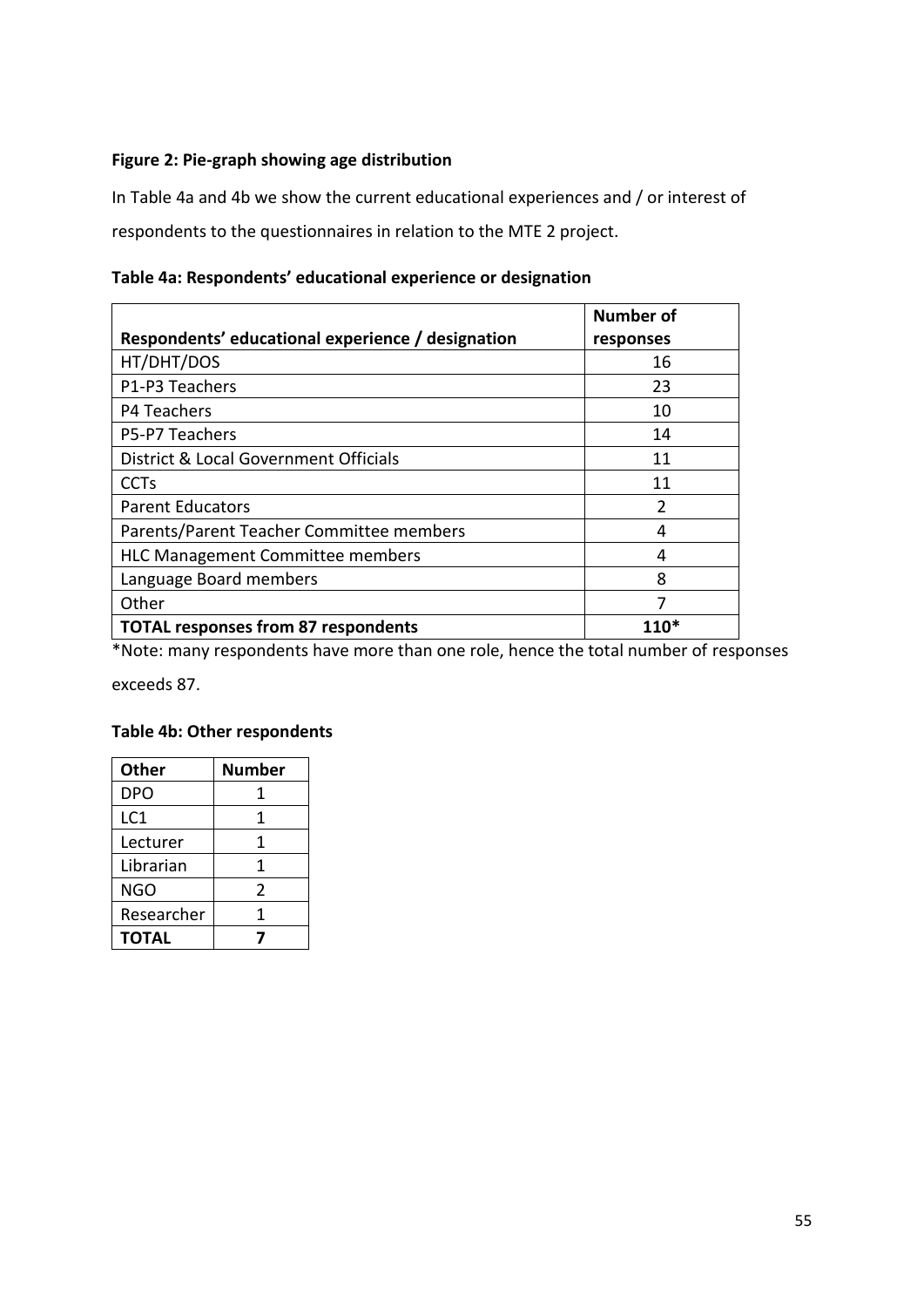In Table 5 and Figure 3 we show the languages which respondents report that they speak.

| Language                 | <b>Number</b>  | Per cent |
|--------------------------|----------------|----------|
| Ateso                    | 1              | 1.1%     |
| Lango                    | $\overline{2}$ | 2.3%     |
| Aringati                 | 6              | 6.9%     |
| Kakwa                    | 10             | 11.5%    |
| Luganda                  | 13             | 14.9%    |
| Kiswahili                | 14             | 16.1%    |
| Madi                     | 14             | 16.1%    |
| Acholi                   | 17             | 19.5%    |
| Luo                      | 20             | 23.0%    |
| Lugbarati                | 22             | 25.3%    |
| English                  | 72             | 82.8%    |
| <b>Total Responses</b>   | 191            | N/A      |
| <b>Total Respondents</b> | 87             | 100.0%   |

**Table 5: Languages that respondents speak** 

\*On average, respondents are at least bilingual, thus the total number of responses exceeds 87. Since the majority of respondents have experience of or responsibility for formal education and are likely to have received formal education in English the high percentage of speakers of English should be expected. Although there has been an attempt to identify Acholi rather than Luo as the language of some Northern Uganda districts, 20 of the respondents identify as speaking Luo and 17 as speaking Acholi.



**Figure 3: Bar graph showing the languages that respondents speak**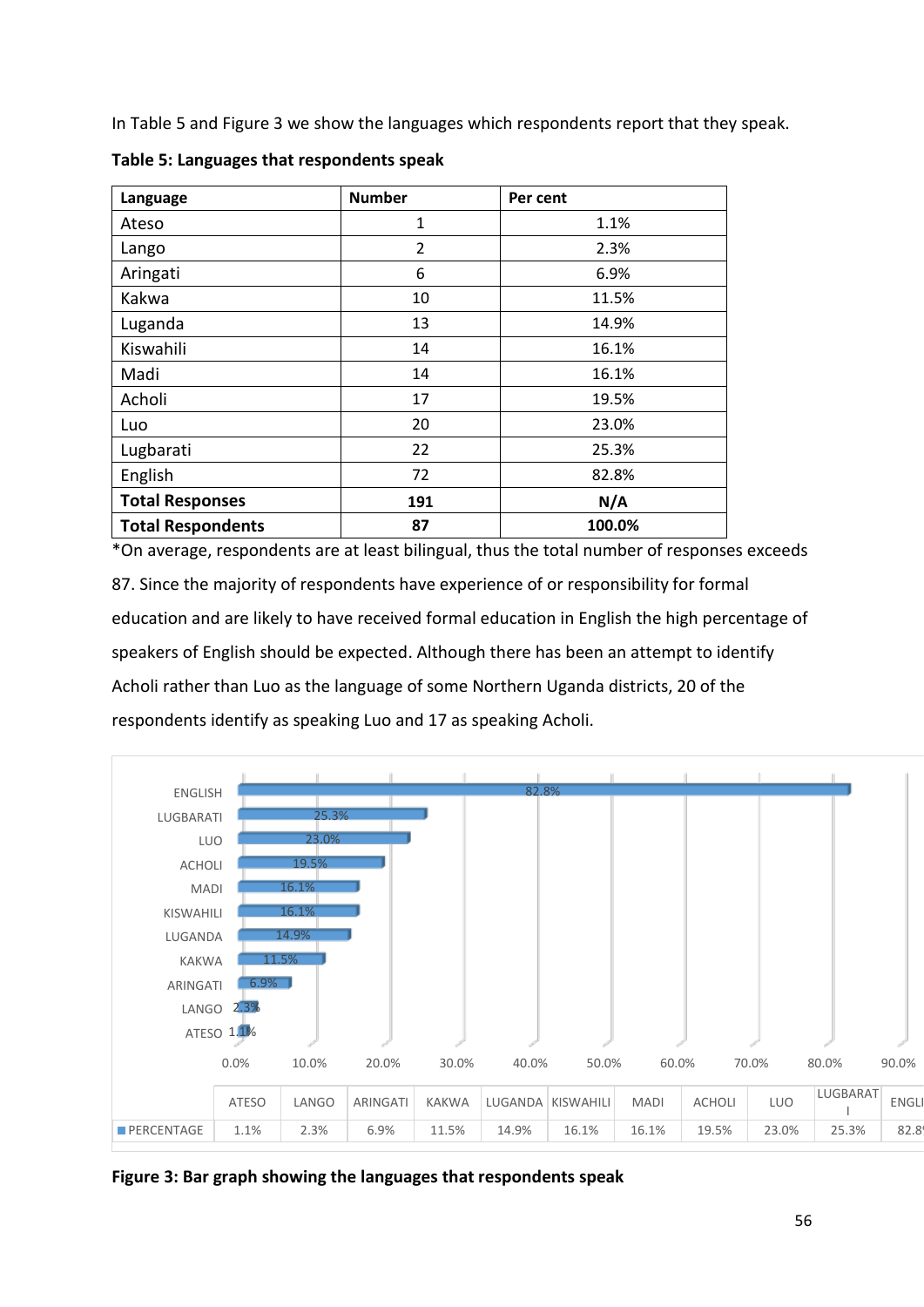In Table 6 we show the languages that respondents report being able to write.

| Language                  | <b>Total</b> | Per cent |
|---------------------------|--------------|----------|
| Lango                     | 2            | 2.3%     |
| Aringati                  | 5            | 5.7%     |
| Luganda                   | 6            | 6.9%     |
| Acholi                    | 8            | 9.2%     |
| Kakwa                     | 10           | 11.5%    |
| Luo                       | 14           | 16.1%    |
| Kiswahili                 | 17           | 19.5%    |
| Madi                      | 17           | 19.5%    |
| Lugbarati                 | 19           | 21.8%    |
| English                   | 63           | 72.4%    |
| Total number of responses | 161          | N/A      |
| Total respondents         | 87           | 100.0%   |

**Table 6: Languages that respondents can write** 

Note: Most respondents recorded being able to write more than one language, however respondents indicate that they are able to write fewer languages (161) than they are able to speak (191). Thus the total number of responses exceeds 87. Note also that more people (14) indicate that they can write Luo than can write Acholi (8). This points to a possible need to investigate language and identity issues in Nwoya and Gulu districts and it points to a possible need for experienced specialist linguists to assess whether or not there is a scientifically defensible rationale to implement a new Acholi orthography rather than retain the pre-existing orthographic conventions for Luo in Northern Uganda. See also related comments beneath Table 5.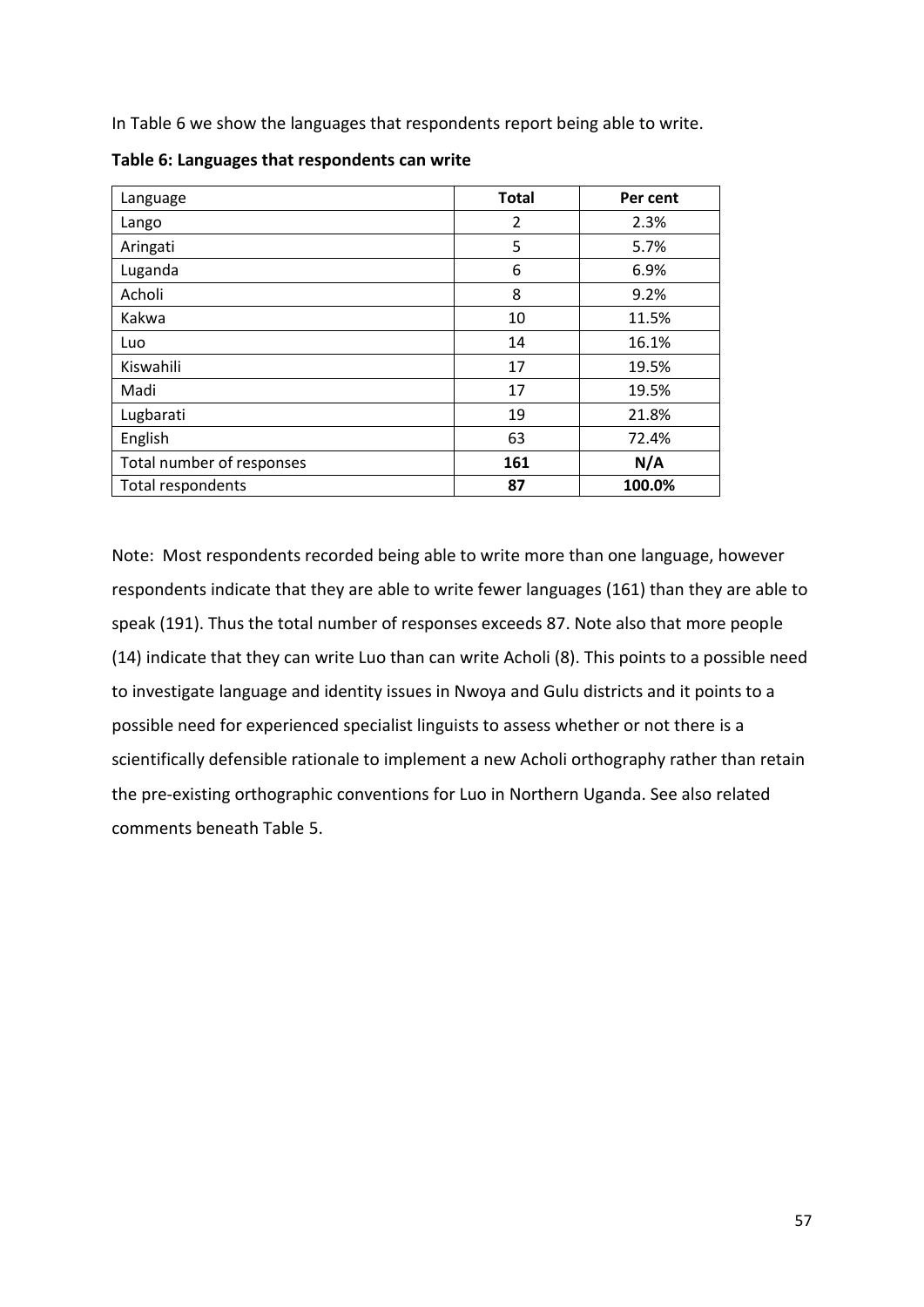

### **Figure 4: Bar graph showing the languages that respondents write**

## <span id="page-57-0"></span>Comments on the background data

The baseline data were collected in order to demonstrate the demographic profile of respondents invited to complete the questionnaire. The first observation of these data is that more men than women completed the questionnaire. This is owing to a disproportionate number of men compared with women in senior educational positions. The second observation is that on average, most respondents are at least bilingual, with the majority reporting that they speak English. Although it is commonly believed by sociolinguists who work beyond sub-Saharan Africa, that people even in rural areas are likely to be highly multilingual, these data do not indicate this. These data suggest that most people are bilingual with a small percentage of people speaking three or more languages. This has positive implications for the retention of the use of a single local language alongside English in the schooling system in W Nile and Northern Uganda. Similar data were found in a national sociolinguistic survey in South Africa conducted by the Pan South African Language Board in 2000 (PANSALB 2000).

#### <span id="page-57-1"></span>Discussion of respondents' responses to the questionnaire

Part 2 of the questionnaire was designed using the Likert scale. Table 7 below includes the questions and responses. The evaluators acknowledge LABE's Monitoring and Evaluation Officer's role in compiling these data. The design of the questions here were informed by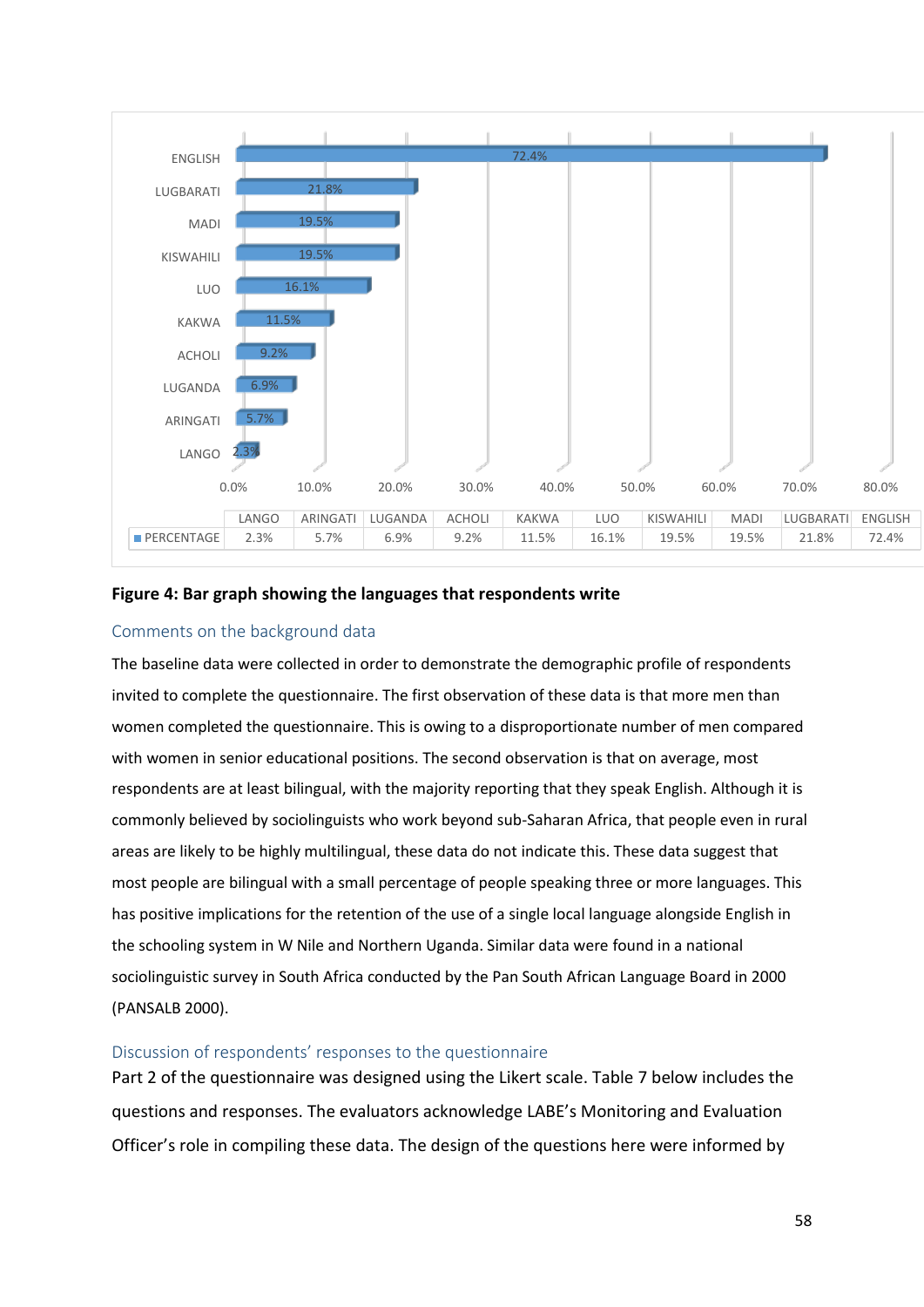the development of a national sociolinguistic survey of South Africa conducted by the Pan South African Language Board in 2000.<sup>5</sup>

|  | <b>Table 7: Questionnaire and responses</b> |  |
|--|---------------------------------------------|--|
|--|---------------------------------------------|--|

|    |                                                   |      | No<br>Resp.    | <b>Strongly</b><br><b>Disagree</b> | <b>Disagree</b> | <b>Neutra</b>          | Agre<br>e  | <b>Strongl</b><br>y Agree | <b>Total</b> |
|----|---------------------------------------------------|------|----------------|------------------------------------|-----------------|------------------------|------------|---------------------------|--------------|
| 1. | Local language in the Thematic                    | Nr.  | 5              | $\overline{0}$                     | $\overline{0}$  | $\overline{1}$         | 22         | 59                        | 87           |
|    | Curriculum (TC) benefits                          |      |                |                                    |                 |                        |            |                           |              |
|    | children                                          | %    | 5.7            | $\mathbf{0}$                       | $\overline{0}$  | 1.1                    | 25.3       | 67.8                      | 100          |
| 2. | Local language & English in the                   | Nr.  | $\overline{2}$ | $\overline{1}$                     | $\overline{2}$  | $\overline{2}$         | 39         | 41                        | 87           |
|    | TC benefits children                              | $\%$ | 2.3            | 1.1                                | 2.3             | 2.3                    | 44.8       | 47.1                      | 100          |
| 3. | Local language literacy learning                  | Nr.  | $\overline{3}$ | $\overline{0}$                     | $\overline{3}$  | $\overline{4}$         | 34         | 42                        | 87           |
|    | & numeracy benefits parents                       | $\%$ | 3.4            | $\mathbf 0$                        | 3.4             | 4.6                    | 39.1       | 48.3                      | 100          |
| 4. | Home Learning Centres benefit                     | Nr.  | $\overline{4}$ | $\overline{0}$                     | $\overline{4}$  | $\overline{3}$         | 36         | 40                        | 87           |
|    | adults                                            | $\%$ | 4.6            | $\mathbf{0}$                       | 4.6             | 3.4                    | 41.4       | 46.0                      | 100          |
| 5. | <b>Home Learning Centres</b>                      | Nr.  | $\overline{3}$ | $\overline{0}$                     | $\overline{1}$  | $\mathbf{1}$           | 20         | 62                        | 87           |
|    | prepare young children for                        |      |                |                                    |                 |                        |            |                           |              |
|    | school                                            | $\%$ | 3.4            | $\mathbf 0$                        | 1.1             | 1.1                    | 23         | 71.3                      | 100          |
| 6. | Home Learning Centres benefit                     | Nr.  | $\overline{4}$ | $\overline{0}$                     | $\overline{1}$  | 2 <sup>1</sup>         | 26         | 54                        | 87           |
|    | pre-school children                               | $\%$ | 4.6            | $\mathbf 0$                        | 1.1             | 2.3                    | 29.9       | 62.1                      | 100          |
| 7. | Home Learning Centres provide                     | Nr.  | $7\phantom{.}$ | $\overline{0}$                     | 3               | 9                      | 34         | 34                        | 87           |
|    | after-school classes for children                 | %    | 8              | $\mathbf{0}$                       | 3.4             | 10.3                   | 39.1       | 39.1                      | 100          |
| 8. | These classes help children to                    | Nr.  | $\overline{3}$ | $\overline{0}$                     | $\overline{0}$  | 6                      | 40         | 38                        | 87           |
|    | do well at school                                 | $\%$ | 3.4            | 0.0                                | 0.0             | 6.9                    | 46.0       | 43.7                      | 100          |
| 9. | <b>Home Learning Centres</b>                      | Nr.  | 12             | $\overline{5}$                     | 11              | 16                     | 26         | 17                        | 87           |
|    | celebrate International Mother                    |      |                |                                    |                 |                        |            |                           |              |
|    | <b>Tongue Day</b>                                 | $\%$ | 13.8           | 5.7                                | 12.6            | 18.4                   | 29.9       | 19.5                      | 100          |
|    | 10. Language Board work supports                  | Nr.  | 6              | $\overline{0}$                     | 7               | $\overline{4}$         | 36         | 34                        | 87           |
|    | local language in schools                         | $\%$ | 6.9            | 0.0                                | 8.0             | 4.6                    | 41.4       | 39.1                      | 100          |
|    | 11. CCTs provide useful teacher                   | Nr.  | $6\overline{}$ | $\overline{2}$                     | $\overline{5}$  | 5 <sup>1</sup>         | 39         | 30                        | 87           |
|    | training in local language in                     |      |                |                                    |                 |                        |            |                           |              |
|    | schools                                           | $\%$ | 6.9            | 2.3                                | 5.7             | 5.7                    | 44.8       | 34.5                      | 100          |
|    | 12. Teachers know how to teach                    | Nr.  | $\overline{3}$ | $\overline{1}$                     | 12              | 14                     | 39         | 18                        | 87           |
|    | well in local language                            | $\%$ | 3.4            | 1.1                                | 13.8            | 16.1                   | 44.8       | 20.7                      | 100          |
|    | 13. Teachers know how to teach<br>well in English | Nr.  | $\overline{4}$ | $\mathbf{1}$                       | 5               | 14                     | 42         | 21                        | 87           |
|    |                                                   | $\%$ | 4.6            | 1.1                                | 5.7             | 16.1                   | 48.3       | 24.1                      | 100          |
|    | 14. Head Teachers (HTs), D-HTs &                  | Nr.  | $\overline{3}$ | $\overline{0}$                     | 9               | 13                     | 44         | 18                        | 87           |
|    | Directors of Studies support                      |      |                |                                    |                 |                        |            |                           |              |
|    | local language teaching &                         | $\%$ | 3.4            |                                    | 10.3            |                        |            | 20.7                      |              |
|    | learning                                          | Nr.  | $\overline{3}$ | $\mathbf 0$<br>$\overline{3}$      | 8               | 14.9<br>$\overline{9}$ | 50.6<br>40 | 24                        | 100<br>87    |
|    | 15. District & Local Government                   |      |                |                                    |                 |                        |            |                           |              |
|    | supports local language in<br>schools             | $\%$ | 3.4            | 3.4                                | 9.2             | 10.3                   | 46.0       | 27.6                      | 100          |
|    | 16. MoES supports local languages<br>in schools   | Nr.  | 3              | $\mathbf{1}$                       | $\overline{2}$  | $\overline{4}$         | 35         | 42                        | 87           |
|    |                                                   | %    | 3.4            | 1.1                                | 2.3             | 4.6                    | 40.2       | 48.3                      | 100          |
|    | 17. NCDC supports local languages                 | Nr.  | 5 <sub>1</sub> | $\overline{0}$                     | $\overline{3}$  | 5 <sup>1</sup>         | 38         | 36                        | 87           |
|    | in schools                                        | $\%$ | 5.7            | $\mathbf{0}$                       | 3.4             | 5.7                    | 43.7       | 41.4                      | 100          |
|    | 18. LABE supports local                           | Nr.  | $\overline{5}$ | $\mathbf{1}$                       | $\overline{0}$  | 2 <sup>1</sup>         | 17         | 62                        | 87           |
|    | communities to develop adult                      |      |                |                                    |                 |                        |            |                           |              |
|    | and child learning                                | $\%$ | 5.7            | $1.1\,$                            | $\bf{0}$        | 2.3                    | 19.5       | 71.3                      | 100          |
|    |                                                   |      |                |                                    |                 |                        |            |                           |              |

**<sup>.</sup>** <sup>5</sup>Kathleen Heugh, led the design of the language in education questions for this survey.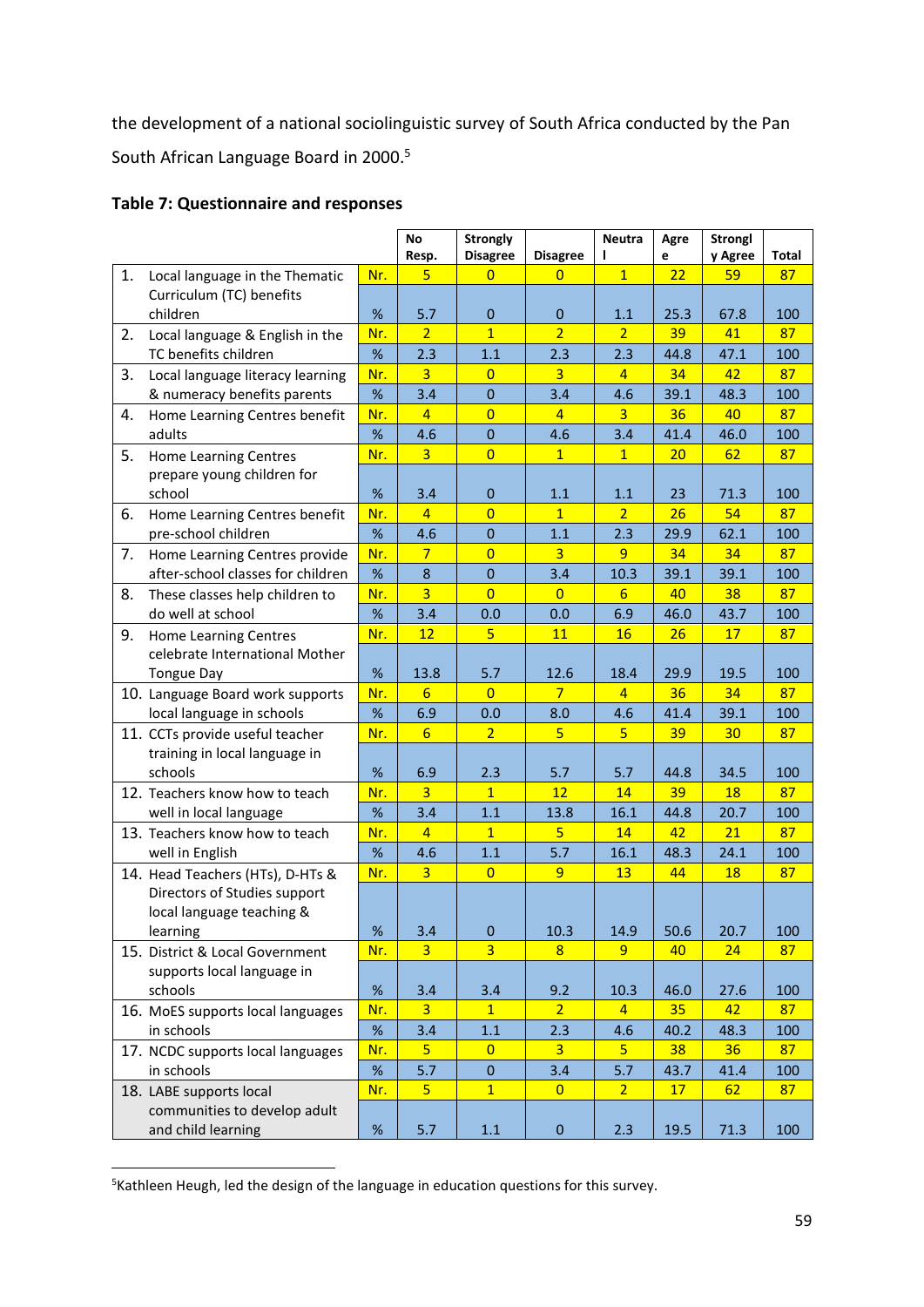| 19. LABE provides teacher training              | Nr.  | $\overline{2}$  | $\overline{1}$ | $\overline{2}$   | $\overline{2}$  | 28              | 52             | 87   |
|-------------------------------------------------|------|-----------------|----------------|------------------|-----------------|-----------------|----------------|------|
| support for local language in                   |      |                 |                |                  |                 |                 |                |      |
| schools                                         | %    | 2.3             | 1.1            | 2.3              | 2.3             | 32.2            | 59.8           | 100  |
| 20. Students do not want to learn               | Nr.  | $\overline{3}$  | 13             | 36               | 13              | 13              | 9              | 87   |
| the local language                              | %    | 3.4             | 14.9           | 41.4             | 14.9            | 14.9            | 10.3           | 100  |
| 21. Parents do not want their                   | Nr.  | $\overline{3}$  | 10             | 25               | 16              | 18              | 15             | 87   |
| children to learn the local                     |      |                 |                |                  |                 |                 |                |      |
| language                                        | %    | 3.4             | 11.5           | 28.7             | 18.4            | 20.7            | 17.2           | 100  |
| 22. Parents want their children to              | Nr.  | 3               | 10             | 27               | 9               | 21              | 17             | 87   |
| learn another language of                       |      |                 |                |                  |                 |                 |                |      |
| Uganda which is more widely                     |      |                 |                |                  |                 |                 |                |      |
| spoken than the local language                  | $\%$ | 3.4             | 11.5           | 31               | 10.3            | 24.1            | 19.5           | 100  |
| 23. Parents want their children to              | Nr.  | $\overline{2}$  | $\overline{3}$ | 18               | 13              | 32              | 19             | 87   |
| learn the mother tongue and                     |      |                 |                |                  |                 |                 |                |      |
| another language of Uganda in                   |      |                 |                |                  |                 |                 |                |      |
| school                                          | $\%$ | 2.3             | 3.4            | 20.7             | 14.9            | 36.8            | 21.8           | 100  |
| 24. Parents want their children to              | Nr.  | $\overline{3}$  | $\Omega$       | 8                | 9               | 35              | 32             | 87   |
| learn local language and English                | $\%$ | 3.4             | 0.0            | 9.2              | 10.3            | 40.2            | 36.8           | 100  |
| 25. Parents want their children to              | Nr.  | 3               | $\overline{2}$ | 23               | 16              | 24              | 19             | 87   |
| learn local language, another                   |      |                 |                |                  |                 |                 |                |      |
| Ugandan language and English                    |      |                 |                |                  |                 |                 |                |      |
| in school                                       | %    | 3.4             | 2.3            | 26.4             | 18.4            | 27.6            | 21.8           | 100  |
| 26. LABE has provided useful                    | Nr.  | $\overline{2}$  | $\overline{0}$ | $\overline{3}$   | $\overline{4}$  | 30              | 48             | 87   |
| support to Language Boards                      | $\%$ | 2.3             | 0.0            | 3.4              | 4.6             | 34.5            | 55.2           | 100  |
| 27. CCTs have been well-trained                 | Nr.  | $\overline{4}$  | $\overline{1}$ | $\overline{2}$   | 8               | 48              | 24             | 87   |
| and supported by LABE                           | $\%$ | 4.6             | 1.1            | 2.3              | 9.2             | 55.2            | 27.6           | 100  |
| 28. Parents and children benefit                | Nr.  | $\overline{4}$  | $\mathbf{1}$   | 6                | 12              | 42              | 22             | 87   |
| from joint parent-child classes                 |      |                 |                |                  |                 |                 |                |      |
| at schools                                      | $\%$ | 4.6             | 1.1            | 6.9              | 13.8            | 48.3            | 25.3           | 100  |
| 29. Parents attend joint parent-                | Nr.  | 6               | $\mathbf{1}$   | 26               | 16              | 33 <sup>2</sup> | 5 <sup>5</sup> | 87   |
| child classes regularly                         | $\%$ | 6.9             | 1.1            | 29.9             | 18.4            | 37.9            | 5.7            | 100  |
| 30. Parent Educators have been                  | Nr.  | $\overline{7}$  | $\mathbf{1}$   | 6                | 10              | 43              | 20             | 87   |
| supported to provide parent                     |      |                 |                |                  |                 |                 |                |      |
| classes in HLCs                                 | %    | 8               | 1.1            | 6.9              | 11.5            | 49.4            | 23             | 100  |
| 31. CCTs and District Education                 | Nr.  | $6\overline{6}$ | $\overline{0}$ | $\overline{3}$   | 10              | 40              | 28             | 87   |
| Officers will continue to                       |      |                 |                |                  |                 |                 |                |      |
| support local language teaching                 |      |                 |                |                  |                 |                 |                |      |
| after LABE's project ends                       | $\%$ | 6.9             | $\pmb{0}$      | 3.4              | 11.5            | 46              | 32.2           | 100  |
| 32. The HLC Management                          | Nr.  | $6\overline{6}$ | $\overline{1}$ | $6 \overline{6}$ | 15              | 44              | 15             | 87   |
| Committee can continue to                       |      |                 |                |                  |                 |                 |                |      |
| support the HLCs when the                       |      |                 |                |                  |                 |                 |                |      |
| LABE project ends                               | $\%$ | 6.9             | 1.1            | 6.9              | 17.2            | 50.6            | 17.2           | 100  |
| 33. The CCTs, local government                  | Nr.  | 6               | $\mathbf{1}$   | $7\overline{ }$  | 19              | 41              | 13             | 87   |
| and other stakeholders in the                   |      |                 |                |                  |                 |                 |                |      |
| district will help the HLC                      |      |                 |                |                  |                 |                 |                |      |
| Management Committee to                         |      |                 |                |                  |                 |                 |                |      |
| keep the HLCs going when<br>LABE's project ends | $\%$ | 6.9             | 1.1            | 8.0              | 21.8            | 47.1            | 14.9           | 100  |
| 34. The local community wants                   | Nr.  | $\overline{4}$  | $\overline{0}$ | $\mathbf{1}$     | $5\overline{)}$ | 31              | 46             | 87   |
| their children to have strong                   |      |                 |                |                  |                 |                 |                |      |
| local language and strong                       |      |                 |                |                  |                 |                 |                |      |
| English teaching in schools                     | $\%$ | 4.6             | $\mathbf{0}$   | 1.1              | 5.7             | 35.6            | 52.9           | 100  |
|                                                 | Nr.  | 145             | 60             | 275              | 291             | 1130            | 1056           | 2958 |
| <b>TOTAL</b>                                    | $\%$ | 4.9             | 2 <sup>1</sup> | 9.3              | 9.8             | 38.2            | 35.7           | 100  |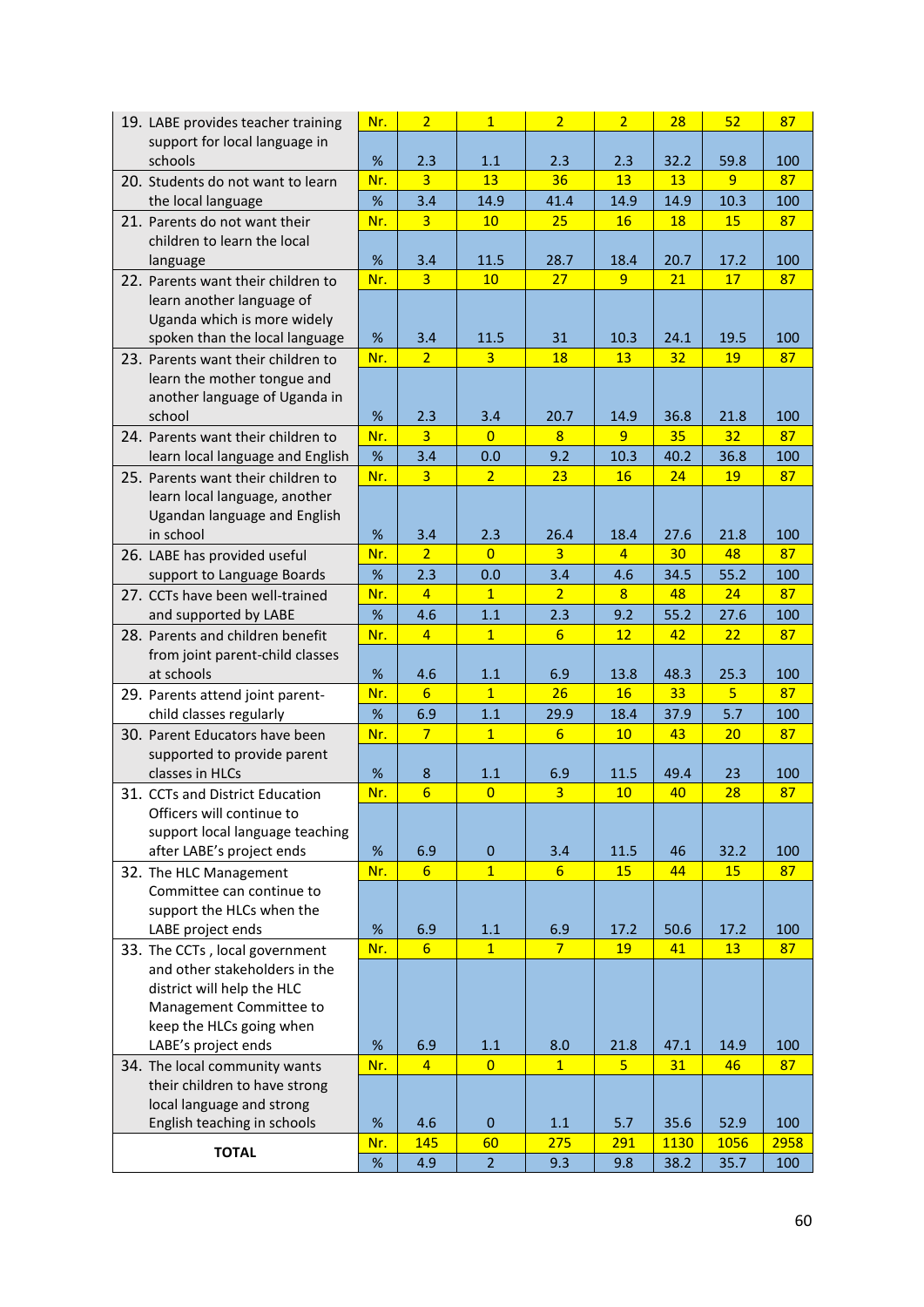More than half of the respondents were teachers. Because the evaluators had been told that teachers expressed some reluctance towards the use of local languages in primary schools, we anticipated that these data would support this anecdotal information. However, these data do not align with the anecdotal information. Rather there is a positive perception that all of the educational partners are working towards the goal of strengthening primary school education and national policy. At least 71% of teachers appear to know how to teach in the local language and support local language teaching and learning (questions 12 and 14). These data also confirm that there is a very strong positive perception about the value of LABE's contributions to support the MOES and NCDC language education policy embedded in the early primary curriculum (P1-3). In other words, there is a strong perception that LABE's work is highly regarded in relation to supporting the use of local language as medium of instruction (i.e. MTE). The data from the questionnaires also indicate that stakeholders believe that there is, and will be, support for the continuation of local language in education, including in the HLCs, at the end of LABE's MTE 2 project. However, there appears to be some uncertainty about the readiness of all stakeholders to continue without LABE's prominent role (see question 33).

These data also show a surprising degree of support for the use of local language when local language is presented together with English. The data do not indicate that stakeholders hold a strongly negative view of the role or use of local language in primary education. In response to questions 20-23 and 25 and in relation to parents we see cautiously positive and some ambivalence towards the use of local language or local language plus other Ugandan languages in primary education. However, the responses to question 24, indicate that 77% of parents support the use of local language and English in primary education. Question 34 (a control question to double check the consistency of responses to question 24), poses the question with some emphasis, asking whether parents wanted 'strong' provision of both local language and English. The responses to this question indicate that 88.5% of parents are likely to support 'strong' provision of both local language and English. Of these 88.5%, 52.9% of respondents report that parents would strongly agree with this position.

These data are particularly interesting. They correlate with scientific samples conducted in a national sociolinguistic survey in South Africa, under the auspices of the Pan South African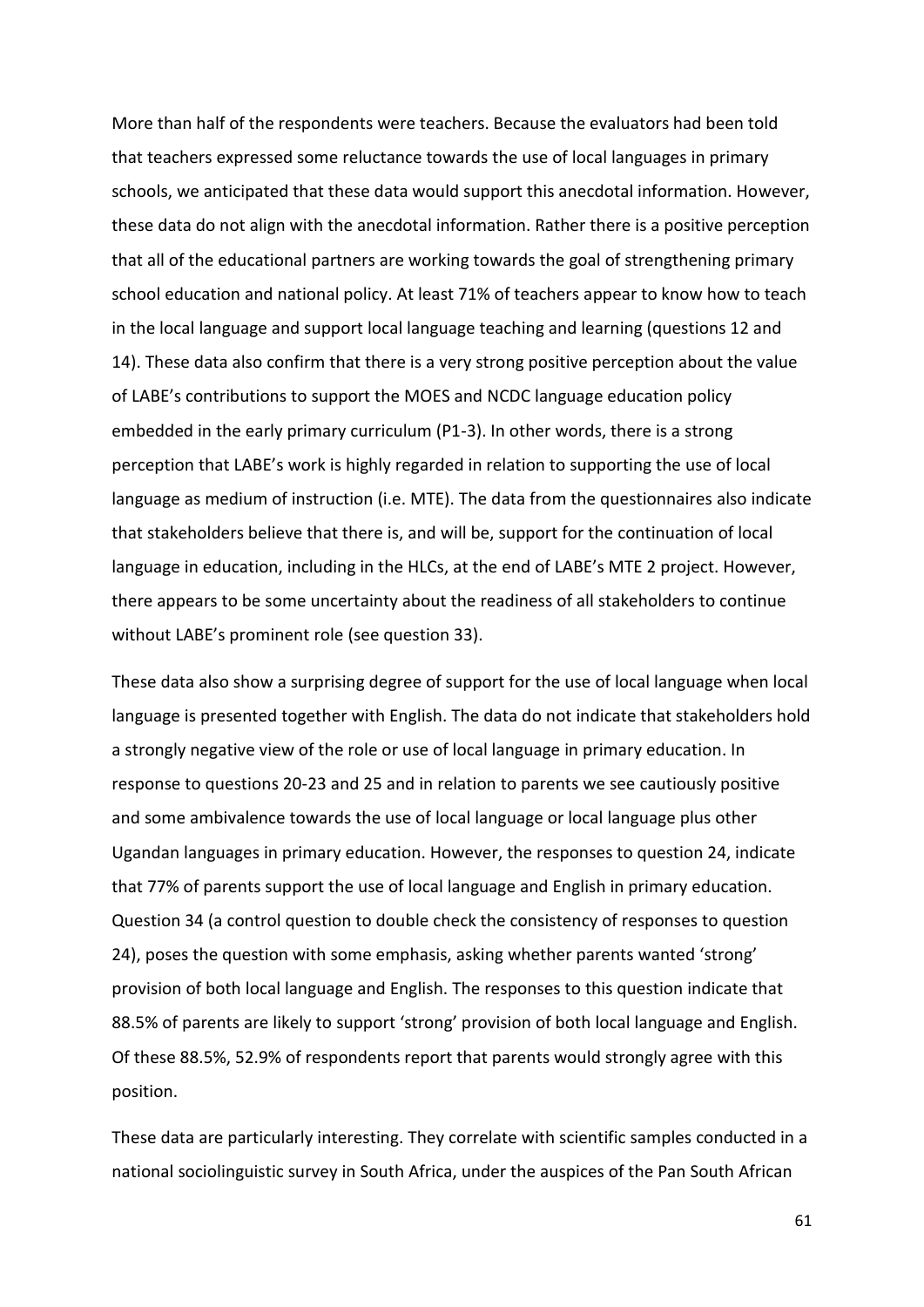Language Board (PANSALB 2000). In that study 88.7% of adults over the age of 15 reported that they wanted 'good' provision of 'mother tongue' and 'good' provision of English throughout school education. These data surprised most linguists, educational linguists and government stakeholders at the time because it had been widely anticipated that most parents would want English only education. The South African data were discussed at a Biennial Meeting of the Ministers of Education in Africa in Libreville in 2006, and during discussion time when the Director of the UNESCO Institute of Lifelong Learning asked the Ministers if any of them had conducted a scientific study to assess parents attitudes towards the use of African languages in education alongside English or French or Portuguese, none were able to report that s/he had done so. At an international conference on language education in Suzhou, China in 2014, the Minister of Education from the Central African Republic drew this point to the attention of the international audience. His point was that there are of often widely-held, but incorrect, assumptions about the general public's view of African languages in education. From the South African experience and the experience of the 25-country study of mother-tongue and bilingual programmes in sub-Saharan Africa (Heugh in Ouane and Glanz, 2011), language in education attitudes of the general public are often misunderstood or miscommunicated. When parents are asked if they prefer mother tongue or English, then they will answer, 'English'. If they are asked whether they want good or strong mother tongue and English, they will take this option.

Somewhat disappointing is the response about attendance of parents at joint pupil-parent literacy classes (question 29). Parent involvement appeared to be stronger during the first phase of the MTE project reported on at the end of 2013 (Heugh & Mulumba 2013).

The questionnaire data are useful in terms of sample data to provide an overview of the attitudes and perceptions of stakeholders involved in the MTE 2 project. Given that the questionnaire was prepared in English, it could only really be administered easily with stakeholders who have the literacy expertise in English. This means that there is a limitation in that more teachers were surveyed than parents and members of the HLCs. A further limitation is that more men than women responded. This is partly owing to the gender disparities in education and also in relation to senior positions, such as in the District and Local Government offices. One of the specific requirements of the TOR was to establish whether or not stakeholders continue to hold negative views of the use of local language in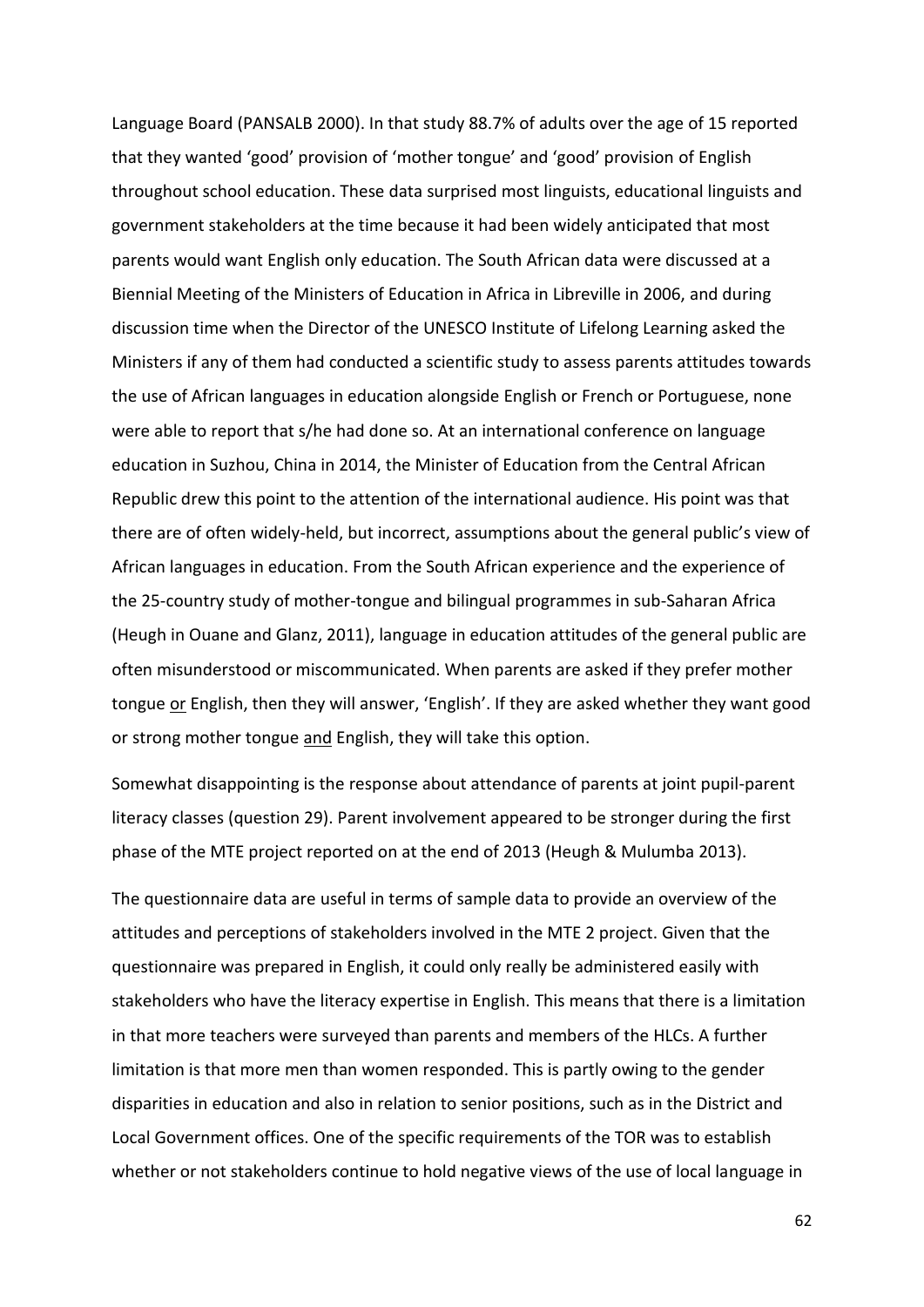primary education or whether or not earlier negative perceptions had shifted towards a more positive view of the use of local language in primary education. The data suggest that 'negative' perceptions of the role of local languages in primary education may be unnecessarily over-emphasised in anecdotal discussions and reports. They suggest instead that more than two-thirds (at least 70% of teachers) support the use of local languages and 88.5% of parents support local language when offered together with English, i.e. in a manner that would result in bilingual proficiency and achievement.

#### <span id="page-62-0"></span>8. Recommendations to LABE arising from the Mid-term Review

- a. The new MoES policy announcement that introduces a national pre-school year class is an opportunity for LABE to expand her work in regard to pre-school provision in the HLCs, especially in rural areas where the distance between home and the local primary school is too great for young children to walk. The growing interest in the pre-school year in the HLCs by the Minister of State for Primary Education and Sports is an opportunity that cannot be missed. This does create a dilemma for LABE, as suggested below.
- b. In some districts, the establishment and capacity development activities in relation to the HLCs appears to be working very well (Arua, Koboko, Gulu and Nwoya), and LABE's success outstrips expectations. This is particularly in regard to the establishment and capacity development of a HLCMC at each of the HLCs. This had not been part of the original plans for the MTE Extension Project, but LABE came to recognise that sustainability of HLCs would be dependent upon community ownership of these, and hence a community management committee has been established at each of the HLCs. However, there appear to be some fragilities in Yumbe and Adjumani where the evaluators have some concerns that the District Project Officers may not be working as effectively as they could. This is a matter about which the LABE Executive is aware and we understand that the Executive is already addressing potential fragilities in these two districts. It may be necessary to appoint an additional Team Leader who specifically focuses on these two districts for the next two years.
- c. Even if LABE did not originally plan for the establishment of HLCMCs and these were not originally part of the budgeting for the MTE Extension Project, we believe that it would be important to work on strengthening the HLCMCs' ownership of the educational provision in the HLCs, and also capacity development (teacher education) of the Parent Educators. By this we mean that LABE cannot be expected to provide ongoing financial support by way of stipends for Parent Educators who run the classes for children and adults. Rather, the HLCMCs need to take on increasing responsibility for subsidising HLC costs, including financial or 'in-kind' payment to the Parent Educators, and also building supplies (e.g. iron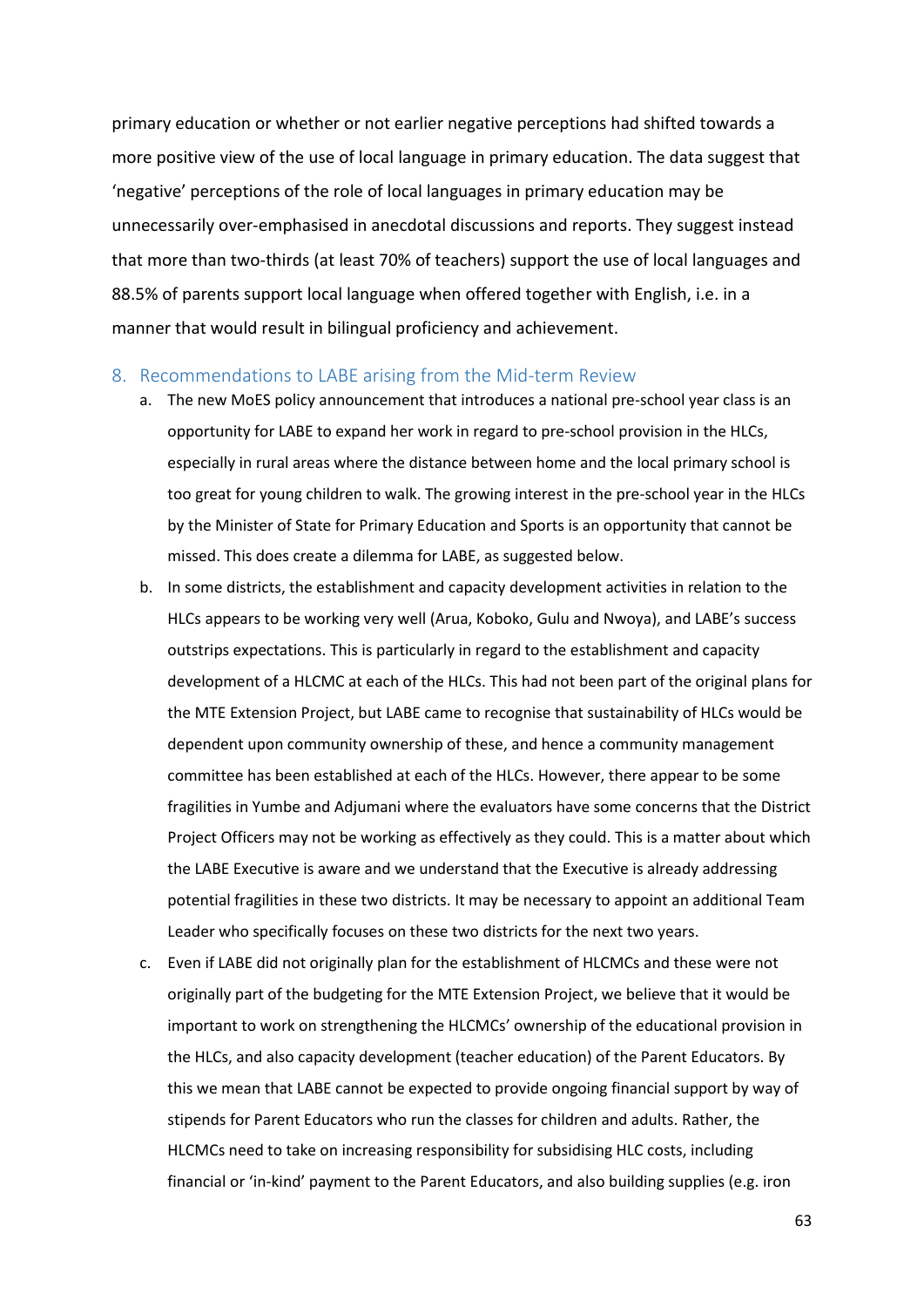sheeting for the HLC classroom/s). LABE's reputation to some extend depends upon good feedback from all stakeholders but AET and Comic Relief need to be aware that some of the requests by HLCMCs for additional LABE support are not realistic nor advisable if the communities are to become increasingly self-sufficient and empowered.

- d. Whereas Parent Educators have undergone some LABE provided training, this may not be adequate for sustained attention to the teaching of young learners. Dr Namyalo observes that some Parent Educators in Yumbe and Adjumani districts are either inadequately trained or not yet trained. In her view, they hardly know what they are supposed to do and they may eventually have a negative effect on the viability of some HLCs.
- e. Although LABE staff are currently stretched to the limit in at least four of the districts (Arua, Koboko, Gulu and Nwoya), there has been less attention to continuing the work on the implementation of the local language within the Thematic Curriculum (P1-3). Nevertheless, this is a priority of the MTE 2 Project and needs greater attention in the remaining two years of the project. A focus on capacity development in P4 where both local language and English are used as the medium of instruction in the 'transition' year is and extension of this priority. The health of the HLCs, especially in relation to language, depends on how seriously local languages are being taken in formal (school) education and LABE cannot afford to take her eye off the early primary years of education in which the local languages need to receive specific attention. Having said this, it is really the CCTs and the District authorities that should be taking the lead on implementing local language in schools. This may point towards greater direct collaboration between LABE and the various stakeholders to raise awareness and to engage in a targeted timeframe for the District and Local Government authorities' implementation of MoES and NCDC education policy. In addition, and most significantly, it is clear that MoES and NCDC may not fully recognise the difficulties of transition from local languages to English in P4 and beyond. There is a significant need for a clearly principled approach to bilingual education in P4 and possibly also in P5-7, especially in rural and remote contexts. For this reason we recommend that LABE continue with this priority and give it serious attention in the remaining two years of this project.
- f. Dr Namyalo has found that in town schools, there is still some resistance to teaching local languages and local language policy within the Thematic Curriculum has not been fully embraced compared with rural-based schools. This has implications for advocacy work and this should be the responsibility of the District and Local Government Agencies. Nevertheless the data from the questionnaires indicate positive views of the use of both the local language and English (i.e. bilingual education) on the part of parents and significantly greater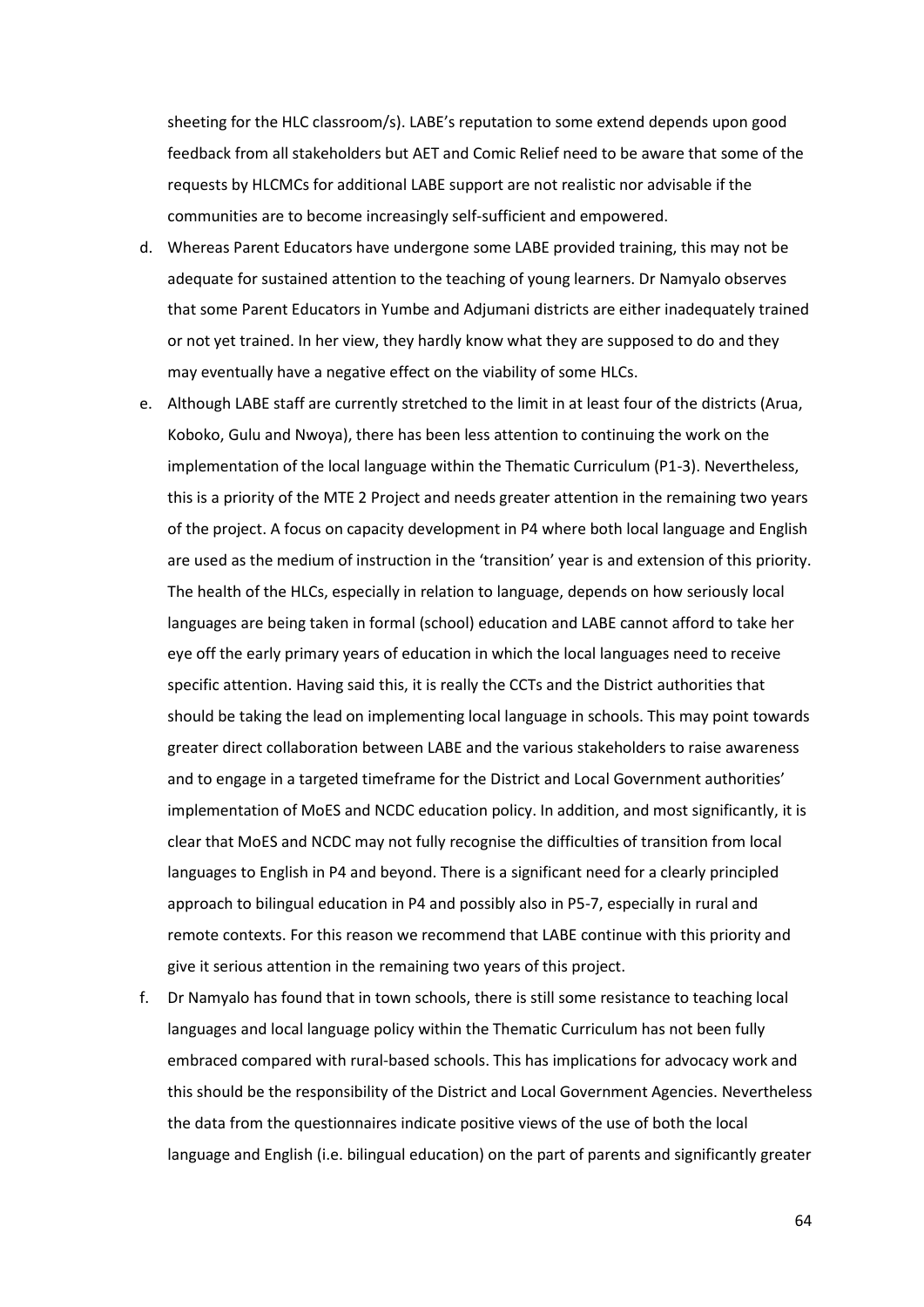support from teachers and district and local stakeholders than the anecdotal evidence would suggest. We recommend that LABE, perhaps in association with UMLEN, lobby the government authorities and also university departments of Ugandan languages to take local languages education far more seriously and to develop a partnered advocacy campaign to provide parents with responsible and useful information about the prospects of their children's achievements in education with and without local languages.

- g. The ICT hubs have been successful but of course, teachers not included in this project would like to be included. This has resource implications and obviously cannot be addressed by LABE on its own. This is also probably quite a time-consuming project given issues with repairs to equipment etc. It may be that this activity is one that LABE considers downplaying in the future while attention is focussed elsewhere. What LABE has already shown convincingly is that teachers are interested and willing to develop materials of their own provided that they have adequate access to computers and IT equipment. An alternative suggested by AET is that teachers who have already been trained might be able to share their expertise with other teachers. This would fall under the process known as 'cascade effect'. This may work well for ICT, although it has yet to show desired results in other areas of educational innovation in Africa (e.g. Heugh et al. 2007).
- h. Orthographies: we note the ongoing issue relating to the way some linguists are encouraging the fragmentation of larger language families. For the sake of Ugandan history and future education of Ugandan children, we suggest that LABE continues to lobby influential stakeholders to hold a national conference that looks at the best possible orthographic system to adopt across Uganda for use in universities, language boards, teacher-training colleges, schools, and book publishers. This needs to be decided by a multi-stakeholder constituency, rather than through ad hoc decisions made by consultant linguists (e.g. SIL) who may be connected to or who inform short-term external donor or development agencies involved in education (including USAID, RTI etc.).

#### <span id="page-64-0"></span>9. Emerging issues of national importance with specific implications for LABE

There are at least four issues of national importance that have become evident during the Mid-term Review.

The first is the national policy shift to include a universal one year pre-school class to serve each primary school. This issue is threaded into the discussion throughout this report. LABE's interventions in the HLCs, particularly in relation to the introduction of a pre-school class has preempted the national move and offers a strategic opportunity for LABE's work to be taken up at national level.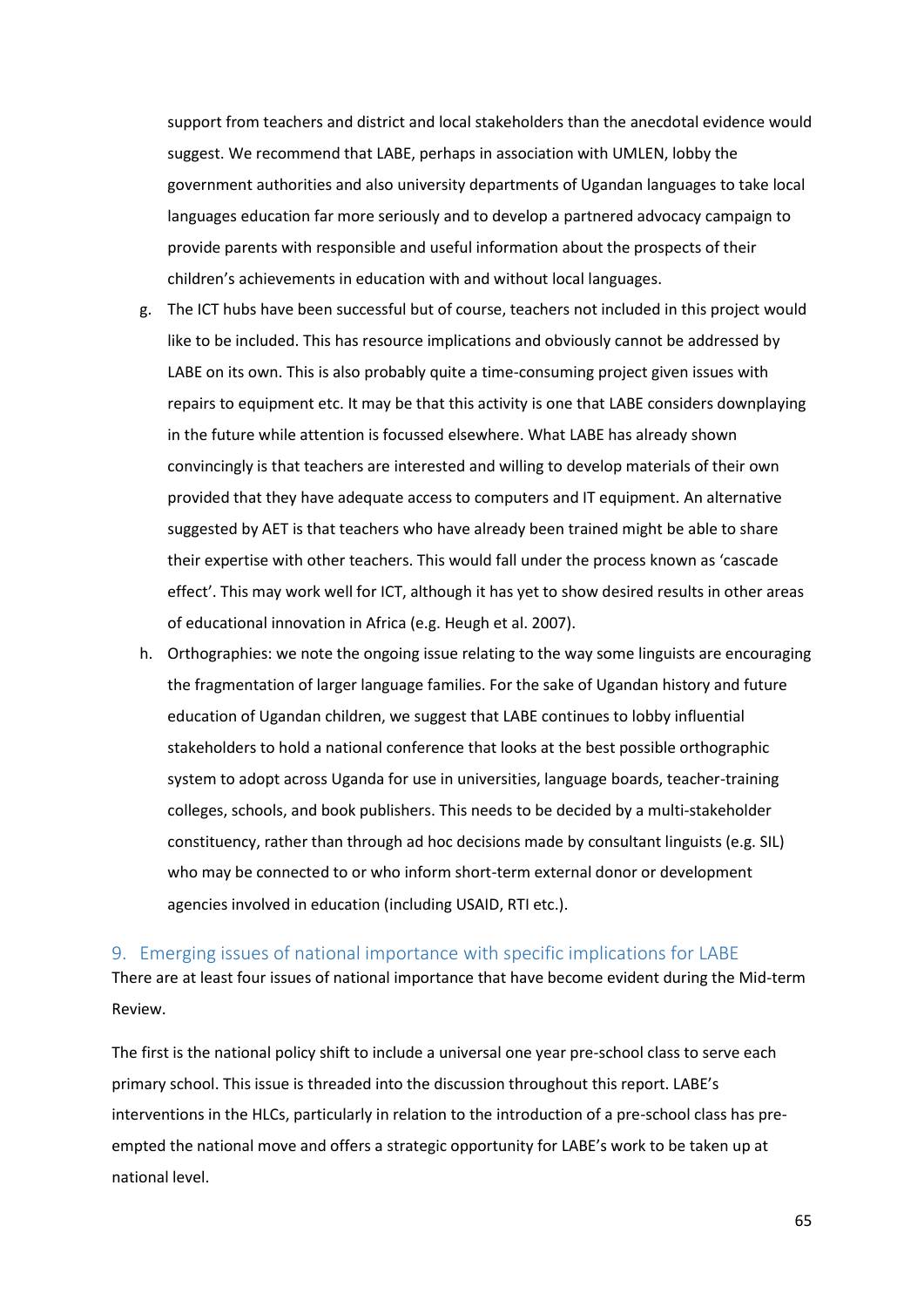The second has to do with the transition from local language medium of instruction to English medium instruction. This coincides with a shift from an integrated Thematic Curriculum to a subjectbased curriculum for senior primary classes. The switch over is confusing for teachers and pupils. Whether children are taught in rural and remote schools or whether they are taught in the urban centres, teachers and pupils will need to use both the local or area language that is used as the medium of informal communication outside of school as well as English, simultaneously. The practice of switching back and forth between languages has been known as code-switching for several decades. More recently educational linguists refer to this practice as translanguaging. Whether or not the term code-switching or translanguaging is used is not important. What is important is that de facto practices that are often discouraged by educational authorities are ones that are practiced in almost every government funded school in sub-Saharan Africa. Internationally this is now recognised as an important resource and one that should be encouraged and used systematically. It is part of the natural way in which people develop their bilingual and multilingual proficiencies. NCDC will need to accept this as a normal practice and find ways to integrate this practice in a systematic approach to develop high level proficiency in children's local or area language and English.

In other words there needs to be a clearly mapped out approach to bilingual education (local language and English) and how to make best use of the knowledge and expertise that children bring to school and their learning. This needs to be informed by the best available research in sub-Saharan Africa and it needs to be brought into teacher development programmes for pre-service and inservice teachers.

The third matter relates to the need for a national coherent plan that addresses cross-border languages of wider regional communication (e.g. Kiswhahili and Luo / Acholi) as well as the status of Luganda. In most countries of the global south people need to be proficient in at least three, often four languages: local language, national language, regional language of wider communication and international language of wider communication (e.g. English or French in Africa). Over time, MoES and NCDC will need to expand the language policy of Uganda to encourage multilingualism.

The fourth major challenge is to address the issue of what would be the most theoretically sound and practical approach to take in terms of orthographic development in Uganda. This decision should not be left to external providers. It is one of long-term importance for Uganda and it should be one that is thoroughly debated and democratically decided in the context of the best international and national advice available.

66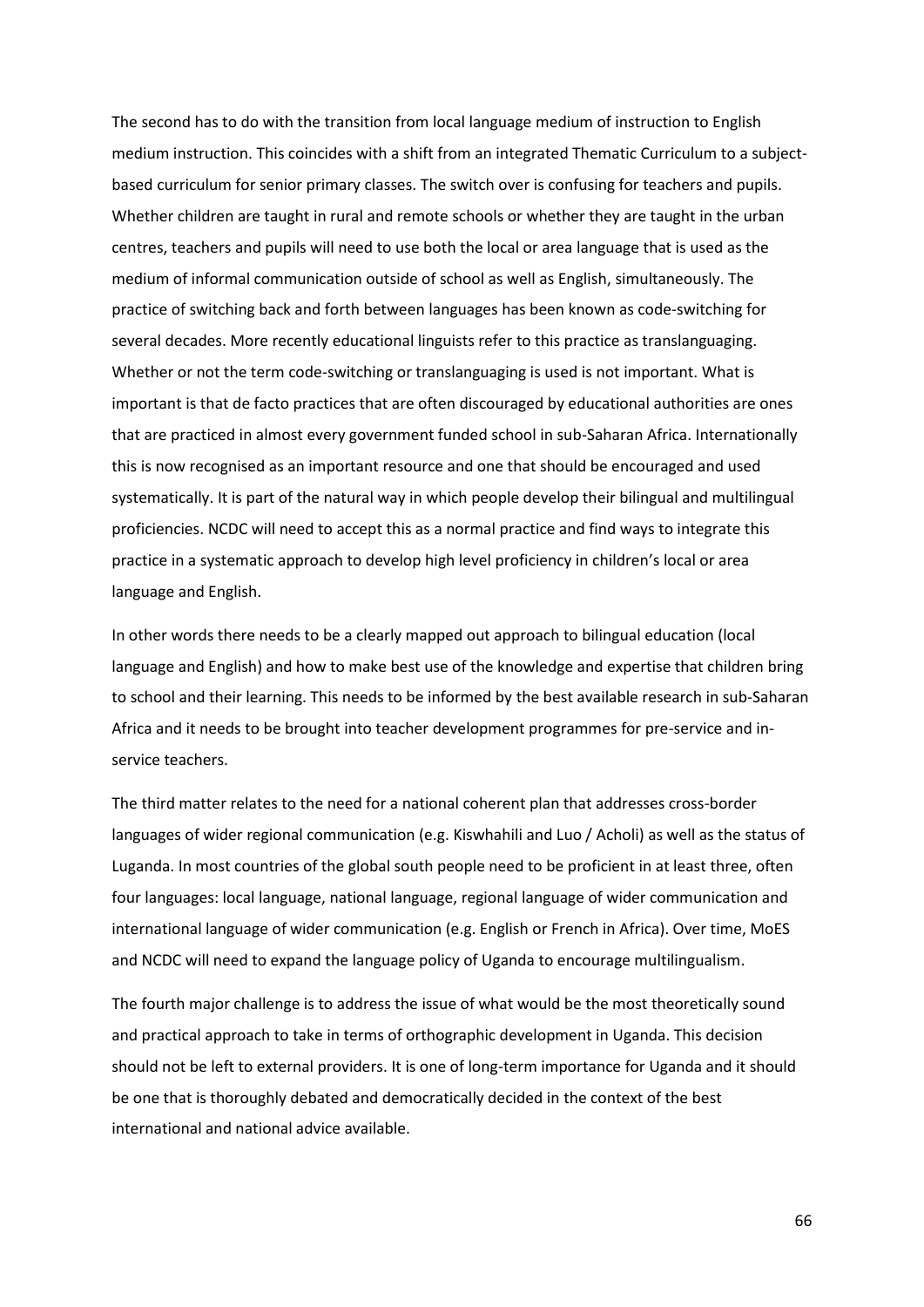It is our view that LABE could make a significant contribution to the first two of these priorities and be at the forefront of developments in both ECD and bilingual education in its next phase of growth and prioritisation. We further recommend that LABE raise the issue of the harmonisation of Ugandan languages and related issues of orthography development with stakeholders as appropriate.

## <span id="page-66-0"></span>References

- Alidou, H., Boly, A., Brock-Utne, B., Diallo Y. S., Heugh, K., & Wolff, H.E. 2006. *Optimizing learning and education in Africa — the language factor. A stock-taking research on mother tongue and bilingual education in sub-Saharan Africa*. Paris: UNESCO and Association for the Development of Education in Africa (ADEA). [http://www.adeanet.org/adeaPortal/adea/biennial-](http://www.adeanet.org/adeaPortal/adea/biennial-2006/doc/document/B3_1_MTBLE_en.pdf)[2006/doc/document/B3\\_1\\_MTBLE\\_en.pdf.](http://www.adeanet.org/adeaPortal/adea/biennial-2006/doc/document/B3_1_MTBLE_en.pdf) 124
- Heugh, K. 2011. Theory and practice language education models in Africa: Research, design, decision-making and outcomes. In Ouane, A. & Glanz, C. (Eds), *Optimising learning, education and publishing in Africa: The language factor. A review and analysis of theory and practice in mother-tongue and bilingual education in sub-Saharan Africa*, pp. 105-156. Hamburg and Tunis Belvédère: UNESCO Institute for Lifelong Learning (UIL) and the Association for the Development of Education in Africa (ADEA)/African Development Bank.
- Heugh, K., Benson, C., Bogale, B & Gebre Yohannes, M.A. 2007. *Final report: Study on medium of instruction in primary schools in Ethiopia*. Commissioned by the Ministry of Education, Ethiopia. September to December 2006. (Commissioned by UN Development Programme in conjunction with Pooled Donor Consortium including Department for International Development (DfID), UK Government, Irish Aid, Royal Netherlands Embassy, and the Finnish International Development Agency (FINNIDA) [http://www.hsrc.ac.za/research/output/outputDocuments/4379\\_Heugh\\_Studyonmediumof](http://www.hsrc.ac.za/research/output/outputDocuments/4379_Heugh_Studyonmediumofinstruction.pdf) [instruction.pdf.](http://www.hsrc.ac.za/research/output/outputDocuments/4379_Heugh_Studyonmediumofinstruction.pdf)
- Heugh, K. and Mulumba, B. M. 2013. An evaluation of the Literacy and Adult Basic Education (LABE) Mother-Tongue Education (MTE) Project. Final Report. LABE, Kampala.
- Kyambadde, R. E. and Bakaira, G. G. 2014. A report on the baseline survey for mother tongue education (MTE) Literacy and Adult Basic Education (LABE) Project (MTE-LABE Project Phase II 2014) conducted in Adjumani, Arua, Koboko, and Gulu Districts in West Nile and Northern Uganda. Final Report. Department of Teacher Education and Development Studies, Kyambogo University, Kampala.
- LABE. 2015a. *Bilingual Teacher's Voice*. Volume 1, Issue 1.
- LABE. 2015b. *Bilingual Teacher's Voice*. Volume 1, Issue 2.
- LABE. 2015c. International Annual Report Form for Comic Relief, September.
- LABE. 2016a. *Bilingual Teacher's Voice*. Volume 2, Issue 3.
- LABE. 2016b. International Annual Report Form for Comic Relief, September.
- LABE. (n.d.) *Literacy and Adult Basic Education (LABE) 2016-2020 Strategic Plan*. Kampala: LABE
- Magera, D. R. 2016. The National Primary School Curriculum for Uganda. Thematic Curriculum. Presentation to UMLEN on 5 October 2016, in Kampala. (Ms Magera is a Curriculum Specialist, NCDC.)